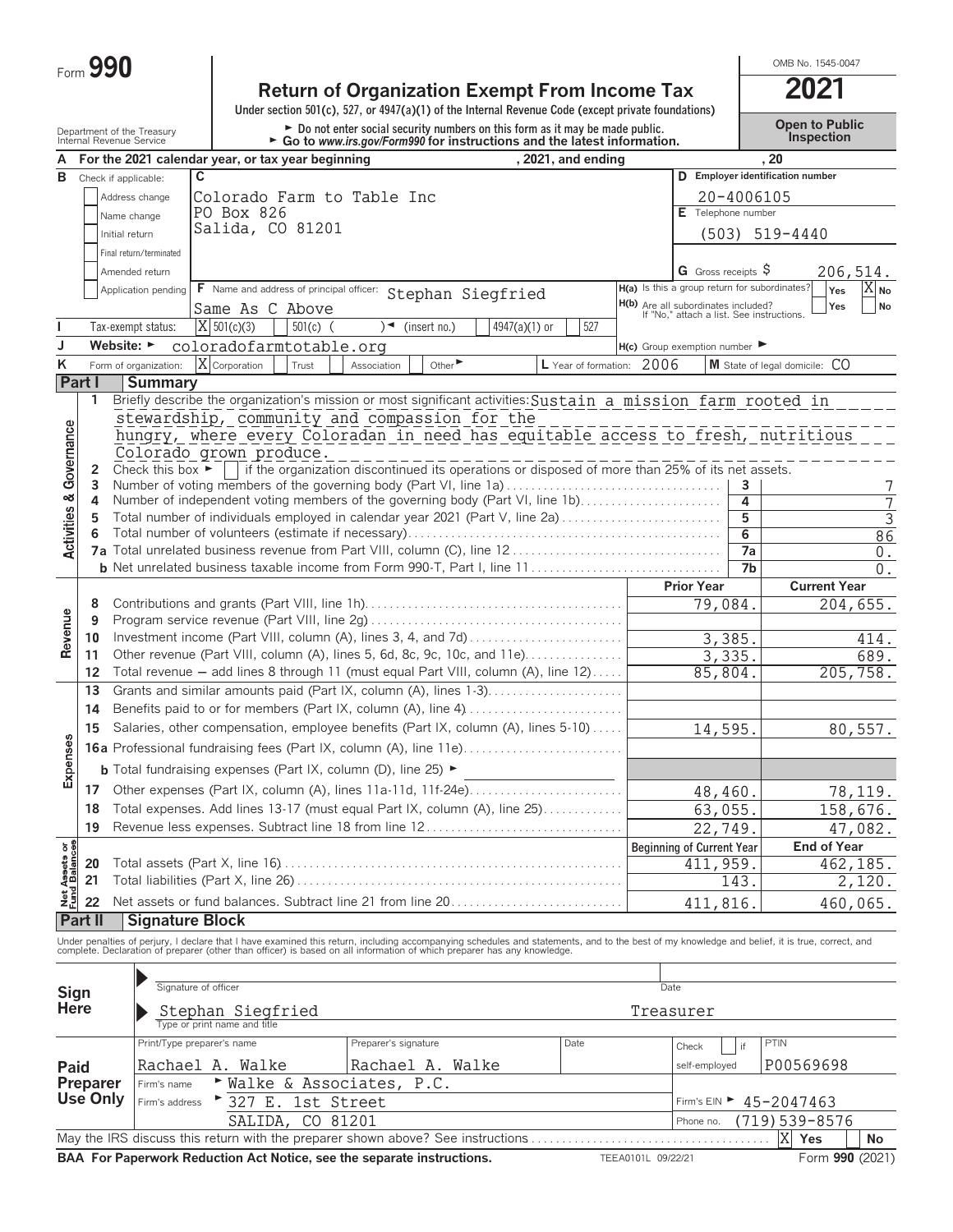|                 |             | Form 990 (2021)<br>Colorado Farm to Table Inc                                                                                                                                                                                                                                                                                                 | 20-4006105               | Page 2 |
|-----------------|-------------|-----------------------------------------------------------------------------------------------------------------------------------------------------------------------------------------------------------------------------------------------------------------------------------------------------------------------------------------------|--------------------------|--------|
| <b>Part III</b> |             | <b>Statement of Program Service Accomplishments</b>                                                                                                                                                                                                                                                                                           |                          |        |
|                 |             | Check if Schedule O contains a response or note to any line in this Part III                                                                                                                                                                                                                                                                  |                          |        |
| 1               |             | Briefly describe the organization's mission:                                                                                                                                                                                                                                                                                                  |                          |        |
|                 |             | To sustainably grow nutritious vegetables for donation to those in                                                                                                                                                                                                                                                                            |                          |        |
|                 |             | need of healthy food throughout Colorado.                                                                                                                                                                                                                                                                                                     |                          |        |
|                 |             |                                                                                                                                                                                                                                                                                                                                               |                          |        |
|                 |             | 2 Did the organization undertake any significant program services during the year which were not listed on the prior                                                                                                                                                                                                                          |                          |        |
|                 |             | Form 990 or 990-EZ?                                                                                                                                                                                                                                                                                                                           | X<br>Yes                 | No     |
|                 |             | If "Yes," describe these new services on Schedule O.                                                                                                                                                                                                                                                                                          |                          |        |
| 3               |             | Did the organization cease conducting, or make significant changes in how it conducts, any program services?                                                                                                                                                                                                                                  | Yes<br>ΙX                | No     |
|                 |             | If "Yes," describe these changes on Schedule O.                                                                                                                                                                                                                                                                                               |                          |        |
|                 |             | 4 Describe the organization's program service accomplishments for each of its three largest program services, as measured by expenses.<br>Section 501(c)(3) and 501(c)(4) organizations are required to report the amount of grants and allocations to others, the total expenses,<br>and revenue, if any, for each program service reported. |                          |        |
|                 | 4a (Code:   | ) (Expenses $\frac{146}{939}$ , including grants of $\frac{126}{9}$                                                                                                                                                                                                                                                                           | ) (Revenue \$            |        |
|                 |             | To grow and harvest fresh vegetables to donate to food kitchens and those in need.                                                                                                                                                                                                                                                            |                          |        |
|                 |             |                                                                                                                                                                                                                                                                                                                                               |                          |        |
|                 |             |                                                                                                                                                                                                                                                                                                                                               |                          |        |
|                 |             |                                                                                                                                                                                                                                                                                                                                               |                          |        |
|                 |             |                                                                                                                                                                                                                                                                                                                                               |                          |        |
|                 |             |                                                                                                                                                                                                                                                                                                                                               |                          |        |
|                 |             |                                                                                                                                                                                                                                                                                                                                               |                          |        |
|                 |             |                                                                                                                                                                                                                                                                                                                                               |                          |        |
|                 |             |                                                                                                                                                                                                                                                                                                                                               |                          |        |
|                 |             |                                                                                                                                                                                                                                                                                                                                               |                          |        |
|                 |             |                                                                                                                                                                                                                                                                                                                                               |                          |        |
|                 | $4b$ (Code: | $(1, 5)$ (Expenses $\frac{5}{7}$ including grants of $\frac{5}{7}$ ) (Revenue $\frac{5}{7}$                                                                                                                                                                                                                                                   |                          |        |
|                 |             |                                                                                                                                                                                                                                                                                                                                               |                          |        |
|                 |             |                                                                                                                                                                                                                                                                                                                                               |                          |        |
|                 |             |                                                                                                                                                                                                                                                                                                                                               |                          |        |
|                 |             |                                                                                                                                                                                                                                                                                                                                               |                          |        |
|                 |             |                                                                                                                                                                                                                                                                                                                                               |                          |        |
|                 |             |                                                                                                                                                                                                                                                                                                                                               |                          |        |
|                 |             |                                                                                                                                                                                                                                                                                                                                               |                          |        |
|                 |             |                                                                                                                                                                                                                                                                                                                                               |                          |        |
|                 |             |                                                                                                                                                                                                                                                                                                                                               |                          |        |
|                 |             |                                                                                                                                                                                                                                                                                                                                               |                          |        |
|                 |             |                                                                                                                                                                                                                                                                                                                                               |                          |        |
|                 | $4c$ (Code: | including grants of \$<br>) (Expenses \$                                                                                                                                                                                                                                                                                                      | )(Revenue \$             |        |
|                 |             |                                                                                                                                                                                                                                                                                                                                               |                          |        |
|                 |             |                                                                                                                                                                                                                                                                                                                                               |                          |        |
|                 |             |                                                                                                                                                                                                                                                                                                                                               |                          |        |
|                 |             |                                                                                                                                                                                                                                                                                                                                               |                          |        |
|                 |             |                                                                                                                                                                                                                                                                                                                                               |                          |        |
|                 |             |                                                                                                                                                                                                                                                                                                                                               |                          |        |
|                 |             |                                                                                                                                                                                                                                                                                                                                               |                          |        |
|                 |             |                                                                                                                                                                                                                                                                                                                                               |                          |        |
|                 |             |                                                                                                                                                                                                                                                                                                                                               |                          |        |
|                 |             |                                                                                                                                                                                                                                                                                                                                               |                          |        |
|                 |             |                                                                                                                                                                                                                                                                                                                                               |                          |        |
|                 |             | 4d Other program services (Describe on Schedule O.)                                                                                                                                                                                                                                                                                           |                          |        |
|                 |             | \$<br>including grants of<br>(Expenses<br>- Ş                                                                                                                                                                                                                                                                                                 | ) (Revenue $\frac{1}{2}$ |        |
|                 |             | 4e Total program service expenses<br>146,939.                                                                                                                                                                                                                                                                                                 |                          |        |
| <b>BAA</b>      |             | TEEA0102L 09/22/21                                                                                                                                                                                                                                                                                                                            | Form 990 (2021)          |        |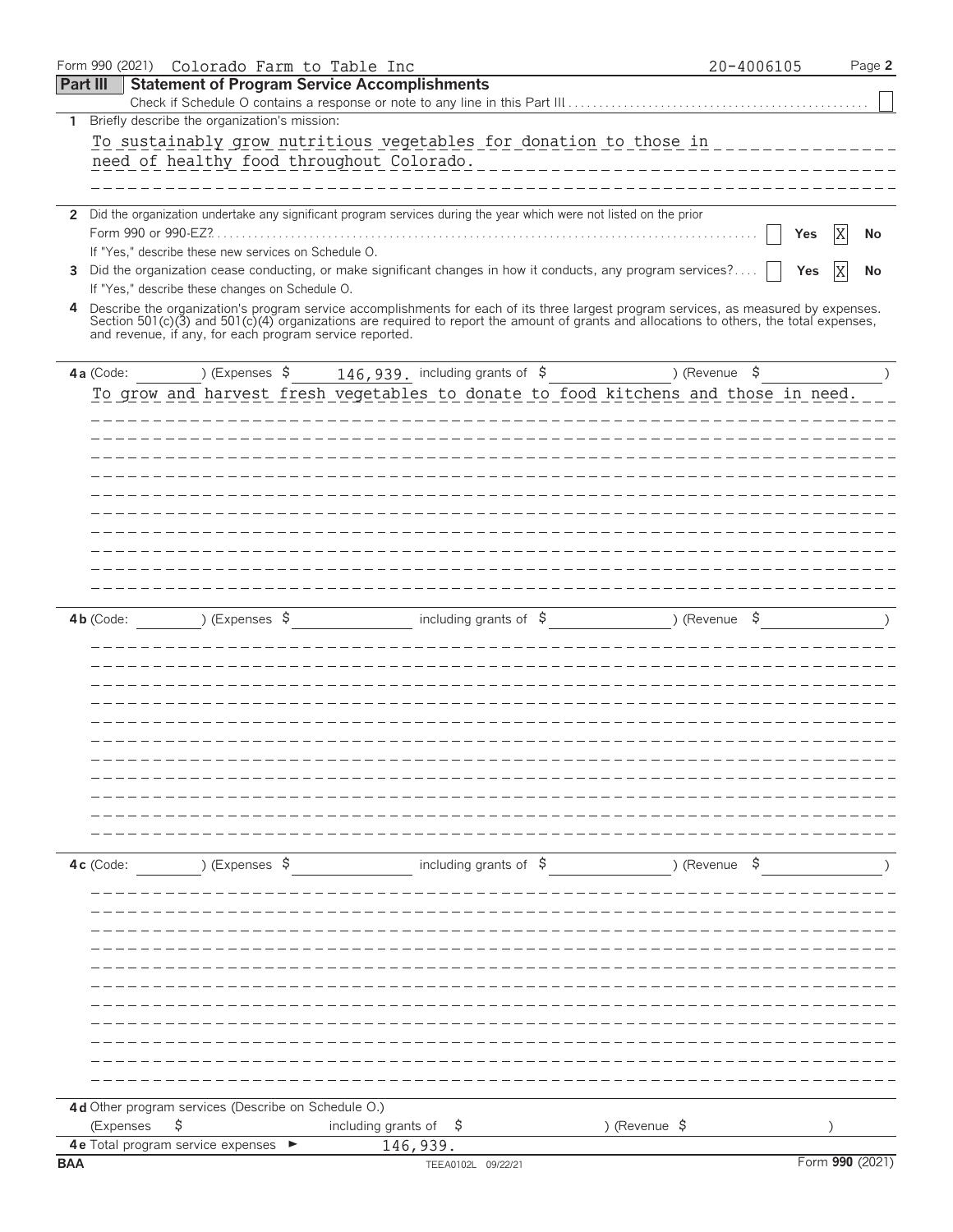Form 990 (2021) Page **3**

|            | <b>Checklist of Required Schedules</b><br><b>Part IV</b>                                                                                                                                                                                                                                                                  |                 |     |                 |
|------------|---------------------------------------------------------------------------------------------------------------------------------------------------------------------------------------------------------------------------------------------------------------------------------------------------------------------------|-----------------|-----|-----------------|
|            | Is the organization described in section 501(c)(3) or 4947(a)(1) (other than a private foundation)? If 'Yes,' complete                                                                                                                                                                                                    |                 | Yes | No              |
|            |                                                                                                                                                                                                                                                                                                                           | 1               | X   |                 |
| 2          |                                                                                                                                                                                                                                                                                                                           | $\overline{2}$  | X   |                 |
| 3          | Did the organization engage in direct or indirect political campaign activities on behalf of or in opposition to candidates                                                                                                                                                                                               | 3               |     | Χ               |
|            | Section 501(c)(3) organizations. Did the organization engage in lobbying activities, or have a section 501(h) election in effect during the tax year? If 'Yes,' complete Schedule C, Part II                                                                                                                              | 4               |     | Χ               |
| 5          | Is the organization a section 501(c)(4), 501(c)(5), or 501(c)(6) organization that receives membership dues, assessments, or similar amounts as defined in Revenue Procedure 98-19? If 'Yes,' complete Schedule C, Part III                                                                                               | 5               |     | Χ               |
| 6          | Did the organization maintain any donor advised funds or any similar funds or accounts for which donors have the right<br>to provide advice on the distribution or investment of amounts in such funds or accounts? If 'Yes,' complete Schedule D,                                                                        | 6               |     | Χ               |
| 7          | Did the organization receive or hold a conservation easement, including easements to preserve open space, the                                                                                                                                                                                                             | $\overline{7}$  |     | Χ               |
| 8          | Did the organization maintain collections of works of art, historical treasures, or other similar assets? If 'Yes,'                                                                                                                                                                                                       | 8               |     | X               |
| 9          | Did the organization report an amount in Part X, line 21, for escrow or custodial account liability, serve as a custodian<br>for amounts not listed in Part X; or provide credit counseling, debt management, credit repair, or debt negotiation                                                                          | 9               |     | X               |
| 10         | Did the organization, directly or through a related organization, hold assets in donor-restricted endowments                                                                                                                                                                                                              |                 |     |                 |
|            | If the organization's answer to any of the following questions is 'Yes', then complete Schedule D, Parts VI, VII, VIII, IX,                                                                                                                                                                                               | 10              |     | X               |
| 11         | or X, as applicable.                                                                                                                                                                                                                                                                                                      |                 |     |                 |
|            | a Did the organization report an amount for land, buildings, and equipment in Part X, line 10? If 'Yes,' complete Schedule                                                                                                                                                                                                | 11a             | Χ   |                 |
|            | <b>b</b> Did the organization report an amount for investments - other securities in Part X, line 12, that is 5% or more of its total                                                                                                                                                                                     | 11 <sub>b</sub> |     | Χ               |
|            | c Did the organization report an amount for investments - program related in Part X, line 13, that is 5% or more of its total                                                                                                                                                                                             | 11c             |     | X               |
|            | d Did the organization report an amount for other assets in Part X, line 15, that is 5% or more of its total assets reported                                                                                                                                                                                              | 11 <sub>d</sub> |     | Χ               |
|            | e Did the organization report an amount for other liabilities in Part X, line 25? If 'Yes,' complete Schedule D, Part X                                                                                                                                                                                                   | 11 e            | X   |                 |
|            | f Did the organization's separate or consolidated financial statements for the tax year include a footnote that addresses<br>the organization's liability for uncertain tax positions under FIN 48 (ASC 740)? If 'Yes,' complete Schedule D, Part X                                                                       | 11f             |     | Χ               |
|            | 12 a Did the organization obtain separate, independent audited financial statements for the tax year? If 'Yes,' complete                                                                                                                                                                                                  | 12a             |     | Χ               |
|            | <b>b</b> Was the organization included in consolidated, independent audited financial statements for the tax year? If 'Yes,' and                                                                                                                                                                                          | 12 <sub>b</sub> |     | Χ               |
|            |                                                                                                                                                                                                                                                                                                                           | 13              |     | X               |
|            |                                                                                                                                                                                                                                                                                                                           | 14a             |     | X               |
|            | <b>b</b> Did the organization have aggregate revenues or expenses of more than \$10,000 from grantmaking, fundraising,<br>business, investment, and program service activities outside the United States, or aggregate foreign investments valued<br>at \$100,000 or more? If 'Yes,' complete Schedule F, Parts I and IV. | 14b             |     | X               |
|            | 15 Did the organization report on Part IX, column (A), line 3, more than \$5,000 of grants or other assistance to or for any foreign organization? If 'Yes,' complete Schedule F, Parts II and IV                                                                                                                         | 15              |     | X               |
|            | 16 Did the organization report on Part IX, column (A), line 3, more than \$5,000 of aggregate grants or other assistance to<br>or for foreign individuals? If 'Yes,' complete Schedule F, Parts III and IV                                                                                                                | 16              |     | Χ               |
|            | 17 Did the organization report a total of more than \$15,000 of expenses for professional fundraising services on Part IX,<br>column (A), lines 6 and 11e? If 'Yes,' complete Schedule G, Part I. See instructions                                                                                                        | 17              |     | X               |
|            | 18 Did the organization report more than \$15,000 total of fundraising event gross income and contributions on Part VIII,                                                                                                                                                                                                 | 18              |     | X               |
|            | 19 Did the organization report more than \$15,000 of gross income from gaming activities on Part VIII, line 9a? If 'Yes,'                                                                                                                                                                                                 | 19              |     | X               |
|            |                                                                                                                                                                                                                                                                                                                           | 20a             |     | Χ               |
|            | <b>b</b> If 'Yes' to line 20a, did the organization attach a copy of its audited financial statements to this return?                                                                                                                                                                                                     | 20 <sub>b</sub> |     |                 |
| 21         | Did the organization report more than \$5,000 of grants or other assistance to any domestic organization or                                                                                                                                                                                                               | 21              |     | X               |
| <b>BAA</b> | TEEA0103L 09/22/21                                                                                                                                                                                                                                                                                                        |                 |     | Form 990 (2021) |

|  | Form 990 (2021) Colorado Farm to Table Inc | 20-4006105 |
|--|--------------------------------------------|------------|
|--|--------------------------------------------|------------|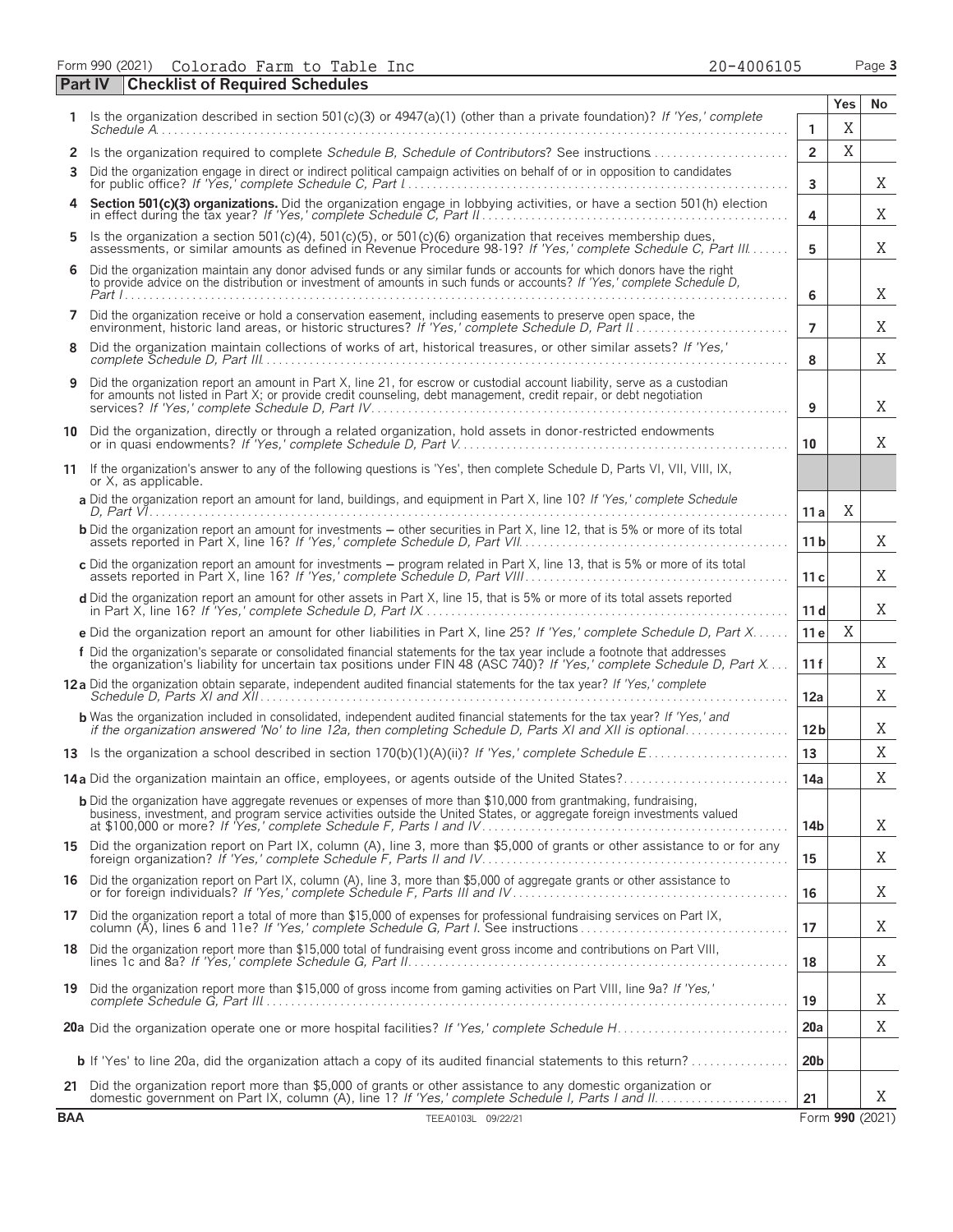Form 990 (2021) Page **4** Colorado Farm to Table Inc 20-4006105

|            | <b>Checklist of Required Schedules</b> (continued)<br>Part IV                                                                                                                                                                                                                                                                            |                 |                 |                |
|------------|------------------------------------------------------------------------------------------------------------------------------------------------------------------------------------------------------------------------------------------------------------------------------------------------------------------------------------------|-----------------|-----------------|----------------|
|            | 22 Did the organization report more than \$5,000 of grants or other assistance to or for domestic individuals on Part IX,                                                                                                                                                                                                                |                 | <b>Yes</b>      | No             |
|            | 23 Did the organization answer 'Yes' to Part VII, Section A, line 3, 4, or 5, about compensation of the organization's current                                                                                                                                                                                                           | 22              |                 | X              |
|            | and former officers, directors, trustees, key employees, and highest compensated employees? If 'Yes,' complete                                                                                                                                                                                                                           | 23              |                 | X              |
|            | 24 a Did the organization have a tax-exempt bond issue with an outstanding principal amount of more than \$100,000 as of the last day of the year, that was issued after December 31, 2002? If 'Yes,' answer lines 24b through                                                                                                           | 24a             |                 | X              |
|            | <b>b</b> Did the organization invest any proceeds of tax-exempt bonds beyond a temporary period exception?                                                                                                                                                                                                                               | 24 <sub>b</sub> |                 |                |
|            | c Did the organization maintain an escrow account other than a refunding escrow at any time during the year to defease                                                                                                                                                                                                                   | 24 <sub>c</sub> |                 |                |
|            |                                                                                                                                                                                                                                                                                                                                          | 24d             |                 |                |
|            | 25 a Section 501(c)(3), 501(c)(4), and 501(c)(29) organizations. Did the organization engage in an excess benefit                                                                                                                                                                                                                        | 25a             |                 | X              |
|            | <b>b</b> Is the organization aware that it engaged in an excess benefit transaction with a disqualified person in a prior year, and<br>that the transaction has not been reported on any of the organization's prior Forms 990 or 990-EZ? If 'Yes,' complete                                                                             | 25 <sub>b</sub> |                 | X              |
|            | 26 Did the organization report any amount on Part X, line 5 or 22, for receivables from or payables to any current or former officer, director, trustee, key employee, creator or founder, substantial contributor, or 35% con                                                                                                           | 26              |                 | X              |
|            | 27 Did the organization provide a grant or other assistance to any current or former officer, director, trustee, key<br>employee, creator or founder, substantial contributor or employee thereof, a grant selection committee<br>member, or to a 35% controlled entity (including an employee thereof) or family member of any of these | 27              |                 | Χ              |
|            | 28 Was the organization a party to a business transaction with one of the following parties (see the Schedule L, Part IV,<br>instructions for applicable filing thresholds, conditions, and exceptions):                                                                                                                                 |                 |                 |                |
|            | a A current or former officer, director, trustee, key employee, creator or founder, or substantial contributor? If                                                                                                                                                                                                                       | 28a             |                 | X              |
|            | <b>b</b> A family member of any individual described in line 28a? If 'Yes,' complete Schedule L, Part IV                                                                                                                                                                                                                                 | 28 <sub>b</sub> |                 | X              |
|            | c A 35% controlled entity of one or more individuals and/or organizations described in line 28a or 28b? If Yes,'                                                                                                                                                                                                                         | 28c             |                 | Χ              |
| 29         | Did the organization receive more than \$25,000 in non-cash contributions? If 'Yes,' complete Schedule M                                                                                                                                                                                                                                 | 29              |                 | $\overline{X}$ |
| 30         | Did the organization receive contributions of art, historical treasures, or other similar assets, or qualified conservation                                                                                                                                                                                                              | 30              |                 | Χ              |
| 31         | Did the organization liquidate, terminate, or dissolve and cease operations? If 'Yes,' complete Schedule N, Part I                                                                                                                                                                                                                       | 31              |                 | $\overline{X}$ |
| 32         | Did the organization sell, exchange, dispose of, or transfer more than 25% of its net assets? If 'Yes,' complete                                                                                                                                                                                                                         | 32              |                 | X              |
| 33         | Did the organization own 100% of an entity disregarded as separate from the organization under Regulations sections                                                                                                                                                                                                                      | 33              |                 | Χ              |
|            | 34 Was the organization related to any tax-exempt or taxable entity? If 'Yes,' complete Schedule R, Part II, III, or IV,                                                                                                                                                                                                                 | 34              |                 | Χ              |
|            |                                                                                                                                                                                                                                                                                                                                          | 35a             |                 | $\overline{X}$ |
|            | b If 'Yes' to line 35a, did the organization receive any payment from or engage in any transaction with a controlled<br>entity within the meaning of section 512(b)(13)? If 'Yes,' complete Schedule R, Part V, line 2                                                                                                                   | 35 <sub>b</sub> |                 |                |
|            |                                                                                                                                                                                                                                                                                                                                          | 36              |                 | Χ              |
|            | 37 Did the organization conduct more than 5% of its activities through an entity that is not a related organization and that is treated as a partnership for federal income tax purposes? If 'Yes,' complete Schedule R, Part                                                                                                            | 37              |                 | Χ              |
|            | 38 Did the organization complete Schedule O and provide explanations on Schedule O for Part VI, lines 11b and 19?                                                                                                                                                                                                                        | 38              | X               |                |
|            | Part V Statements Regarding Other IRS Filings and Tax Compliance                                                                                                                                                                                                                                                                         |                 |                 |                |
|            |                                                                                                                                                                                                                                                                                                                                          |                 | Yes             | No             |
|            |                                                                                                                                                                                                                                                                                                                                          |                 |                 |                |
|            | <b>b</b> Enter the number of Forms W-2G included on line 1a. Enter $-0$ - if not applicable<br>1 <sub>b</sub><br>0                                                                                                                                                                                                                       |                 |                 |                |
|            |                                                                                                                                                                                                                                                                                                                                          | 1 <sub>c</sub>  | $\overline{X}$  |                |
| <b>BAA</b> | C Did the organization comply with backup withholding rules for reportable payments to vendors and reportable gaming<br>(gambling) winnings to prize winners?<br>TEEA0104L 09/22/21                                                                                                                                                      |                 | Form 990 (2021) |                |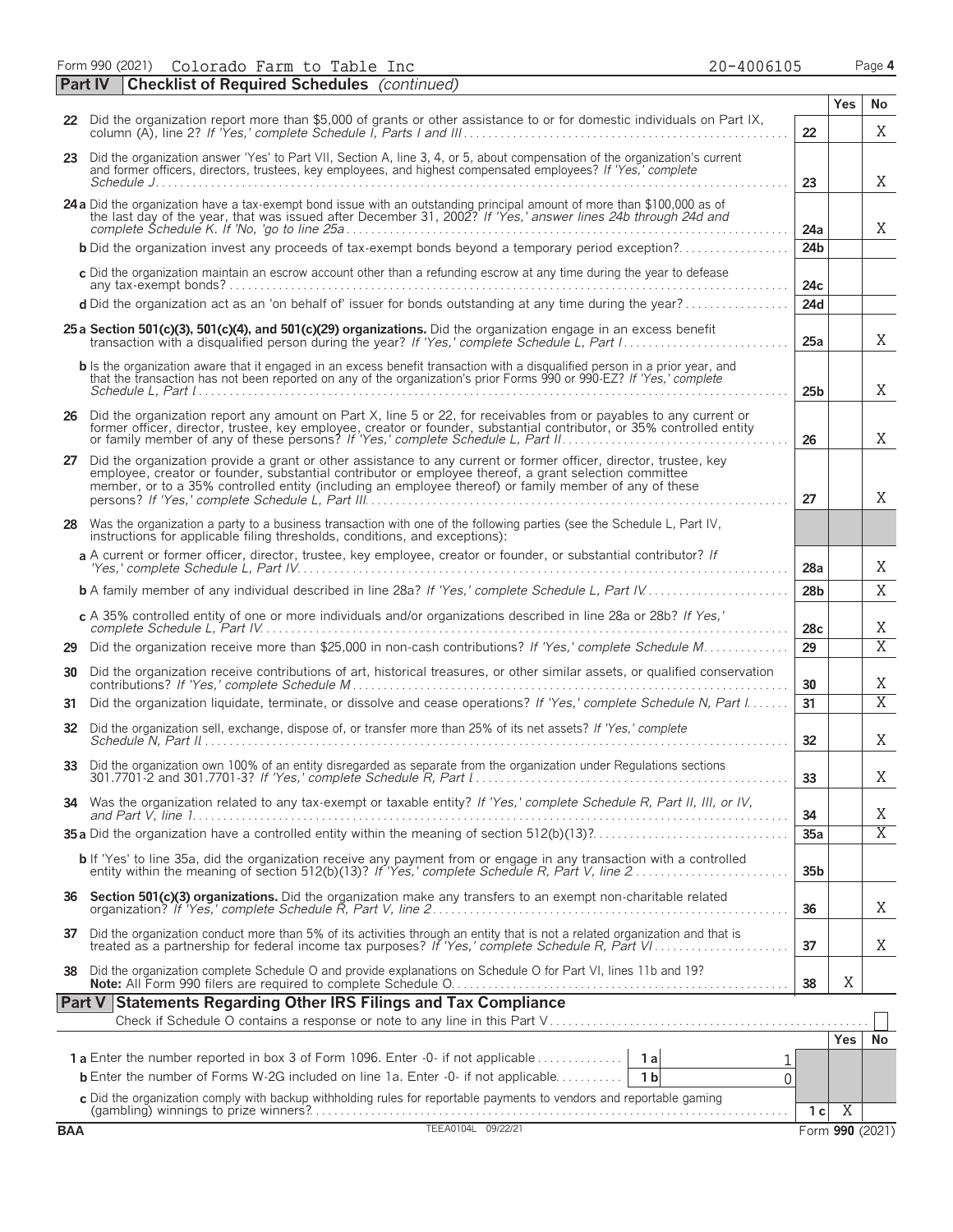| Form 990 (2021)<br>Colorado Farm to Table Inc                                                                                                                                                                                  | 20-4006105      |     | Page 5                  |
|--------------------------------------------------------------------------------------------------------------------------------------------------------------------------------------------------------------------------------|-----------------|-----|-------------------------|
| Statements Regarding Other IRS Filings and Tax Compliance (continued)<br><b>Part V</b>                                                                                                                                         |                 |     |                         |
|                                                                                                                                                                                                                                |                 | Yes | No                      |
| 2a Enter the number of employees reported on Form W-3, Transmittal of Wage and Tax Statements, filed for the calendar year ending with or within the year covered by this return<br>2a                                         | 3               |     |                         |
| <b>b</b> If at least one is reported on line 2a, did the organization file all required federal employment tax returns?                                                                                                        | 2 <sub>b</sub>  | Χ   |                         |
| Note: If the sum of lines 1a and 2a is greater than 250, you may be required to e-file. See instructions.                                                                                                                      |                 |     |                         |
| 3a Did the organization have unrelated business gross income of \$1,000 or more during the year?                                                                                                                               | Зa              |     | Χ                       |
|                                                                                                                                                                                                                                | 3 <sub>b</sub>  |     |                         |
| 4 a At any time during the calendar year, did the organization have an interest in, or a signature or other authority over, a financial account in a foreign country (such as a bank account, securities account, or other fin | 4a              |     | X                       |
| <b>b</b> If 'Yes,' enter the name of the foreign country                                                                                                                                                                       |                 |     |                         |
| See instructions for filing requirements for FinCEN Form 114, Report of Foreign Bank and Financial Accounts (FBAR).                                                                                                            |                 |     |                         |
| <b>5a</b> Was the organization a party to a prohibited tax shelter transaction at any time during the tax year?                                                                                                                | 5a              |     | Χ                       |
| <b>b</b> Did any taxable party notify the organization that it was or is a party to a prohibited tax shelter transaction?                                                                                                      | 5 <sub>b</sub>  |     | $\overline{\mathrm{X}}$ |
|                                                                                                                                                                                                                                | 5c              |     |                         |
| 6 a Does the organization have annual gross receipts that are normally greater than \$100,000, and did the organization solicit any contributions that were not tax deductible as charitable contributions?                    | 6 a             |     | Χ                       |
| b If 'Yes,' did the organization include with every solicitation an express statement that such contributions or gifts were                                                                                                    |                 |     |                         |
|                                                                                                                                                                                                                                | 6b              |     |                         |
| 7 Organizations that may receive deductible contributions under section 170(c).<br>a Did the organization receive a payment in excess of \$75 made partly as a contribution and partly for goods and                           |                 |     |                         |
|                                                                                                                                                                                                                                | 7a              |     | Χ                       |
|                                                                                                                                                                                                                                | 7 <sub>b</sub>  |     |                         |
| c Did the organization sell, exchange, or otherwise dispose of tangible personal property for which it was required to file                                                                                                    |                 |     |                         |
|                                                                                                                                                                                                                                | 7 с             |     | Χ                       |
| e Did the organization receive any funds, directly or indirectly, to pay premiums on a personal benefit contract?                                                                                                              | 7e              |     | Χ                       |
| f Did the organization, during the year, pay premiums, directly or indirectly, on a personal benefit contract?                                                                                                                 | 7f              |     | X                       |
| q If the organization received a contribution of qualified intellectual property, did the organization file Form 8899                                                                                                          | 7 g             |     |                         |
| h If the organization received a contribution of cars, boats, airplanes, or other vehicles, did the organization file a                                                                                                        |                 |     |                         |
| 8 Sponsoring organizations maintaining donor advised funds. Did a donor advised fund maintained by the sponsoring                                                                                                              | 7 <sub>h</sub>  |     |                         |
|                                                                                                                                                                                                                                | 8               |     |                         |
| Sponsoring organizations maintaining donor advised funds.                                                                                                                                                                      |                 |     |                         |
|                                                                                                                                                                                                                                | 9a              |     |                         |
|                                                                                                                                                                                                                                | 9 <sub>b</sub>  |     |                         |
| 10 Section 501(c)(7) organizations. Enter:                                                                                                                                                                                     |                 |     |                         |
| 10a<br>a Initiation fees and capital contributions included on Part VIII, line 12                                                                                                                                              |                 |     |                         |
| <b>b</b> Gross receipts, included on Form 990, Part VIII, line 12, for public use of club facilities<br>10 <sub>b</sub>                                                                                                        |                 |     |                         |
| 11 Section 501(c)(12) organizations. Enter:                                                                                                                                                                                    |                 |     |                         |
| 11a                                                                                                                                                                                                                            |                 |     |                         |
| <b>b</b> Gross income from other sources. (Do not net amounts due or paid to other sources                                                                                                                                     |                 |     |                         |
| 11 <sub>b</sub>                                                                                                                                                                                                                |                 |     |                         |
| 12a Section 4947(a)(1) non-exempt charitable trusts. Is the organization filing Form 990 in lieu of Form 1041?                                                                                                                 | 12a             |     |                         |
| <b>b</b> If 'Yes,' enter the amount of tax-exempt interest received or accrued during the year <b>12b</b>                                                                                                                      |                 |     |                         |
| 13 Section 501(c)(29) qualified nonprofit health insurance issuers.                                                                                                                                                            |                 |     |                         |
| a Is the organization licensed to issue qualified health plans in more than one state?                                                                                                                                         | 13a             |     |                         |
| Note: See the instructions for additional information the organization must report on Schedule O.                                                                                                                              |                 |     |                         |
| 13 <sub>b</sub>                                                                                                                                                                                                                |                 |     |                         |
| 13c                                                                                                                                                                                                                            |                 |     |                         |
| 14a Did the organization receive any payments for indoor tanning services during the tax year?                                                                                                                                 | 14a             |     | Χ                       |
| <b>b</b> If 'Yes,' has it filed a Form 720 to report these payments? If 'No,' provide an explanation on Schedule O                                                                                                             | 14 <sub>b</sub> |     |                         |
| 15 Is the organization subject to the section 4960 tax on payment(s) of more than \$1,000,000 in remuneration or                                                                                                               | 15              |     | Χ                       |
| If 'Yes,' see the instructions and file Form 4720, Schedule N.                                                                                                                                                                 |                 |     |                         |
| 16 Is the organization an educational institution subject to the section 4968 excise tax on net investment income?<br>If 'Yes,' complete Form 4720, Schedule O.                                                                | 16              |     | Χ                       |
| 17 Section 501(c)(21) organizations. Did the trust, any disqualified person, or mine operator engage in any<br>activities that would result in the imposition of an excise tax under section 4951, 4952, or 4953?              | 17              |     |                         |
| If 'Yes,' complete Form 6069.                                                                                                                                                                                                  |                 |     |                         |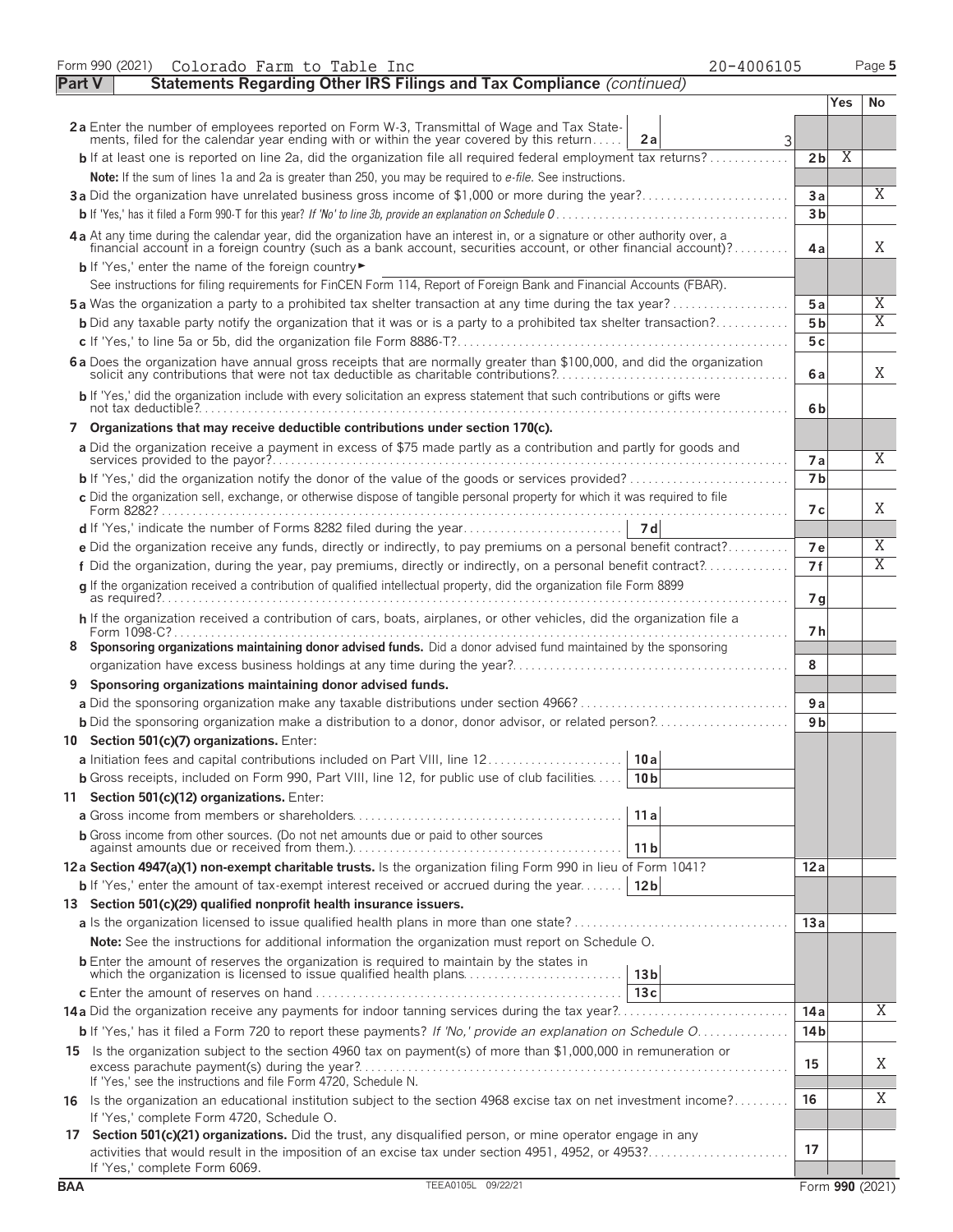|            |                                                                                                                                                                                                                                                                                                                                 |                 | 153            |                         |  |  |  |  |  |  |
|------------|---------------------------------------------------------------------------------------------------------------------------------------------------------------------------------------------------------------------------------------------------------------------------------------------------------------------------------|-----------------|----------------|-------------------------|--|--|--|--|--|--|
|            | <b>1a</b> Enter the number of voting members of the governing body at the end of the tax year<br>1 a<br>If there are material differences in voting rights among members<br>of the governing body, or if the governing body delegated broad<br>authority to an executive committee or similar committee, explain on Schedule O. |                 |                |                         |  |  |  |  |  |  |
|            | <b>b</b> Enter the number of voting members included on line 1a, above, who are independent<br>1 <sub>b</sub>                                                                                                                                                                                                                   |                 |                |                         |  |  |  |  |  |  |
| 2          | Did any officer, director, trustee, or key employee have a family relationship or a business relationship with any other                                                                                                                                                                                                        |                 |                |                         |  |  |  |  |  |  |
|            |                                                                                                                                                                                                                                                                                                                                 |                 |                |                         |  |  |  |  |  |  |
| 3          | Did the organization delegate control over management duties customarily performed by or under the direct supervision<br>of officers, directors, trustees, or key employees to a management company or other person?                                                                                                            |                 |                |                         |  |  |  |  |  |  |
| 4          | Did the organization make any significant changes to its governing documents                                                                                                                                                                                                                                                    |                 |                |                         |  |  |  |  |  |  |
|            |                                                                                                                                                                                                                                                                                                                                 | 4               |                | Χ                       |  |  |  |  |  |  |
| 5          | Did the organization become aware during the year of a significant diversion of the organization's assets?                                                                                                                                                                                                                      | 5               |                | $\overline{X}$          |  |  |  |  |  |  |
| 6          |                                                                                                                                                                                                                                                                                                                                 | 6               |                | $\overline{X}$          |  |  |  |  |  |  |
|            | 7a Did the organization have members, stockholders, or other persons who had the power to elect or appoint one or more                                                                                                                                                                                                          | 7a              |                | Χ                       |  |  |  |  |  |  |
|            | <b>b</b> Are any governance decisions of the organization reserved to (or subject to approval by) members,                                                                                                                                                                                                                      | 7 b             |                | Χ                       |  |  |  |  |  |  |
| 8          | Did the organization contemporaneously document the meetings held or written actions undertaken during the year by<br>the following:                                                                                                                                                                                            |                 |                |                         |  |  |  |  |  |  |
|            |                                                                                                                                                                                                                                                                                                                                 | 8a              | Χ              |                         |  |  |  |  |  |  |
|            |                                                                                                                                                                                                                                                                                                                                 | 8 <sub>b</sub>  | $\overline{X}$ |                         |  |  |  |  |  |  |
| 9          | Is there any officer, director, trustee, or key employee listed in Part VII, Section A, who cannot be reached at the<br>organization's mailing address? If 'Yes,' provide the names and addresses on Schedule Q                                                                                                                 | 9               |                | Χ                       |  |  |  |  |  |  |
|            | Section B. Policies (This Section B requests information about policies not required by the Internal Revenue Code.)                                                                                                                                                                                                             |                 |                |                         |  |  |  |  |  |  |
|            |                                                                                                                                                                                                                                                                                                                                 |                 | <b>Yes</b>     | No                      |  |  |  |  |  |  |
|            |                                                                                                                                                                                                                                                                                                                                 | 10a             |                | X                       |  |  |  |  |  |  |
|            | b If 'Yes,' did the organization have written policies and procedures governing the activities of such chapters, affiliates, and branches to ensure their                                                                                                                                                                       | 10 <sub>b</sub> |                |                         |  |  |  |  |  |  |
|            |                                                                                                                                                                                                                                                                                                                                 | 11a             | $\overline{X}$ |                         |  |  |  |  |  |  |
|            | <b>b</b> Describe on Schedule O the process, if any, used by the organization to review this Form 990.<br>See Schedule O                                                                                                                                                                                                        |                 |                |                         |  |  |  |  |  |  |
|            |                                                                                                                                                                                                                                                                                                                                 | 12a             | $\mathbf X$    |                         |  |  |  |  |  |  |
|            | <b>b</b> Were officers, directors, or trustees, and key employees required to disclose annually interests that could give rise<br>.                                                                                                                                                                                             | 12 <sub>b</sub> |                | Χ                       |  |  |  |  |  |  |
|            | c Did the organization regularly and consistently monitor and enforce compliance with the policy? If 'Yes,' describe on                                                                                                                                                                                                         | 12c             | Χ              |                         |  |  |  |  |  |  |
|            |                                                                                                                                                                                                                                                                                                                                 | 13              | $\overline{X}$ |                         |  |  |  |  |  |  |
| 14         | Did the organization have a written document retention and destruction policy?                                                                                                                                                                                                                                                  | 14              | $\overline{X}$ |                         |  |  |  |  |  |  |
| 15         | Did the process for determining compensation of the following persons include a review and approval by independent<br>persons, comparability data, and contemporaneous substantiation of the deliberation and decision?                                                                                                         |                 |                |                         |  |  |  |  |  |  |
|            |                                                                                                                                                                                                                                                                                                                                 | 15a             |                |                         |  |  |  |  |  |  |
|            |                                                                                                                                                                                                                                                                                                                                 | 15 <sub>b</sub> |                | $\overline{\mathrm{X}}$ |  |  |  |  |  |  |
|            | If 'Yes' to line 15a or 15b, describe the process on Schedule O. See instructions.                                                                                                                                                                                                                                              |                 |                |                         |  |  |  |  |  |  |
|            | <b>16a</b> Did the organization invest in, contribute assets to, or participate in a joint venture or similar arrangement with a                                                                                                                                                                                                | 16 a            |                | Χ                       |  |  |  |  |  |  |
|            | <b>b</b> If 'Yes,' did the organization follow a written policy or procedure requiring the organization to evaluate its<br>participation in joint venture arrangements under applicable federal tax law, and take steps to safeguard the                                                                                        | 16 <sub>b</sub> |                |                         |  |  |  |  |  |  |
|            | <b>Section C. Disclosure</b>                                                                                                                                                                                                                                                                                                    |                 |                |                         |  |  |  |  |  |  |
| 17         | List the states with which a copy of this Form 990 is required to be filed ►<br>None                                                                                                                                                                                                                                            |                 |                |                         |  |  |  |  |  |  |
| 18         | __________________<br>Section 6104 requires an organization to make its Forms 1023 (1024 or 1024-A, if applicable), 990, and 990-T (Section 501(c)(3)s only)<br>available for public inspection. Indicate how you made these available. Check all that apply.                                                                   |                 |                |                         |  |  |  |  |  |  |
|            | Another's website<br>X Upon request<br>Own website<br>Other (explain on Schedule O)                                                                                                                                                                                                                                             |                 |                |                         |  |  |  |  |  |  |
| 19         | Describe on Schedule O whether (and if so, how) the organization made its governing documents, conflict of interest policy, and financial statements available to<br>the public during the tax year.<br>See Schedule O                                                                                                          |                 |                |                         |  |  |  |  |  |  |
| 20         | State the name, address, and telephone number of the person who possesses the organization's books and records ►                                                                                                                                                                                                                |                 |                |                         |  |  |  |  |  |  |
|            | Stephan Siegfried PO Box 826 Salida CO 81201 (719) 221-1532                                                                                                                                                                                                                                                                     |                 |                |                         |  |  |  |  |  |  |
| <b>BAA</b> | TEEA0106L 09/22/21                                                                                                                                                                                                                                                                                                              |                 |                | Form 990 (2021)         |  |  |  |  |  |  |

**Part VI Governance, Management, and Disclosure.** *For each 'Yes' response to lines 2 through 7b below, and for a 'No' response to line 8a, 8b, or 10b below, describe the circumstances, processes, or changes on*

Check if Schedule O contains a response or note to any line in this Part VI. . . . . . . . . . . . . . . . . . . . . . . . . . . . . . . . . . . . . . . . . . . . . . . . . .

*Schedule O. See instructions.*

**Section A. Governing Body and Management**

X

**Yes No**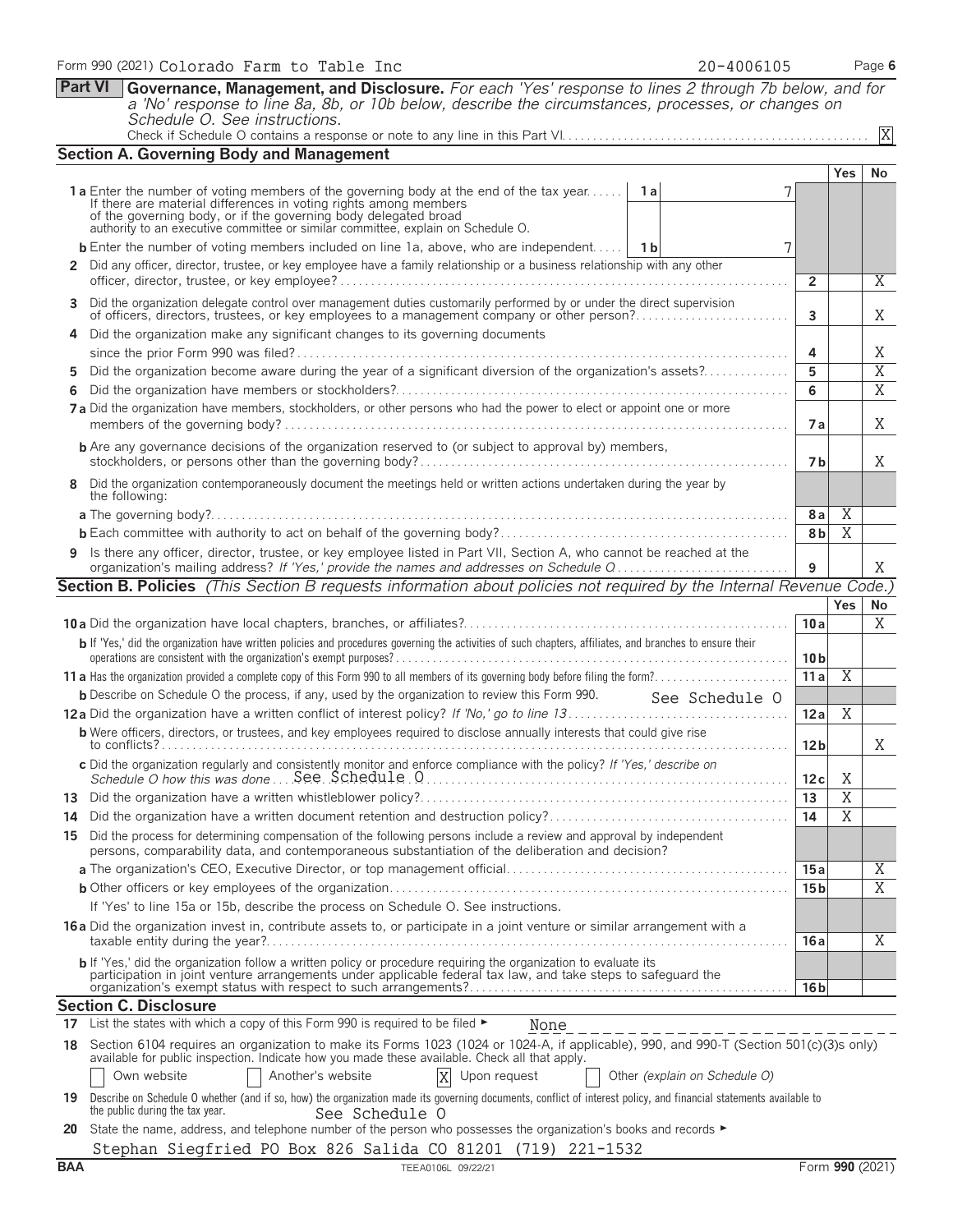| Form 990 (2021) Colorado Farm to Table Inc                                                                                                                            | 20-4006105 | Page 7 |  |  |  |  |  |  |  |
|-----------------------------------------------------------------------------------------------------------------------------------------------------------------------|------------|--------|--|--|--|--|--|--|--|
| Part VII Compensation of Officers, Directors, Trustees, Key Employees, Highest Compensated Employees, and<br>Independent Contractors                                  |            |        |  |  |  |  |  |  |  |
|                                                                                                                                                                       |            |        |  |  |  |  |  |  |  |
| Section A. Officers, Directors, Trustees, Key Employees, and Highest Compensated Employees                                                                            |            |        |  |  |  |  |  |  |  |
| <b>1 a</b> Complete this table for all persons required to be listed. Report compensation for the calendar year ending with or within the<br>organization's tax year. |            |        |  |  |  |  |  |  |  |

? List all of the organization's **current** officers, directors, trustees (whether individuals or organizations), regardless of amount of compensation. Enter -0- in columns (D), (E), and (F) if no compensation was paid.

? List all of the organization's **current** key employees, if any. See the instructions for definition of 'key employee.'

? List the organization's five **current** highest compensated employees (other than an officer, director, trustee, or key employee) who received reportable compensation (box 5 of Form W-2, Form 1099-MISC, and/or box 1 of Form 1099-NEC) of more than \$100,000 from the organization and any related organizations.

? List all of the organization's **former** officers, key employees, and highest compensated employees who received more than \$100,000 of reportable compensation from the organization and any related organizations.

? List all of the organization's **former directors or trustees** that received, in the capacity as a former director or trustee of the

organization, more than \$10,000 of reportable compensation from the organization and any related organizations.

See the instructions for the order in which to list the persons above.

Check this box if neither the organization nor any related organization compensated any current officer, director, or trustee. X

|                                       |                                                                                             |                                                                                                             |                       | (C)         |              |                                 |        |                                                  |                                                       |                                                                       |
|---------------------------------------|---------------------------------------------------------------------------------------------|-------------------------------------------------------------------------------------------------------------|-----------------------|-------------|--------------|---------------------------------|--------|--------------------------------------------------|-------------------------------------------------------|-----------------------------------------------------------------------|
| (A)<br>Name and title                 | (B)<br>Average<br>hours<br>per                                                              | Position (do not check more<br>than one box, unless person<br>is both an officer and a<br>director/trustee) |                       |             |              |                                 |        | (D)<br>Reportable<br>compensation from           | (E)<br>Reportable<br>compensation from                | (F)<br>Estimated amount<br>of other                                   |
|                                       | week<br>(list any<br>hours for<br>related<br>organiza-<br>tions<br>below<br>dotted<br>line) | Individual trustee<br>direct<br>হি                                                                          | Institutional trustee | Officer     | Key employee | Highest compensated<br>employee | Former | the organization<br>(W-2/1099-<br>MISC/1099-NEC) | related organizations<br>(W-2/1099-<br>MISC/1099-NEC) | compensation from<br>the organization<br>and related<br>organizations |
| (1) Thomas J McDaniel                 | $40\,$                                                                                      |                                                                                                             |                       |             |              |                                 |        |                                                  |                                                       |                                                                       |
| Farmer                                | $\overline{0}$                                                                              |                                                                                                             |                       |             |              | X                               |        | 54,459.                                          | 0.                                                    | $0$ .                                                                 |
| (2) Sarah J Kurmin                    | 18                                                                                          |                                                                                                             |                       |             |              |                                 |        |                                                  |                                                       |                                                                       |
| Farmhand                              | $\Omega$                                                                                    |                                                                                                             |                       |             |              | X                               |        | 17, 414.                                         | $\mathbf 0$ .                                         | 0.                                                                    |
| (3) Patrick Post<br>Finance Director  | $\overline{5}$<br>$\Omega$                                                                  |                                                                                                             |                       |             |              | X                               |        | 2,960.                                           | $\mathbf{0}$                                          | $0$ .                                                                 |
| (4) Thomas Hayes                      | 4.62                                                                                        |                                                                                                             |                       |             |              |                                 |        |                                                  |                                                       |                                                                       |
| Secretary                             | 0                                                                                           | $\mathbf X$                                                                                                 |                       | $\mathbf X$ |              |                                 |        | $\mathbf{0}$                                     | $\mathbf{0}$ .                                        | $0$ .                                                                 |
| (5) Allison Groom                     | 1.15                                                                                        |                                                                                                             |                       |             |              |                                 |        |                                                  |                                                       |                                                                       |
| Director                              | $\overline{0}$                                                                              | X                                                                                                           |                       |             |              |                                 |        | 0.                                               | 0.                                                    | 0.                                                                    |
| (6) Stephan Siegfried                 | 4.62                                                                                        |                                                                                                             |                       |             |              |                                 |        |                                                  |                                                       |                                                                       |
| Treasurer                             | $\Omega$                                                                                    | X                                                                                                           |                       | $\rm X$     |              |                                 |        | $\mathbf{0}$ .                                   | $\mathbf{0}$ .                                        | $0$ .                                                                 |
| (7) Jordan Pollack                    | 3.46                                                                                        |                                                                                                             |                       |             |              |                                 |        |                                                  |                                                       |                                                                       |
| Director                              | $\overline{0}$<br>36.62                                                                     | X                                                                                                           |                       |             |              |                                 |        | $\mathsf{O}$                                     | $\mathbf 0$ .                                         | $\boldsymbol{0}$ .                                                    |
| (8) Lisa Siegfried<br>Pres/Exe Direct | $\Omega$                                                                                    | X                                                                                                           |                       | $\rm X$     |              |                                 |        | $\mathbf{0}$ .                                   | $\mathbf{0}$                                          | $0$ .                                                                 |
| (9) Ron Avery                         | 4.62                                                                                        |                                                                                                             |                       |             |              |                                 |        |                                                  |                                                       |                                                                       |
| Director                              | $\mathbf 0$                                                                                 | X                                                                                                           |                       |             |              |                                 |        | $\mathbf{0}$                                     | $\mathbf{0}$                                          | $0$ .                                                                 |
| (10) Tony Madone, Jr.                 | 4.62                                                                                        |                                                                                                             |                       |             |              |                                 |        |                                                  |                                                       |                                                                       |
| Founder                               | $\mathbf{0}$                                                                                | X                                                                                                           |                       |             |              |                                 |        | 0.                                               | 0.                                                    | $0$ .                                                                 |
| (11)                                  |                                                                                             |                                                                                                             |                       |             |              |                                 |        |                                                  |                                                       |                                                                       |
| (12)                                  |                                                                                             |                                                                                                             |                       |             |              |                                 |        |                                                  |                                                       |                                                                       |
|                                       |                                                                                             |                                                                                                             |                       |             |              |                                 |        |                                                  |                                                       |                                                                       |
| (13)                                  |                                                                                             |                                                                                                             |                       |             |              |                                 |        |                                                  |                                                       |                                                                       |
| (14)                                  |                                                                                             |                                                                                                             |                       |             |              |                                 |        |                                                  |                                                       |                                                                       |
| <b>BAA</b>                            | TEEA0107L 09/22/21                                                                          |                                                                                                             |                       |             |              |                                 |        |                                                  |                                                       | Form 990 (2021)                                                       |
|                                       |                                                                                             |                                                                                                             |                       |             |              |                                 |        |                                                  |                                                       |                                                                       |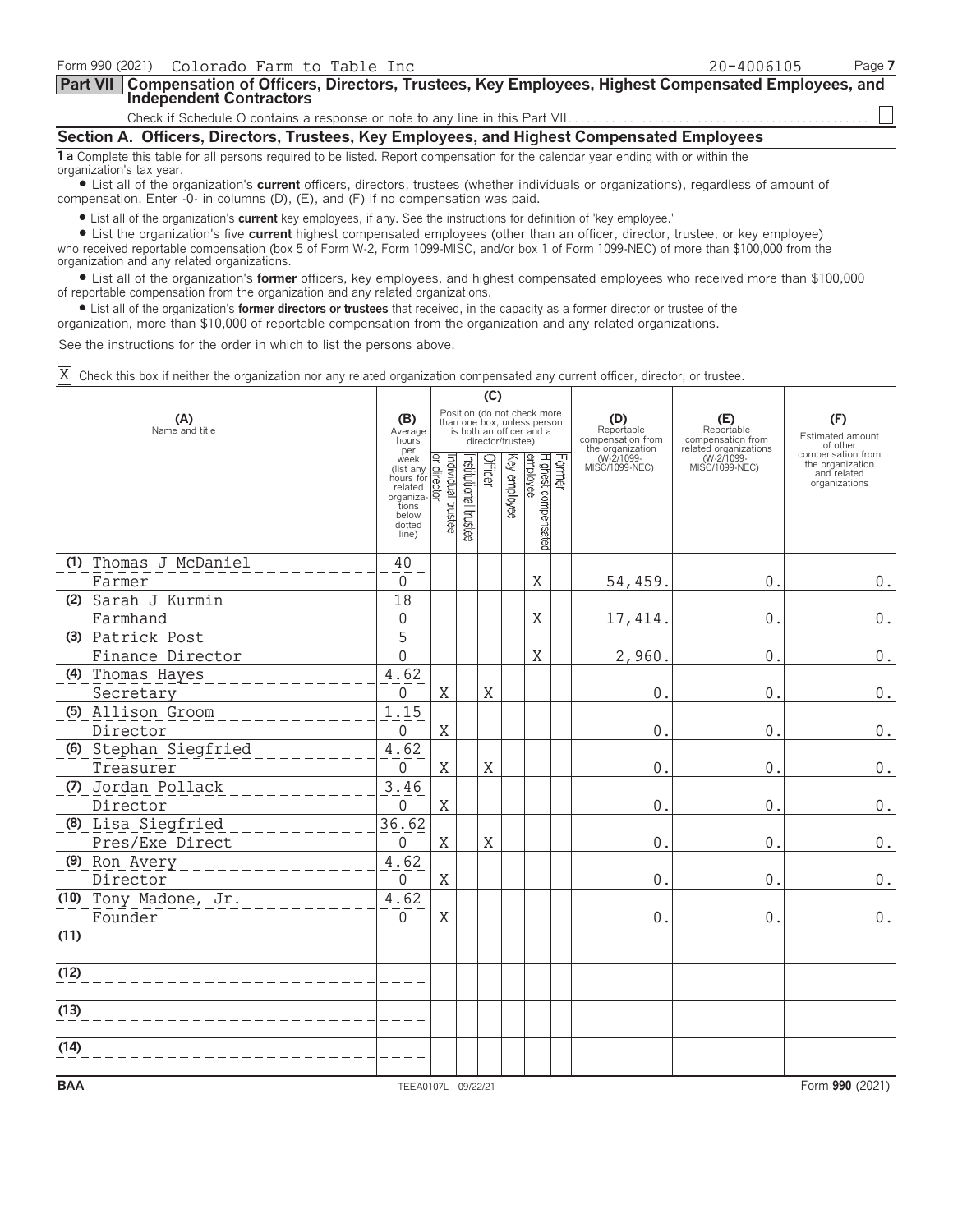| 20-4006105 |
|------------|
|            |

|                                             | Form 990 (2021) Colorado Farm to Table Inc                                                                                                                                                                                                               |                                                                                         |                                  |                      |         |                 |                                                                                                 |        |                                                  | 20-4006105                                            |                     | Page 8                                                                |                |
|---------------------------------------------|----------------------------------------------------------------------------------------------------------------------------------------------------------------------------------------------------------------------------------------------------------|-----------------------------------------------------------------------------------------|----------------------------------|----------------------|---------|-----------------|-------------------------------------------------------------------------------------------------|--------|--------------------------------------------------|-------------------------------------------------------|---------------------|-----------------------------------------------------------------------|----------------|
|                                             | Part VII Section A. Officers, Directors, Trustees, Key Employees, and Highest Compensated Employees (continued)                                                                                                                                          |                                                                                         |                                  |                      |         |                 |                                                                                                 |        |                                                  |                                                       |                     |                                                                       |                |
|                                             | (A)<br>Name and title                                                                                                                                                                                                                                    | (B)<br>Average<br>hours<br>per<br>week                                                  |                                  |                      |         | (C)<br>Position | (do not check more than one<br>box, unless person is both an<br>officer and a director/trustee) |        | (D)<br>Reportable<br>compensation from           | (E)<br>Reportable<br>compensation from                |                     | (F)<br>Estimated amount<br>of other                                   |                |
|                                             |                                                                                                                                                                                                                                                          | (list any<br>hours<br>for<br>related<br>organiza<br>- tions<br>below<br>dotted<br>line) | or director<br>ndividual trustee | nstitutional trustee | Officer | Key employee    | Highest compensated<br>employee                                                                 | Former | the organization<br>(W-2/1099-<br>MISC/1099-NEC) | related organizations<br>(W-2/1099-<br>MISC/1099-NEC) |                     | compensation from<br>the organization<br>and related<br>organizations |                |
| (15)                                        |                                                                                                                                                                                                                                                          |                                                                                         |                                  |                      |         |                 |                                                                                                 |        |                                                  |                                                       |                     |                                                                       |                |
|                                             |                                                                                                                                                                                                                                                          |                                                                                         |                                  |                      |         |                 |                                                                                                 |        |                                                  |                                                       |                     |                                                                       |                |
| (17)                                        |                                                                                                                                                                                                                                                          |                                                                                         |                                  |                      |         |                 |                                                                                                 |        |                                                  |                                                       |                     |                                                                       |                |
| (18)                                        |                                                                                                                                                                                                                                                          |                                                                                         |                                  |                      |         |                 |                                                                                                 |        |                                                  |                                                       |                     |                                                                       |                |
| (19)                                        |                                                                                                                                                                                                                                                          |                                                                                         |                                  |                      |         |                 |                                                                                                 |        |                                                  |                                                       |                     |                                                                       |                |
| (20)                                        |                                                                                                                                                                                                                                                          |                                                                                         |                                  |                      |         |                 |                                                                                                 |        |                                                  |                                                       |                     |                                                                       |                |
| (21)                                        |                                                                                                                                                                                                                                                          |                                                                                         |                                  |                      |         |                 |                                                                                                 |        |                                                  |                                                       |                     |                                                                       |                |
| (22)                                        |                                                                                                                                                                                                                                                          |                                                                                         |                                  |                      |         |                 |                                                                                                 |        |                                                  |                                                       |                     |                                                                       |                |
| $\overline{(23)}$                           |                                                                                                                                                                                                                                                          |                                                                                         |                                  |                      |         |                 |                                                                                                 |        |                                                  |                                                       |                     |                                                                       |                |
|                                             | (2 <u>4)</u><br>—————————————————————————                                                                                                                                                                                                                |                                                                                         |                                  |                      |         |                 |                                                                                                 |        |                                                  |                                                       |                     |                                                                       |                |
| (25)                                        |                                                                                                                                                                                                                                                          |                                                                                         |                                  |                      |         |                 |                                                                                                 |        |                                                  |                                                       |                     |                                                                       |                |
|                                             |                                                                                                                                                                                                                                                          |                                                                                         |                                  |                      |         |                 |                                                                                                 |        | 74,833.<br>$0$ .                                 | $0$ .<br>0.                                           |                     |                                                                       | $0$ .<br>$0$ . |
|                                             |                                                                                                                                                                                                                                                          |                                                                                         |                                  |                      |         |                 |                                                                                                 |        | 74,833.                                          | 0.                                                    |                     |                                                                       | $\mathbf 0$ .  |
| from the organization $\blacktriangleright$ | 2 Total number of individuals (including but not limited to those listed above) who received more than \$100,000 of reportable compensation<br>0                                                                                                         |                                                                                         |                                  |                      |         |                 |                                                                                                 |        |                                                  |                                                       |                     |                                                                       |                |
| 3                                           | Did the organization list any former officer, director, trustee, key employee, or highest compensated employee                                                                                                                                           |                                                                                         |                                  |                      |         |                 |                                                                                                 |        |                                                  |                                                       |                     | Yes                                                                   | No             |
|                                             |                                                                                                                                                                                                                                                          |                                                                                         |                                  |                      |         |                 |                                                                                                 |        |                                                  |                                                       | 3                   |                                                                       | Χ              |
| 4                                           | For any individual listed on line 1a, is the sum of reportable compensation and other compensation from the organization and related organizations greater than \$150,000? If 'Yes,' complete Schedule J for                                             |                                                                                         |                                  |                      |         |                 |                                                                                                 |        |                                                  |                                                       | 4                   |                                                                       | X              |
| 5.                                          | Did any person listed on line 1a receive or accrue compensation from any unrelated organization or individual                                                                                                                                            |                                                                                         |                                  |                      |         |                 |                                                                                                 |        |                                                  |                                                       | 5                   |                                                                       | Χ              |
|                                             | <b>Section B. Independent Contractors</b>                                                                                                                                                                                                                |                                                                                         |                                  |                      |         |                 |                                                                                                 |        |                                                  |                                                       |                     |                                                                       |                |
|                                             | 1 Complete this table for your five highest compensated independent contractors that received more than \$100,000 of<br>compensation from the organization. Report compensation for the calendar year ending with or within the organization's tax year. |                                                                                         |                                  |                      |         |                 |                                                                                                 |        |                                                  |                                                       |                     |                                                                       |                |
|                                             | (A)<br>Name and business address                                                                                                                                                                                                                         |                                                                                         |                                  |                      |         |                 |                                                                                                 |        | (B)<br>Description of services                   |                                                       | (C)<br>Compensation |                                                                       |                |
|                                             |                                                                                                                                                                                                                                                          |                                                                                         |                                  |                      |         |                 |                                                                                                 |        |                                                  |                                                       |                     |                                                                       |                |
|                                             |                                                                                                                                                                                                                                                          |                                                                                         |                                  |                      |         |                 |                                                                                                 |        |                                                  |                                                       |                     |                                                                       |                |
|                                             |                                                                                                                                                                                                                                                          |                                                                                         |                                  |                      |         |                 |                                                                                                 |        |                                                  |                                                       |                     |                                                                       |                |
|                                             | 2 Total number of independent contractors (including but not limited to those listed above) who received more than<br>\$100,000 of compensation from the organization $\blacktriangleright$ 0                                                            |                                                                                         |                                  |                      |         |                 |                                                                                                 |        |                                                  |                                                       |                     |                                                                       |                |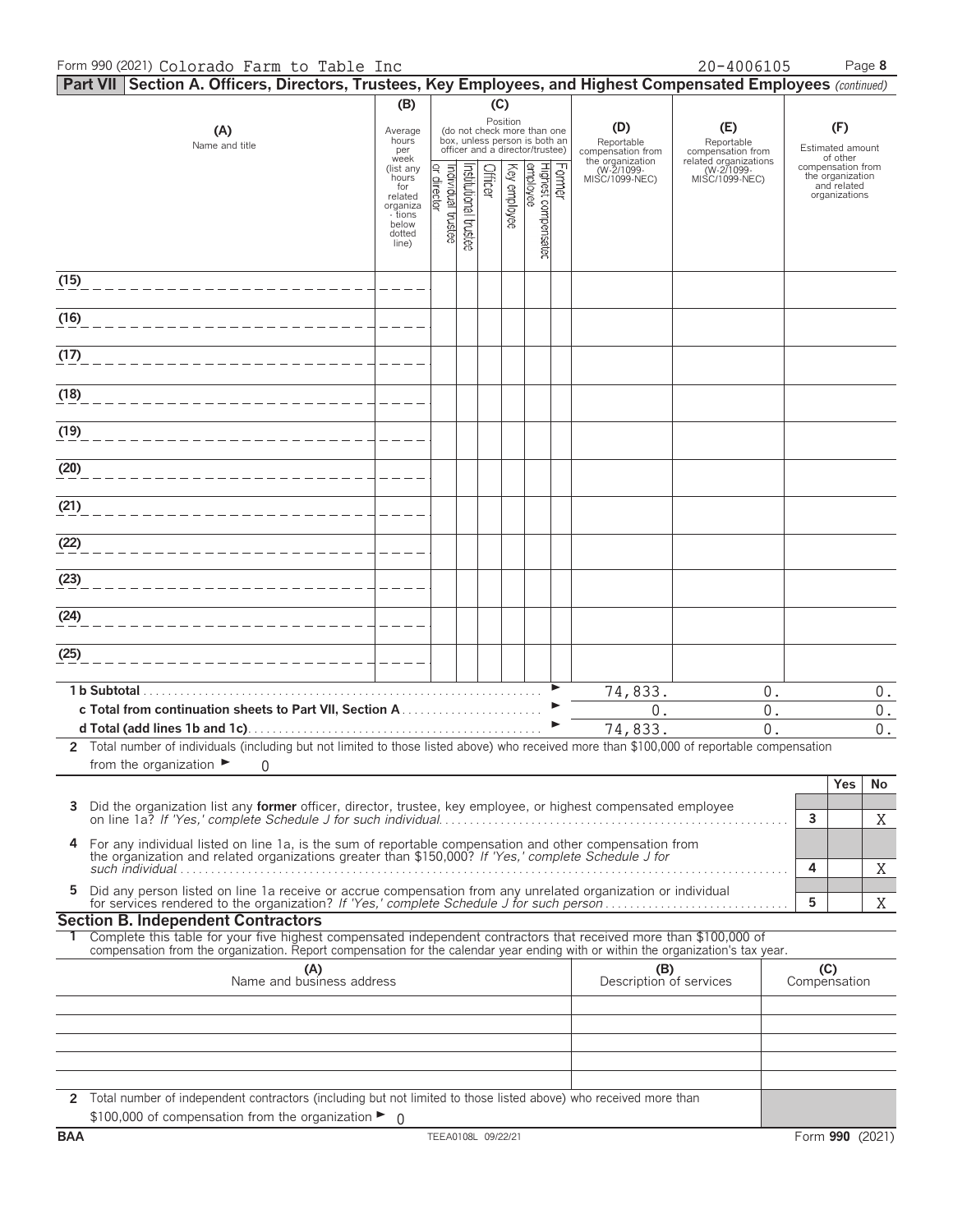#### Form 990 (2021) Page **9** Colorado Farm to Table Inc 20-4006105

#### **Part VIII Statement of Revenue**

|                                                    |     |                                                                                      |                |                |                |                      | (A)<br>Total revenue | (B)<br>Related or<br>exempt<br>function<br>revenue | (C)<br>Unrelated<br>business<br>revenue | (D)<br>Revenue<br>excluded from tax<br>under sections<br>512-514 |
|----------------------------------------------------|-----|--------------------------------------------------------------------------------------|----------------|----------------|----------------|----------------------|----------------------|----------------------------------------------------|-----------------------------------------|------------------------------------------------------------------|
|                                                    |     | 1a Federated campaigns                                                               |                |                | 1a             |                      |                      |                                                    |                                         |                                                                  |
| Grants <sub>/</sub>                                |     | <b>b</b> Membership dues                                                             |                |                | 1 <sub>b</sub> |                      |                      |                                                    |                                         |                                                                  |
|                                                    |     | c Fundraising events                                                                 |                |                | 1 <sub>c</sub> |                      |                      |                                                    |                                         |                                                                  |
|                                                    |     | <b>d</b> Related organizations $\ldots$                                              |                |                | 1 <sub>d</sub> |                      |                      |                                                    |                                         |                                                                  |
|                                                    |     | e Government grants (contributions)<br>f All other contributions, gifts, grants, and |                |                | 1 <sub>e</sub> | 4,000.               |                      |                                                    |                                         |                                                                  |
| and Other Similar Amounts<br>Contributions, Gifts, |     | similar amounts not included above                                                   |                |                | 1 f            | 200,655.             |                      |                                                    |                                         |                                                                  |
|                                                    |     | g Noncash contributions included in                                                  |                |                | 1 <sub>g</sub> | 15,600.              |                      |                                                    |                                         |                                                                  |
|                                                    |     |                                                                                      |                |                |                |                      | 204,655              |                                                    |                                         |                                                                  |
|                                                    |     |                                                                                      |                |                |                | <b>Business Code</b> |                      |                                                    |                                         |                                                                  |
| Program Service Revenue                            | 2a  |                                                                                      |                |                |                |                      |                      |                                                    |                                         |                                                                  |
|                                                    | b   |                                                                                      |                |                |                |                      |                      |                                                    |                                         |                                                                  |
|                                                    |     |                                                                                      |                |                |                |                      |                      |                                                    |                                         |                                                                  |
|                                                    |     |                                                                                      |                |                |                |                      |                      |                                                    |                                         |                                                                  |
|                                                    |     | f All other program service revenue                                                  |                |                |                |                      |                      |                                                    |                                         |                                                                  |
|                                                    |     |                                                                                      |                |                |                |                      |                      |                                                    |                                         |                                                                  |
|                                                    | 3   | Investment income (including dividends, interest, and                                |                |                |                |                      |                      |                                                    |                                         |                                                                  |
|                                                    |     |                                                                                      |                |                |                |                      | 70.                  | 70                                                 |                                         |                                                                  |
|                                                    | 4   | Income from investment of tax-exempt bond proceeds ▶                                 |                |                |                |                      |                      |                                                    |                                         |                                                                  |
|                                                    | 5   |                                                                                      |                | (i) Real       |                | (ii) Personal        |                      |                                                    |                                         |                                                                  |
|                                                    |     | 6a Gross rents                                                                       | <b>6a</b>      |                |                |                      |                      |                                                    |                                         |                                                                  |
|                                                    |     | <b>b</b> Less: rental expenses                                                       | 6 <sub>b</sub> |                |                |                      |                      |                                                    |                                         |                                                                  |
|                                                    |     | c Rental income or (loss) $6c$                                                       |                |                |                |                      |                      |                                                    |                                         |                                                                  |
|                                                    |     |                                                                                      |                |                |                |                      |                      |                                                    |                                         |                                                                  |
|                                                    |     | 7 a Gross amount from                                                                |                | (i) Securities |                | (ii) Other           |                      |                                                    |                                         |                                                                  |
|                                                    |     | sales of assets<br>other than inventory                                              | 7a             |                |                | 1,100.               |                      |                                                    |                                         |                                                                  |
|                                                    |     | <b>b</b> Less: cost or other basis                                                   | 7b             |                |                |                      |                      |                                                    |                                         |                                                                  |
|                                                    |     | and sales expenses<br>$c$ Gain or (loss)                                             | 7c             |                |                | 756.<br>344.         |                      |                                                    |                                         |                                                                  |
|                                                    |     | <b>d</b> Net gain or (loss).                                                         |                |                |                |                      | 344.                 | 344.                                               |                                         |                                                                  |
|                                                    |     | <b>8a</b> Gross income from fundraising events                                       |                |                |                |                      |                      |                                                    |                                         |                                                                  |
| <b>Other Revenue</b>                               |     | (not including $\zeta$                                                               |                |                |                |                      |                      |                                                    |                                         |                                                                  |
|                                                    |     | of contributions reported on line 1c).                                               |                |                |                |                      |                      |                                                    |                                         |                                                                  |
|                                                    |     | See Part IV, line 18                                                                 |                |                | 8a             |                      |                      |                                                    |                                         |                                                                  |
|                                                    |     | <b>b</b> Less: direct expenses<br>c Net income or (loss) from fundraising events     |                |                | 8b             |                      |                      |                                                    |                                         |                                                                  |
|                                                    |     |                                                                                      |                |                |                |                      |                      |                                                    |                                         |                                                                  |
|                                                    |     | 9 a Gross income from gaming activities.<br>See Part IV, line 19.                    |                |                | 9a             |                      |                      |                                                    |                                         |                                                                  |
|                                                    |     | <b>b</b> Less: direct expenses                                                       |                |                | 9 <sub>b</sub> |                      |                      |                                                    |                                         |                                                                  |
|                                                    |     | c Net income or (loss) from gaming activities                                        |                |                |                |                      |                      |                                                    |                                         |                                                                  |
|                                                    |     | 10a Gross sales of inventory, less<br>returns and allowances                         |                |                |                |                      |                      |                                                    |                                         |                                                                  |
|                                                    |     | <b>b</b> Less: $cost$ of goods sold                                                  |                |                | 10a<br>10b     |                      |                      |                                                    |                                         |                                                                  |
|                                                    |     | c Net income or (loss) from sales of inventory                                       |                |                |                |                      |                      |                                                    |                                         |                                                                  |
|                                                    |     |                                                                                      |                |                |                | <b>Business Code</b> |                      |                                                    |                                         |                                                                  |
| Miscellaneous                                      | 1 a | Other Misc Income                                                                    |                |                |                |                      | 689.                 | 689.                                               |                                         |                                                                  |
| Revenue                                            | b   |                                                                                      |                |                |                |                      |                      |                                                    |                                         |                                                                  |
|                                                    |     |                                                                                      |                |                |                |                      |                      |                                                    |                                         |                                                                  |
|                                                    |     | d All other revenue                                                                  |                |                |                |                      |                      |                                                    |                                         |                                                                  |
|                                                    |     | e Total. Add lines 11a-11d                                                           |                |                |                |                      | 689                  |                                                    |                                         |                                                                  |
|                                                    | 12  | Total revenue. See instructions                                                      |                |                |                |                      | 205,758.             | 1,103                                              | 0.                                      | 0.                                                               |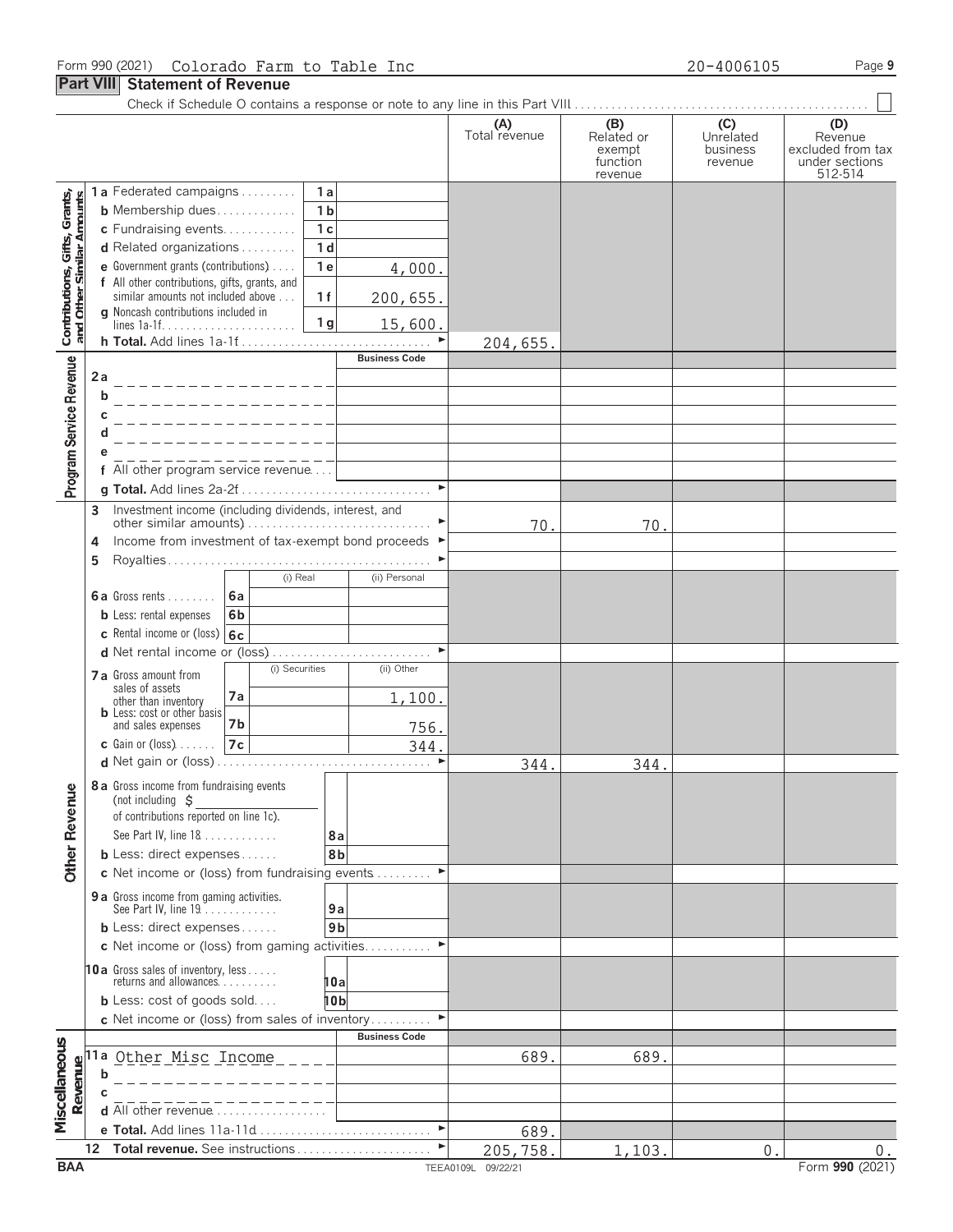|   | Form 990 (2021) Colorado Farm to Table Inc                                                                                               |                       |                                    | 20-4006105                                | Page 10                        |
|---|------------------------------------------------------------------------------------------------------------------------------------------|-----------------------|------------------------------------|-------------------------------------------|--------------------------------|
|   | <b>Statement of Functional Expenses</b><br>Part IX                                                                                       |                       |                                    |                                           |                                |
|   | Section 501(c)(3) and 501(c)(4) organizations must complete all columns. All other organizations must complete column (A).               |                       |                                    |                                           |                                |
|   | Check if Schedule O contains a response or note to any line in this Part IX                                                              |                       |                                    |                                           |                                |
|   | Do not include amounts reported on lines<br>6b, 7b, 8b, 9b, and 10b of Part VIII.                                                        | (A)<br>Total expenses | (B)<br>Program service<br>expenses | (C)<br>Management and<br>general expenses | (D)<br>Fundraising<br>expenses |
|   | Grants and other assistance to domestic<br>organizations and domestic governments.<br>See Part IV, line 21                               |                       |                                    |                                           |                                |
|   | Grants and other assistance to domestic<br>individuals. See Part IV, line 22.<br>.                                                       |                       |                                    |                                           |                                |
|   | Grants and other assistance to foreign<br>organizations, foreign governments, and for-<br>eign individuals. See Part IV, lines 15 and 16 |                       |                                    |                                           |                                |
| 4 | Benefits paid to or for members                                                                                                          |                       |                                    |                                           |                                |
|   | Compensation of current officers, directors,<br>trustees, and key employees                                                              | 0.                    | 0                                  |                                           | 0.                             |
|   | Compensation not included above to<br>disqualified persons (as defined under<br>section $4958(f)(1)$ and persons described               |                       |                                    |                                           |                                |

| 5            | Compensation of current officers, directors,<br>trustees, and key employees                                                                                                                                                                              | 0.                 | 0.                    | 0.      | $0$ .           |
|--------------|----------------------------------------------------------------------------------------------------------------------------------------------------------------------------------------------------------------------------------------------------------|--------------------|-----------------------|---------|-----------------|
| 6            | Compensation not included above to<br>disqualified persons (as defined under<br>section 4958(f)(1)) and persons described                                                                                                                                | 0.                 | 0.                    | 0.      | $0$ .           |
| 7            | Other salaries and wages                                                                                                                                                                                                                                 | 74,832.            | 71,872.               | 2,960.  |                 |
| $\mathbf{R}$ | Pension plan accruals and contributions<br>(include section $401(k)$ and $403(b)$                                                                                                                                                                        |                    |                       |         |                 |
| 9            | Other employee benefits                                                                                                                                                                                                                                  |                    |                       |         |                 |
| 10           | Payroll taxes                                                                                                                                                                                                                                            | 5,725.             | 5,499.                | 226.    |                 |
| 11           | Fees for services (nonemployees):                                                                                                                                                                                                                        |                    |                       |         |                 |
|              |                                                                                                                                                                                                                                                          |                    |                       |         |                 |
|              |                                                                                                                                                                                                                                                          |                    |                       |         |                 |
|              |                                                                                                                                                                                                                                                          | 3,737.             |                       | 3,737.  |                 |
|              |                                                                                                                                                                                                                                                          |                    |                       |         |                 |
|              | e Professional fundraising services. See Part IV, line 17                                                                                                                                                                                                |                    |                       |         |                 |
|              | f Investment management fees                                                                                                                                                                                                                             |                    |                       |         |                 |
|              | g Other. (If line 11g amount exceeds 10% of line 25, column<br>(A), amount, list line 11g expenses on Schedule $0\text{Sch}$ . $\mathbb{Q}$                                                                                                              | 17,657.            | 17,657.               |         |                 |
|              | 12 Advertising and promotion                                                                                                                                                                                                                             | 174.               |                       | 174.    |                 |
| 13           |                                                                                                                                                                                                                                                          | 370.               |                       | 370.    |                 |
| 14           |                                                                                                                                                                                                                                                          |                    |                       |         |                 |
| 15           |                                                                                                                                                                                                                                                          |                    |                       |         |                 |
| 16           |                                                                                                                                                                                                                                                          |                    |                       |         |                 |
| 17           |                                                                                                                                                                                                                                                          |                    |                       |         |                 |
| 18           | Payments of travel or entertainment<br>expenses for any federal, state, or local                                                                                                                                                                         |                    |                       |         |                 |
|              | 19 Conferences, conventions, and meetings                                                                                                                                                                                                                | 157.               |                       | 157.    |                 |
| 20           |                                                                                                                                                                                                                                                          |                    |                       |         |                 |
| 21           | Payments to affiliates                                                                                                                                                                                                                                   |                    |                       |         |                 |
| 22           | Depreciation, depletion, and amortization                                                                                                                                                                                                                | 18,617.            | 18,617.               |         |                 |
| 23           | Insurance                                                                                                                                                                                                                                                | 8,796.             | $\overline{7}$ , 434. | 1,362.  |                 |
| 24           | Other expenses. Itemize expenses not<br>covered above. (List miscellaneous expenses<br>on line 24e. If line 24e amount exceeds 10%<br>of line 25, column (A), amount, list line 24e<br>expenses on Schedule O.)                                          |                    |                       |         |                 |
|              | <sup>a</sup> In Kind Goods & Services                                                                                                                                                                                                                    | 15,600.            | 15,600.               |         |                 |
|              |                                                                                                                                                                                                                                                          | 2,371              | 2,371                 |         |                 |
|              |                                                                                                                                                                                                                                                          | 1,813.             | 1,813.                |         |                 |
|              | d Shop Supplies                                                                                                                                                                                                                                          | 1,475              | 1,475                 |         |                 |
|              | e All other expenses                                                                                                                                                                                                                                     | 7,352.             | 4,601.                | 2,751.  |                 |
| 25           | Total functional expenses. Add lines 1 through 24e                                                                                                                                                                                                       | 158,676.           | 146,939.              | 11,737. | $0$ .           |
|              | 26 Joint costs. Complete this line only if<br>the organization reported in column (B)<br>joint costs from a combined educational<br>campaign and fundraising solicitation.<br>if following<br>Check here $\blacktriangleright$<br>SOP 98-2 (ASC 958-720) |                    |                       |         |                 |
| <b>BAA</b>   |                                                                                                                                                                                                                                                          | TEEA0110L 09/22/21 |                       |         | Form 990 (2021) |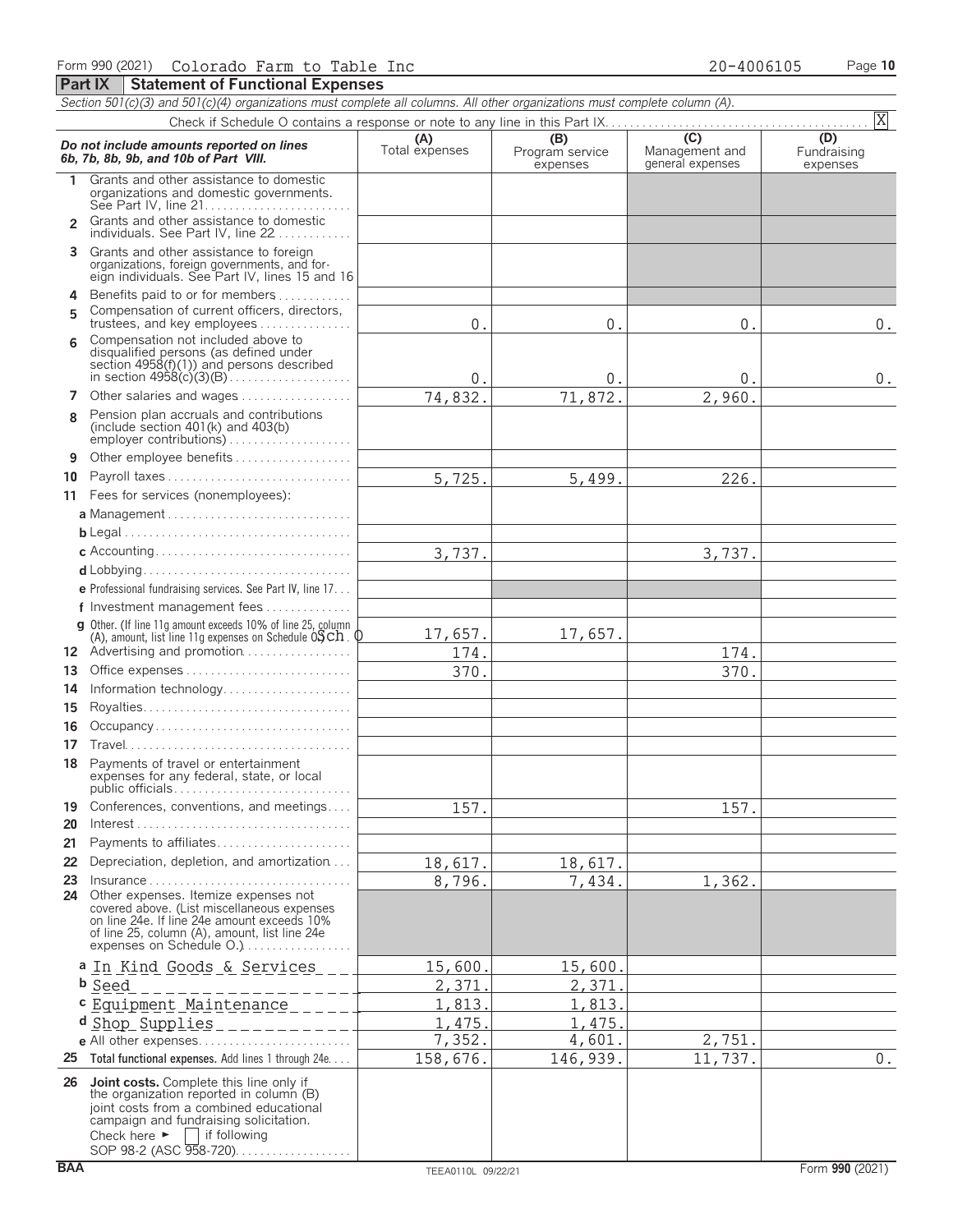#### Form 990 (2021) Page **11** Colorado Farm to Table Inc 20-4006105

|                             | <b>Part X</b> | <b>Balance Sheet</b>                                                                                                                                                                                                  |                          |                |                    |
|-----------------------------|---------------|-----------------------------------------------------------------------------------------------------------------------------------------------------------------------------------------------------------------------|--------------------------|----------------|--------------------|
|                             |               |                                                                                                                                                                                                                       |                          |                |                    |
|                             |               |                                                                                                                                                                                                                       | (A)<br>Beginning of year |                | (B)<br>End of year |
|                             | 1             |                                                                                                                                                                                                                       | 6, 285.                  | $\mathbf{1}$   | 6,742.             |
|                             | 2             |                                                                                                                                                                                                                       | 139, 137.                | $\overline{2}$ | 189,514.           |
|                             | 3             |                                                                                                                                                                                                                       |                          | 3              |                    |
|                             | 4             |                                                                                                                                                                                                                       |                          | 4              |                    |
|                             | 5             | Loans and other receivables from any current or former officer, director,<br>trustee, key employee, creator or founder, substantial contributor, or 35%<br>controlled entity or family member of any of these persons |                          | 5              |                    |
|                             | 6             | Loans and other receivables from other disqualified persons (as defined under<br>section $4958(f)(1)$ , and persons described in section $4958(c)(3)(B)$                                                              |                          | 6              |                    |
|                             | 7             |                                                                                                                                                                                                                       | 96.                      | 7              | 281.               |
|                             | 8             |                                                                                                                                                                                                                       |                          | 8              |                    |
| Assets                      | 9             |                                                                                                                                                                                                                       |                          | 9              |                    |
|                             |               | 533,108.                                                                                                                                                                                                              |                          |                |                    |
|                             |               | 267,460.                                                                                                                                                                                                              | 266,441                  | 10c            | 265,648.           |
|                             | 11            |                                                                                                                                                                                                                       |                          | 11             |                    |
|                             | 12            |                                                                                                                                                                                                                       |                          | 12             |                    |
|                             | 13            | Investments - program-related. See Part IV, line 11                                                                                                                                                                   |                          | 13             |                    |
|                             | 14            |                                                                                                                                                                                                                       |                          | 14             |                    |
|                             | 15            |                                                                                                                                                                                                                       |                          | 15             |                    |
|                             | 16            | <b>Total assets.</b> Add lines 1 through 15 (must equal line 33)                                                                                                                                                      | 411,959.                 | 16             | 462,185.           |
|                             | 17            |                                                                                                                                                                                                                       | 143.                     | 17             | 2,119.             |
|                             | 18            |                                                                                                                                                                                                                       |                          | 18             |                    |
|                             | 19<br>20      |                                                                                                                                                                                                                       |                          | 19<br>20       |                    |
|                             | 21            | Escrow or custodial account liability. Complete Part IV of Schedule D.                                                                                                                                                |                          | 21             |                    |
|                             | 22            | Loans and other payables to any current or former officer, director, trustee,                                                                                                                                         |                          |                |                    |
| Liabilities                 |               | key employee, creator or founder, substantial contributor, or 35%<br>controlled entity or family member of any of these persons                                                                                       |                          | 22             |                    |
|                             | 23            | Secured mortgages and notes payable to unrelated third parties                                                                                                                                                        |                          | 23             |                    |
|                             | 24            | Unsecured notes and loans payable to unrelated third parties                                                                                                                                                          |                          | 24             |                    |
|                             | 25            | Other liabilities (including federal income tax, payables to related third parties, and other liabilities not included on lines 17-24). Complete Part X of Schedule D.                                                |                          | 25             | l.                 |
|                             | 26            |                                                                                                                                                                                                                       | 143.                     | 26             | 2,120.             |
|                             |               | X<br>Organizations that follow FASB ASC 958, check here ►<br>and complete lines 27, 28, 32, and 33.                                                                                                                   |                          |                |                    |
|                             | 27            |                                                                                                                                                                                                                       | 411,816.                 | 27             | 424,065.           |
|                             | 28            |                                                                                                                                                                                                                       |                          | 28             | 36,000.            |
| Net Assets or Fund Balances |               | Organizations that do not follow FASB ASC 958, check here ►<br>and complete lines 29 through 33.                                                                                                                      |                          |                |                    |
|                             | 29            | Capital stock or trust principal, or current funds                                                                                                                                                                    |                          | 29             |                    |
|                             | 30            | Paid-in or capital surplus, or land, building, or equipment fund                                                                                                                                                      |                          | 30             |                    |
|                             | 31            | Retained earnings, endowment, accumulated income, or other funds                                                                                                                                                      |                          | 31             |                    |
|                             | 32            |                                                                                                                                                                                                                       | 411,816.                 | 32             | 460,065.           |
|                             | 33            | Total liabilities and net assets/fund balances                                                                                                                                                                        | 411,959.                 | 33             | 462,185.           |
| <b>BAA</b>                  |               | TEEA0111L 09/22/21                                                                                                                                                                                                    |                          |                | Form 990 (2021)    |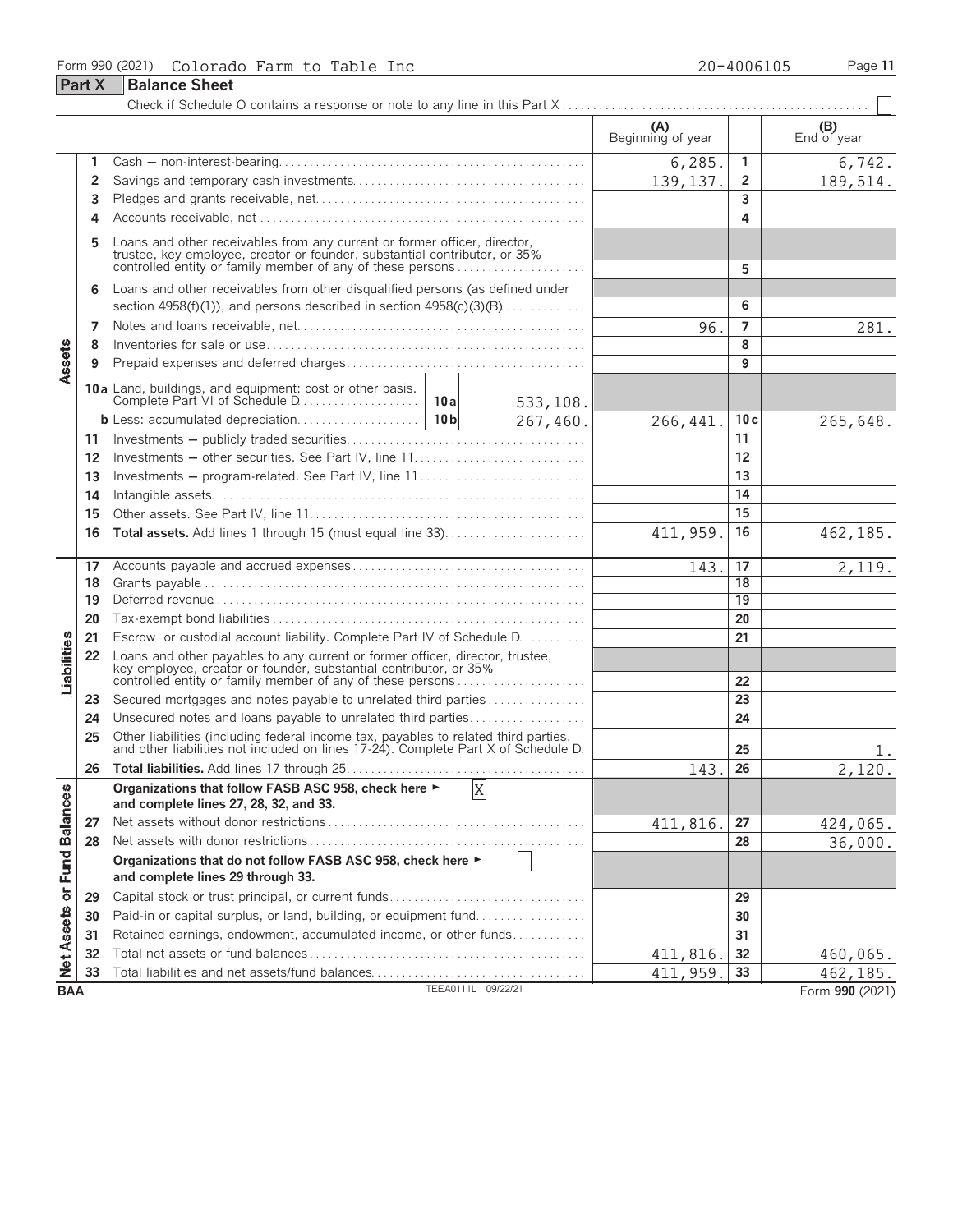|            |                |                | Form 990 (2021) Colorado Farm to Table Inc                                                                                                                                                                                    | 20-4006105     |                 | Page 12  |
|------------|----------------|----------------|-------------------------------------------------------------------------------------------------------------------------------------------------------------------------------------------------------------------------------|----------------|-----------------|----------|
|            | <b>Part XI</b> |                | <b>Reconciliation of Net Assets</b>                                                                                                                                                                                           |                |                 |          |
|            |                |                |                                                                                                                                                                                                                               |                |                 |          |
| 1          |                |                |                                                                                                                                                                                                                               | $\mathbf{1}$   |                 | 205,758. |
| 2          |                |                |                                                                                                                                                                                                                               | $\overline{2}$ |                 | 158,676. |
| 3          |                |                |                                                                                                                                                                                                                               | 3              |                 | 47,082.  |
| 4          |                |                | Net assets or fund balances at beginning of year (must equal Part X, line 32, column (A))                                                                                                                                     | 4              |                 | 411,816. |
| 5          |                |                |                                                                                                                                                                                                                               | $\overline{5}$ |                 |          |
| 6          |                |                |                                                                                                                                                                                                                               | 6              |                 |          |
| 7          |                |                |                                                                                                                                                                                                                               | $\overline{7}$ |                 |          |
| 8          |                |                |                                                                                                                                                                                                                               | 8              |                 | 1,167.   |
| 9          |                |                |                                                                                                                                                                                                                               | 9              |                 | 0.       |
| 10         |                |                | Net assets or fund balances at end of year. Combine lines 3 through 9 (must equal Part X, line 32,                                                                                                                            |                |                 |          |
|            |                |                | column (B) $\ldots$ $\ldots$ $\ldots$ $\ldots$ $\ldots$ $\ldots$ $\ldots$ $\ldots$ $\ldots$ $\ldots$ $\ldots$ $\ldots$ $\ldots$ $\ldots$ $\ldots$                                                                             | 10             |                 | 460,065. |
|            |                |                | <b>Part XII Financial Statements and Reporting</b>                                                                                                                                                                            |                |                 |          |
|            |                |                |                                                                                                                                                                                                                               |                |                 |          |
|            |                |                |                                                                                                                                                                                                                               |                | <b>Yes</b>      | No       |
| 1          |                |                | X Cash<br>Accounting method used to prepare the Form 990:<br>Other<br>Accrual                                                                                                                                                 |                |                 |          |
|            |                | on Schedule O. | If the organization changed its method of accounting from a prior year or checked 'Other,' explain                                                                                                                            |                |                 |          |
|            |                |                | 2a Were the organization's financial statements compiled or reviewed by an independent accountant?                                                                                                                            |                | 2a              | X        |
|            |                |                | If 'Yes,' check a box below to indicate whether the financial statements for the year were compiled or reviewed on a                                                                                                          |                |                 |          |
|            |                |                | separate basis, consolidated basis, or both:                                                                                                                                                                                  |                |                 |          |
|            |                |                | Consolidated basis<br>Both consolidated and separate basis<br>Separate basis                                                                                                                                                  |                |                 |          |
|            |                |                | <b>b</b> Were the organization's financial statements audited by an independent accountant?                                                                                                                                   |                | 2 <sub>b</sub>  | X        |
|            |                |                | If 'Yes,' check a box below to indicate whether the financial statements for the year were audited on a separate                                                                                                              |                |                 |          |
|            |                |                | basis, consolidated basis, or both:                                                                                                                                                                                           |                |                 |          |
|            |                |                | Consolidated basis<br>Separate basis<br><b>Both consolidated and separate basis</b>                                                                                                                                           |                |                 |          |
|            |                |                | c If 'Yes' to line 2a or 2b, does the organization have a committee that assumes responsibility for oversight of the audit,<br>review, or compilation of its financial statements and selection of an independent accountant? |                | 2c              |          |
|            |                | on Schedule O. | If the organization changed either its oversight process or selection process during the tax year, explain                                                                                                                    |                |                 |          |
|            |                |                | 3a As a result of a federal award, was the organization required to undergo an audit or audits as set forth in the Single                                                                                                     |                | 3a              | X        |
|            |                |                | b If 'Yes,' did the organization undergo the required audit or audits? If the organization did not undergo the required audit                                                                                                 |                |                 |          |
|            |                |                | or audits, explain why on Schedule O and describe any steps taken to undergo such audits                                                                                                                                      |                | 3 <sub>b</sub>  |          |
| <b>BAA</b> |                |                | TEEA0112L 09/22/21                                                                                                                                                                                                            |                | Form 990 (2021) |          |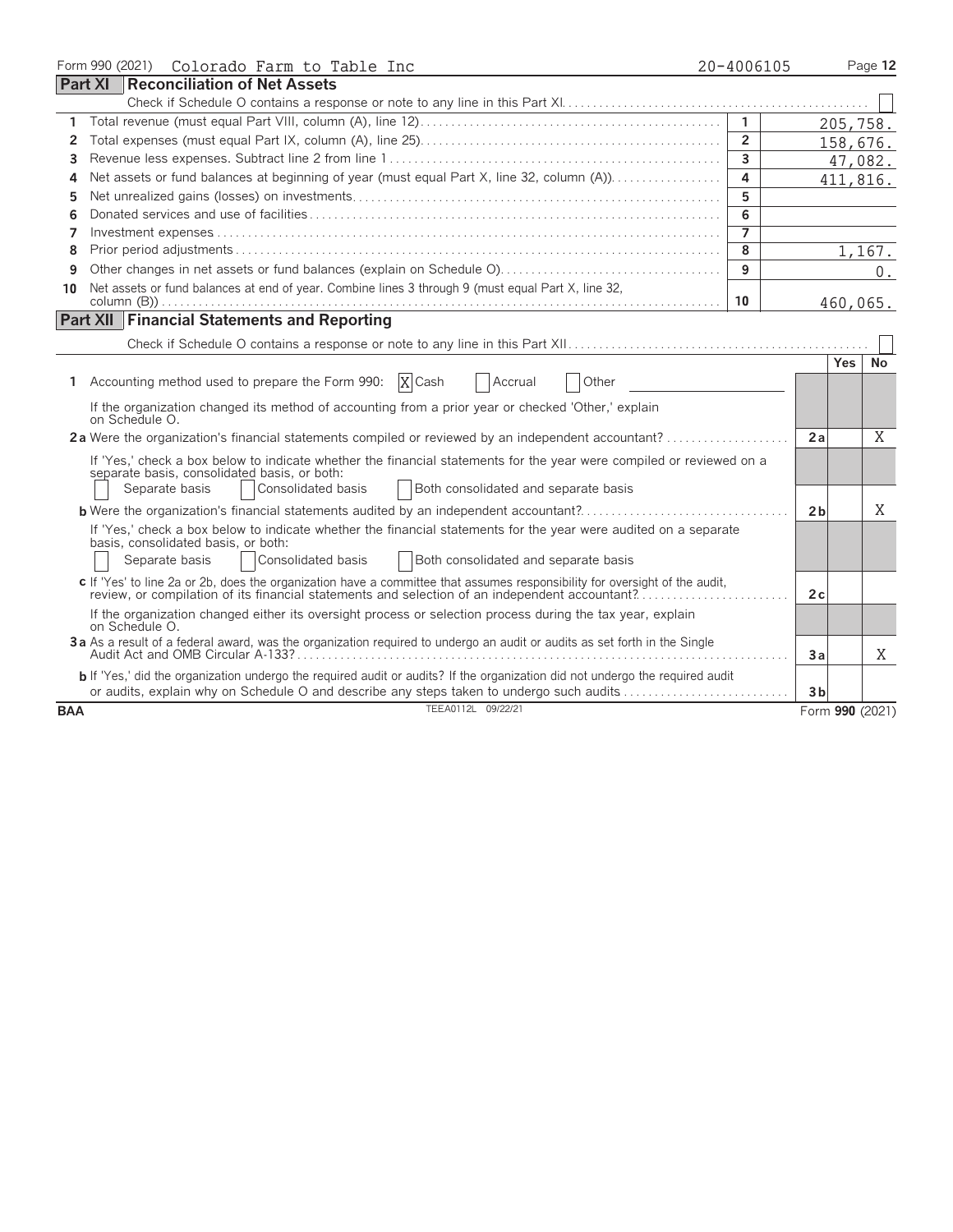| <b>SCHEDULE A</b>    |  |
|----------------------|--|
| $(F_{\alpha r}$ 990) |  |

**Total**

# **Public Charity Status and Public Support**<br> **SCHEDUARE A** lete if the organization is a section 501(c)(3) organization or a section

**COMPOSCHEDULE A**<br> **Complete if the organization is a section 501(c)(3) organization or a section**<br>
4947(a)(1) nonexempt charitable trust.

| Attach to Form 990 or Form 990-EZ.                                                                                                 |                                    |                                          |                                                                            |                                                                                                                                                                                                                                                                                                                                                                                                                    |                                |                                      |                                                      | Open to Public                                     |
|------------------------------------------------------------------------------------------------------------------------------------|------------------------------------|------------------------------------------|----------------------------------------------------------------------------|--------------------------------------------------------------------------------------------------------------------------------------------------------------------------------------------------------------------------------------------------------------------------------------------------------------------------------------------------------------------------------------------------------------------|--------------------------------|--------------------------------------|------------------------------------------------------|----------------------------------------------------|
| Department of the Treasury<br>Internal Revenue Service<br>► Go to www.irs.gov/Form990 for instructions and the latest information. |                                    |                                          |                                                                            |                                                                                                                                                                                                                                                                                                                                                                                                                    |                                |                                      |                                                      | Inspection                                         |
|                                                                                                                                    | Name of the organization           |                                          |                                                                            |                                                                                                                                                                                                                                                                                                                                                                                                                    |                                |                                      | Employer identification number                       |                                                    |
|                                                                                                                                    | Colorado Farm to Table Inc         |                                          |                                                                            |                                                                                                                                                                                                                                                                                                                                                                                                                    |                                |                                      | 20-4006105                                           |                                                    |
|                                                                                                                                    |                                    |                                          |                                                                            | <b>Part   Reason for Public Charity Status.</b> (All organizations must complete this part.) See instructions.                                                                                                                                                                                                                                                                                                     |                                |                                      |                                                      |                                                    |
|                                                                                                                                    |                                    |                                          |                                                                            | The organization is not a private foundation because it is: (For lines 1 through 12, check only one box.)                                                                                                                                                                                                                                                                                                          |                                |                                      |                                                      |                                                    |
| 1                                                                                                                                  |                                    |                                          |                                                                            | A church, convention of churches, or association of churches described in <b>section 170(b)(1)(A)(i).</b>                                                                                                                                                                                                                                                                                                          |                                |                                      |                                                      |                                                    |
| 2<br>3                                                                                                                             |                                    |                                          |                                                                            | A school described in section 170(b)(1)(A)(ii). (Attach Schedule E (Form 990).)                                                                                                                                                                                                                                                                                                                                    |                                |                                      |                                                      |                                                    |
| 4                                                                                                                                  |                                    |                                          |                                                                            | A hospital or a cooperative hospital service organization described in section 170(b)(1)(A)(iii).<br>A medical research organization operated in conjunction with a hospital described in section 170(b)(1)(A)(iii). Enter the hospital's                                                                                                                                                                          |                                |                                      |                                                      |                                                    |
|                                                                                                                                    | name, city, and state:             |                                          |                                                                            | ___________________________________                                                                                                                                                                                                                                                                                                                                                                                |                                |                                      |                                                      |                                                    |
| 5                                                                                                                                  |                                    |                                          | section 170(b)(1)(A)(iv). (Complete Part II.)                              | An organization operated for the benefit of a college or university owned or operated by a governmental unit described in                                                                                                                                                                                                                                                                                          |                                |                                      |                                                      |                                                    |
| 6                                                                                                                                  |                                    |                                          |                                                                            | A federal, state, or local government or governmental unit described in section 170(b)(1)(A)(v).                                                                                                                                                                                                                                                                                                                   |                                |                                      |                                                      |                                                    |
| 7                                                                                                                                  | Χ                                  |                                          | in section 170(b)(1)(A)(vi). (Complete Part II.)                           | An organization that normally receives a substantial part of its support from a governmental unit or from the general public described                                                                                                                                                                                                                                                                             |                                |                                      |                                                      |                                                    |
| 8                                                                                                                                  |                                    |                                          |                                                                            | A community trust described in section 170(b)(1)(A)(vi). (Complete Part II.)                                                                                                                                                                                                                                                                                                                                       |                                |                                      |                                                      |                                                    |
| 9                                                                                                                                  |                                    |                                          |                                                                            | An agricultural research organization described in section 170(b)(1)(A)(ix) operated in conjunction with a land-grant college<br>or university or a non-land-grant college of agriculture (see instructions). Enter the name, city, and state of the college or                                                                                                                                                    |                                |                                      |                                                      |                                                    |
| 10                                                                                                                                 |                                    |                                          | June 30, 1975. See section 509(a)(2). (Complete Part III.)                 | An organization that normally receives (1) more than 33-1/3% of its support from contributions, membership fees, and gross receipts<br>from activities related to its exempt functions, subject to certain exceptions; and (2) no more than 33-1/3% of its support from gross<br>investment income and unrelated business taxable income (less section 511 tax) from businesses acquired by the organization after |                                |                                      |                                                      |                                                    |
| 11                                                                                                                                 |                                    |                                          |                                                                            | An organization organized and operated exclusively to test for public safety. See section 509(a)(4).                                                                                                                                                                                                                                                                                                               |                                |                                      |                                                      |                                                    |
| 12                                                                                                                                 |                                    |                                          |                                                                            | An organization organized and operated exclusively for the benefit of, to perform the functions of, or to carry out the purposes of one<br>or more publicly supported organizations described in section 509(a)(1) or section 509(a)(2). See section 509(a)(3). Check the box on<br>lines 12a through 12d that describes the type of supporting organization and complete lines 12e, 12f, and 12g.                 |                                |                                      |                                                      |                                                    |
| a                                                                                                                                  |                                    | complete Part IV, Sections A and B.      |                                                                            | Type I. A supporting organization operated, supervised, or controlled by its supported organization(s), typically by giving the supported organization(s) the power to regularly appoint or elect a majority of the directors                                                                                                                                                                                      |                                |                                      |                                                      |                                                    |
| b                                                                                                                                  |                                    | must complete Part IV, Sections A and C. |                                                                            | Type II. A supporting organization supervised or controlled in connection with its supported organization(s), by having control or<br>management of the supporting organization vested in the same persons that control or manage the supported organization(s). You                                                                                                                                               |                                |                                      |                                                      |                                                    |
| С                                                                                                                                  |                                    |                                          |                                                                            | Type III functionally integrated. A supporting organization operated in connection with, and functionally integrated with, its supported organization(s) (see instructions). You must complete Part IV, Sections A, D, and E.                                                                                                                                                                                      |                                |                                      |                                                      |                                                    |
| d                                                                                                                                  |                                    |                                          |                                                                            | Type III non-functionally integrated. A supporting organization operated in connection with its supported organization(s) that is not<br>functionally integrated. The organization generally must satisfy a distribution requirement and an attentiveness requirement (see<br>instructions). You must complete Part IV, Sections A and D, and Part V.                                                              |                                |                                      |                                                      |                                                    |
| e                                                                                                                                  |                                    |                                          |                                                                            | Check this box if the organization received a written determination from the IRS that it is a Type I, Type II, Type III functionally<br>integrated, or Type III non-functionally integrated supporting organization.                                                                                                                                                                                               |                                |                                      |                                                      |                                                    |
|                                                                                                                                    |                                    |                                          |                                                                            |                                                                                                                                                                                                                                                                                                                                                                                                                    |                                |                                      |                                                      |                                                    |
|                                                                                                                                    |                                    |                                          | $q$ Provide the following information about the supported organization(s). |                                                                                                                                                                                                                                                                                                                                                                                                                    |                                |                                      |                                                      |                                                    |
|                                                                                                                                    | (i) Name of supported organization |                                          | (ii) EIN                                                                   | (iii) Type of organization<br>described on lines 1-10<br>above (see instructions))                                                                                                                                                                                                                                                                                                                                 | in your governing<br>document? | $(iv)$ is the<br>organization listed | (v) Amount of monetary<br>support (see instructions) | (vi) Amount of other<br>support (see instructions) |
|                                                                                                                                    |                                    |                                          |                                                                            |                                                                                                                                                                                                                                                                                                                                                                                                                    | Yes                            | No                                   |                                                      |                                                    |
| (A)                                                                                                                                |                                    |                                          |                                                                            |                                                                                                                                                                                                                                                                                                                                                                                                                    |                                |                                      |                                                      |                                                    |
| (B)                                                                                                                                |                                    |                                          |                                                                            |                                                                                                                                                                                                                                                                                                                                                                                                                    |                                |                                      |                                                      |                                                    |
| (C)                                                                                                                                |                                    |                                          |                                                                            |                                                                                                                                                                                                                                                                                                                                                                                                                    |                                |                                      |                                                      |                                                    |
| (D)                                                                                                                                |                                    |                                          |                                                                            |                                                                                                                                                                                                                                                                                                                                                                                                                    |                                |                                      |                                                      |                                                    |
| (E)                                                                                                                                |                                    |                                          |                                                                            |                                                                                                                                                                                                                                                                                                                                                                                                                    |                                |                                      |                                                      |                                                    |
|                                                                                                                                    |                                    |                                          |                                                                            |                                                                                                                                                                                                                                                                                                                                                                                                                    |                                |                                      |                                                      |                                                    |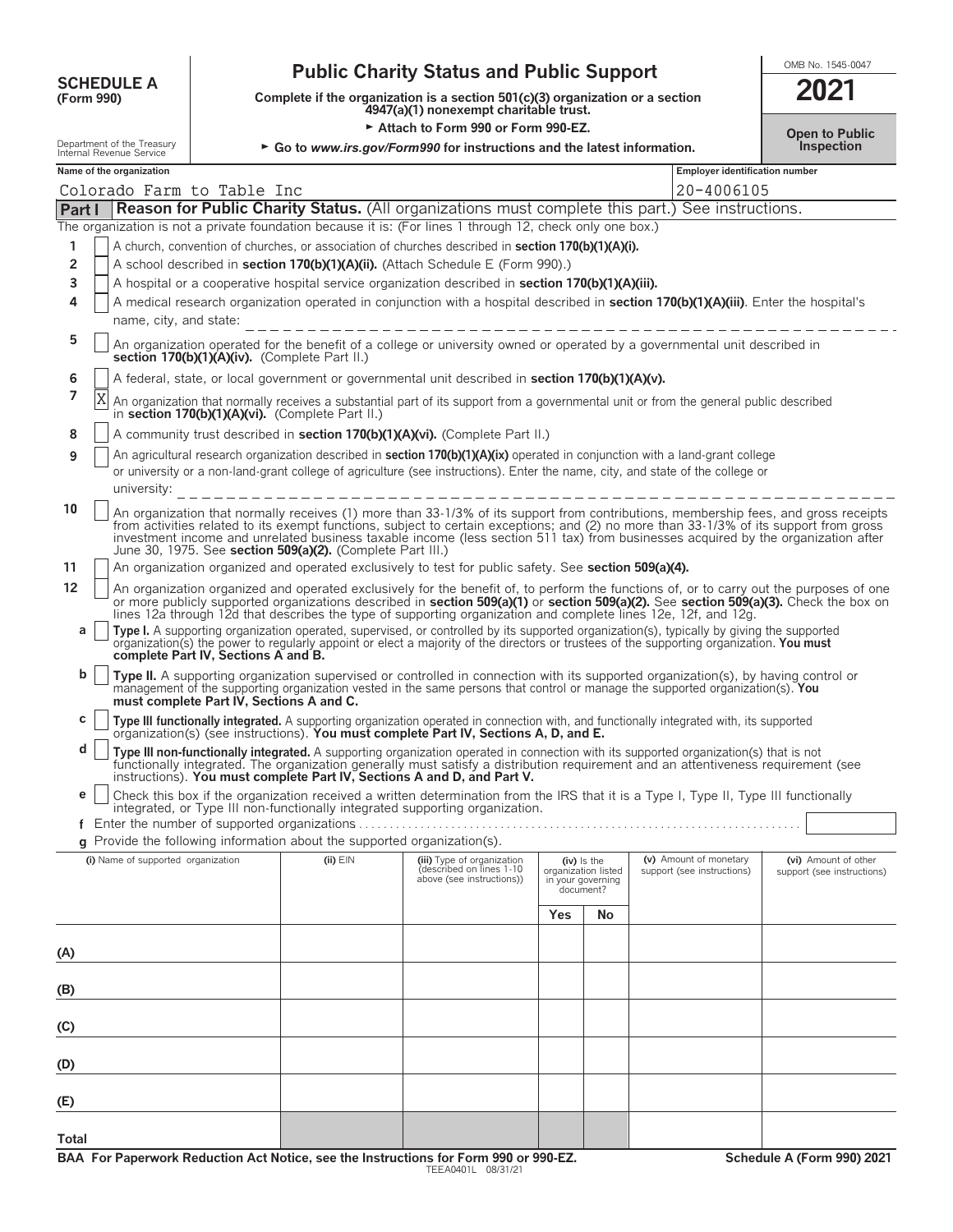## **Part II Support Schedule for Organizations Described in Sections 170(b)(1)(A)(iv) and 170(b)(1)(A)(vi)**

(Complete only if you checked the box on line 5, 7, or 8 of Part I or if the organization failed to qualify under Part III. If the organization fails to qualify under the tests listed below, please complete Part III.)

|    | <b>Section A. Public Support</b>                                                                                                                                                                                                                                                                                                                                                                      |          |          |            |                                                                            |            |           |  |  |
|----|-------------------------------------------------------------------------------------------------------------------------------------------------------------------------------------------------------------------------------------------------------------------------------------------------------------------------------------------------------------------------------------------------------|----------|----------|------------|----------------------------------------------------------------------------|------------|-----------|--|--|
|    | Calendar year (or fiscal year<br>beginning in) $\rightarrow$                                                                                                                                                                                                                                                                                                                                          | (a) 2017 | (b) 2018 | (c) 2019   | $(d)$ 2020                                                                 | $(e)$ 2021 | (f) Total |  |  |
|    | 1 Gifts, grants, contributions, and<br>membership fees received. (Do not<br>include any 'unusual grants.'). $\dots$                                                                                                                                                                                                                                                                                   | 196,811. | 239,037. | 84,097.    | 79,084.                                                                    | 168,655.   | 767,684.  |  |  |
|    | 2 Tax revenues levied for the<br>organization's benefit and<br>either paid to or expended<br>on its behalf                                                                                                                                                                                                                                                                                            |          |          |            |                                                                            |            | $0$ .     |  |  |
| 3  | The value of services or<br>facilities furnished by a<br>governmental unit to the<br>organization without charge                                                                                                                                                                                                                                                                                      |          |          |            |                                                                            |            | 0.        |  |  |
| 4  | Total. Add lines 1 through 3                                                                                                                                                                                                                                                                                                                                                                          | 196,811. | 239,037. | 84,097.    | 79,084.                                                                    | 168,655.   | 767,684.  |  |  |
| 5. | The portion of total<br>contributions by each person<br>(other than a governmental<br>unit or publicly supported<br>organization) included on line 1<br>that exceeds 2% of the amount<br>shown on line 11, column (f)                                                                                                                                                                                 |          |          |            |                                                                            |            | $0$ .     |  |  |
| 6  | <b>Public support.</b> Subtract line 5<br>from line $4$                                                                                                                                                                                                                                                                                                                                               |          |          |            |                                                                            |            | 767,684.  |  |  |
|    | <b>Section B. Total Support</b>                                                                                                                                                                                                                                                                                                                                                                       |          |          |            |                                                                            |            |           |  |  |
|    | Calendar year (or fiscal year<br>beginning in) $\blacktriangleright$                                                                                                                                                                                                                                                                                                                                  | (a) 2017 | (b) 2018 | $(c)$ 2019 | $(d)$ 2020                                                                 | (e) $2021$ | (f) Total |  |  |
|    | 7 Amounts from line 4                                                                                                                                                                                                                                                                                                                                                                                 | 196,811. | 239,037. | 84,097.    | 79,084.                                                                    | 168,655.   | 767,684.  |  |  |
| 8  | Gross income from interest,<br>dividends, payments received<br>on securities loans, rents,<br>royalties, and income from<br>similar sources                                                                                                                                                                                                                                                           | 836.     | 195.     | 375.       | 585.                                                                       | 414.       | 2,405.    |  |  |
| 9  | Net income from unrelated<br>business activities, whether or<br>not the business is regularly<br>carried on                                                                                                                                                                                                                                                                                           |          |          |            |                                                                            |            | $0$ .     |  |  |
| 10 | Other income. Do not include<br>gain or loss from the sale of<br>capital assets (Explain in Part VI.)                                                                                                                                                                                                                                                                                                 |          |          |            |                                                                            | 689.       | 689.      |  |  |
|    | 11 Total support. Add lines 7<br>through $10$                                                                                                                                                                                                                                                                                                                                                         |          |          |            |                                                                            |            | 770,778.  |  |  |
| 12 | Gross receipts from related activities, etc. (see instructions)                                                                                                                                                                                                                                                                                                                                       |          |          |            |                                                                            | 12         | $0$ .     |  |  |
|    | 13 First 5 years. If the Form 990 is for the organization's first, second, third, fourth, or fifth tax year as a section 501(c)(3)<br>organization, check this box and stop here <b>consider the construction</b> of the construction of the construction of the construction of the construction of the construction of the construction of the construction of the cons                             |          |          |            |                                                                            |            | ► □       |  |  |
|    | Section C. Computation of Public Support Percentage                                                                                                                                                                                                                                                                                                                                                   |          |          |            | the control of the control of the control of the control of the control of |            |           |  |  |
|    | 14 Public support percentage for 2021 (line 6, column (f), divided by line 11, column (f))                                                                                                                                                                                                                                                                                                            |          |          |            |                                                                            | 14         | 99.60%    |  |  |
|    |                                                                                                                                                                                                                                                                                                                                                                                                       |          |          |            |                                                                            | 15         | 99.48%    |  |  |
|    | 16a 33-1/3% support test-2021. If the organization did not check the box on line 13, and line 14 is 33-1/3% or more, check this box                                                                                                                                                                                                                                                                   |          |          |            |                                                                            |            | X         |  |  |
|    | <b>b 33-1/3% support test-2020.</b> If the organization did not check a box on line 13 or 16a, and line 15 is 33-1/3% or more, check this box                                                                                                                                                                                                                                                         |          |          |            |                                                                            |            |           |  |  |
|    | 17a 10%-facts-and-circumstances test-2021. If the organization did not check a box on line 13, 16a, or 16b, and line 14 is 10%<br>or more, and if the organization meets the facts-and-circumstances test, check this box and stop here. Explain in Part VI how<br>the organization meets the facts-and-circumstances test. The organization qualifies as a publicly supported organization           |          |          |            |                                                                            |            |           |  |  |
|    | <b>b 10%-facts-and-circumstances test-2020.</b> If the organization did not check a box on line 13, 16a, 16b, or 17a, and line 15 is 10%<br>or more, and if the organization meets the facts-and-circumstances test, check this box and stop here. Explain in Part VI how the<br>organization meets the facts-and-circumstances test. The organization qualifies as a publicly supported organization |          |          |            |                                                                            |            |           |  |  |
|    | 18 Private foundation. If the organization did not check a box on line 13, 16a, 16b, 17a, or 17b, check this box and see instructions                                                                                                                                                                                                                                                                 |          |          |            |                                                                            |            |           |  |  |

**BAA Schedule A (Form 990) 2021**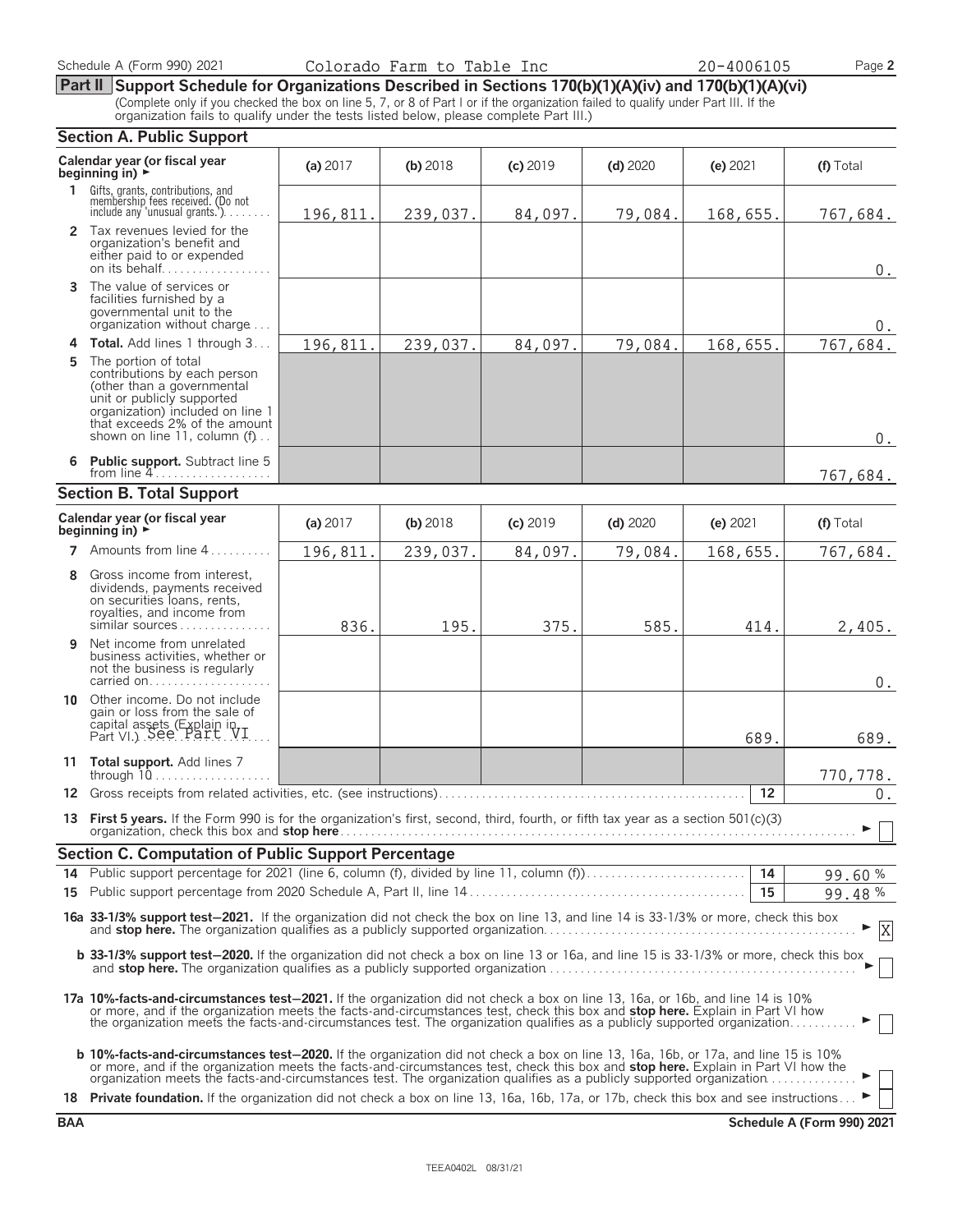#### **Part III Support Schedule for Organizations Described in Section 509(a)(2)**

(Complete only if you checked the box on line 10 of Part I or if the organization failed to qualify under Part II. If the organization fails to qualify under the tests listed below, please complete Part II.)

|            | <b>Section A. Public Support</b>                                                                                                                                                                                                                                              |          |                    |          |            |          |                            |
|------------|-------------------------------------------------------------------------------------------------------------------------------------------------------------------------------------------------------------------------------------------------------------------------------|----------|--------------------|----------|------------|----------|----------------------------|
|            | Calendar year (or fiscal year beginning in) $\blacktriangleright$<br>1 Gifts, grants, contributions,                                                                                                                                                                          | (a) 2017 | (b) 2018           | (c) 2019 | $(d)$ 2020 | (e) 2021 | (f) Total                  |
|            | and membership fees<br>received. (Do not include<br>any 'unusual grants.')                                                                                                                                                                                                    |          |                    |          |            |          |                            |
|            | Gross receipts from admissions,<br>merchandise sold or services<br>performed, or facilities<br>furnished in any activity that is<br>related to the organization's                                                                                                             |          |                    |          |            |          |                            |
| 3.         | $tax\text{-}exempt$ purpose<br>Gross receipts from activities<br>that are not an unrelated trade<br>or business under section 513.                                                                                                                                            |          |                    |          |            |          |                            |
| 4          | Tax revenues levied for the<br>organization's benefit and<br>either paid to or expended on                                                                                                                                                                                    |          |                    |          |            |          |                            |
| 5          | The value of services or<br>facilities furnished by a<br>governmental unit to the<br>organization without charge                                                                                                                                                              |          |                    |          |            |          |                            |
|            | <b>6 Total.</b> Add lines 1 through 5<br><b>7a</b> Amounts included on lines 1.<br>2, and 3 received from<br>disqualified persons                                                                                                                                             |          |                    |          |            |          |                            |
|            | <b>b</b> Amounts included on lines 2<br>and 3 received from other than<br>disqualified persons that<br>exceed the greater of \$5,000 or<br>1% of the amount on line 13<br>for the year                                                                                        |          |                    |          |            |          |                            |
|            | c Add lines $7a$ and $7b$                                                                                                                                                                                                                                                     |          |                    |          |            |          |                            |
|            | <b>Public support.</b> (Subtract line                                                                                                                                                                                                                                         |          |                    |          |            |          |                            |
|            | <b>Section B. Total Support</b>                                                                                                                                                                                                                                               |          |                    |          |            |          |                            |
|            | Calendar year (or fiscal year beginning in) $\blacktriangleright$                                                                                                                                                                                                             | (a) 2017 | (b) 2018           | (c) 2019 | $(d)$ 2020 | (e) 2021 | (f) Total                  |
| 9          | Amounts from line 6                                                                                                                                                                                                                                                           |          |                    |          |            |          |                            |
|            | <b>10a</b> Gross income from interest, dividends,<br>payments received on securities loans,<br>rents, royalties, and income from<br><b>b</b> Unrelated business taxable                                                                                                       |          |                    |          |            |          |                            |
|            | income (less section 511<br>taxes) from businesses<br>acquired after June 30, 1975<br>c Add lines 10a and $10b$                                                                                                                                                               |          |                    |          |            |          |                            |
|            | <b>11</b> Net income from unrelated business<br>activities not included on line 10b,<br>whether or not the business is<br>regularly carried on $\dots\dots\dots\dots$                                                                                                         |          |                    |          |            |          |                            |
|            | 12 Other income. Do not include<br>gain or loss from the sale of<br>capital assets (Explain in                                                                                                                                                                                |          |                    |          |            |          |                            |
|            | 13 Total support. (Add lines 9,<br>10c, 11, and $12.$                                                                                                                                                                                                                         |          |                    |          |            |          |                            |
|            | 14 First 5 years. If the Form 990 is for the organization's first, second, third, fourth, or fifth tax year as a section 501(c)(3)<br>organization, check this box and stop here                                                                                              |          |                    |          |            |          |                            |
|            | <b>Section C. Computation of Public Support Percentage</b>                                                                                                                                                                                                                    |          |                    |          |            |          |                            |
|            | 15 Public support percentage for 2021 (line 8, column (f), divided by line 13, column (f)                                                                                                                                                                                     |          |                    |          |            | 15       | နွ                         |
|            |                                                                                                                                                                                                                                                                               |          |                    |          |            | 16       | $\frac{1}{\sqrt{2}}$       |
|            | Section D. Computation of Investment Income Percentage                                                                                                                                                                                                                        |          |                    |          |            |          |                            |
| 17         | Investment income percentage for 2021 (line 10c, column (f), divided by line 13, column (f)                                                                                                                                                                                   |          |                    |          |            | 17       | %                          |
| 18         |                                                                                                                                                                                                                                                                               |          |                    |          |            | 18       | $\frac{1}{\sqrt{2}}$       |
|            | 19a 33-1/3% support tests-2021. If the organization did not check the box on line 14, and line 15 is more than 33-1/3%, and line 17<br>is not more than 33-1/3%, check this box and stop here. The organization qualifies as a publicly supported organization                |          |                    |          |            |          |                            |
|            | <b>b</b> 33-1/3% support tests-2020. If the organization did not check a box on line 14 or line 19a, and line 16 is more than 33-1/3%, and<br>line 18 is not more than 33-1/3%, check this box and stop here. The organization qualifies as a publicly supported organization |          |                    |          |            |          |                            |
| 20         | Private foundation. If the organization did not check a box on line 14, 19a, or 19b, check this box and see instructions.                                                                                                                                                     |          |                    |          |            |          |                            |
| <b>BAA</b> |                                                                                                                                                                                                                                                                               |          | TEEA0403L 08/31/21 |          |            |          | Schedule A (Form 990) 2021 |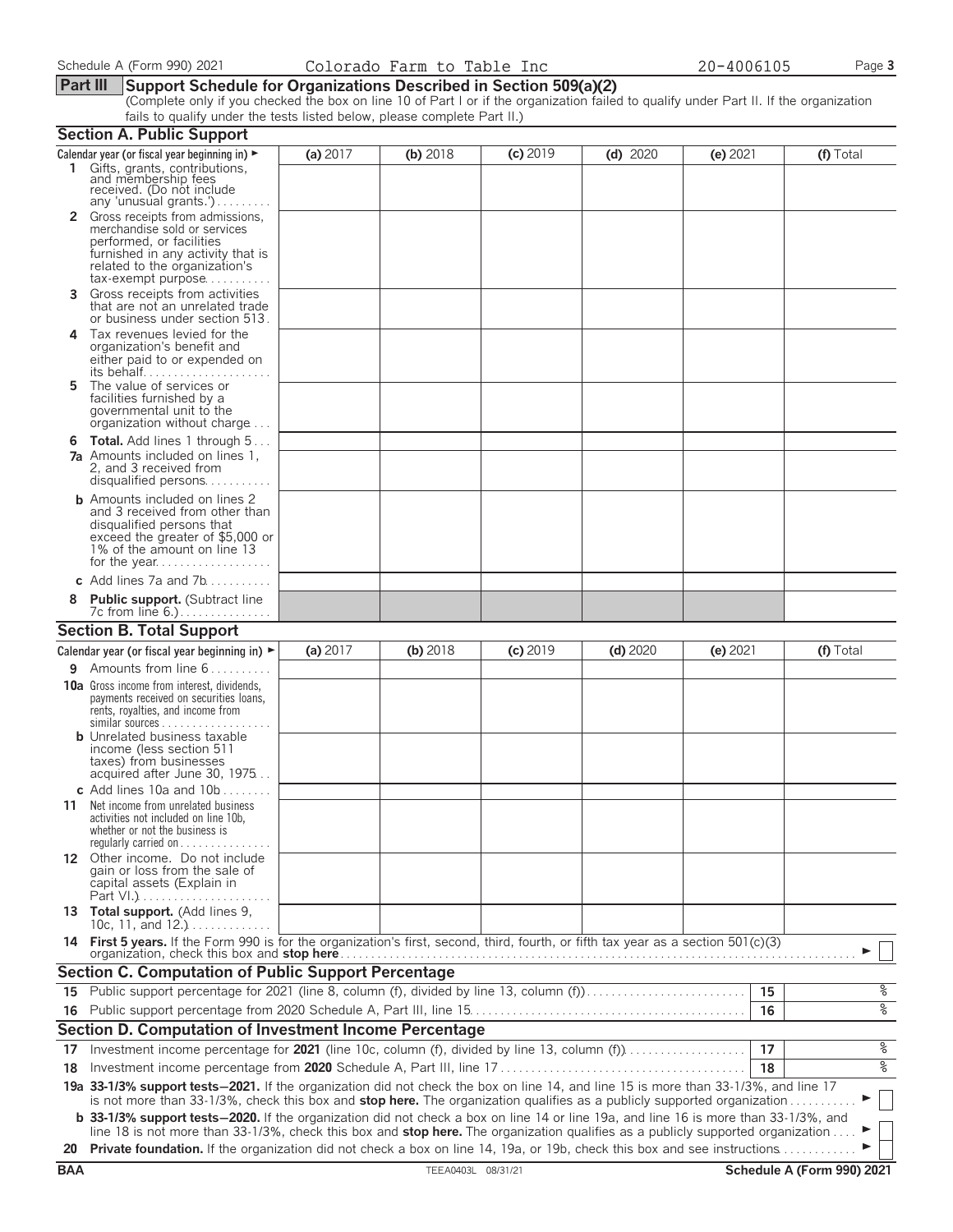## **Part IV Supporting Organizations**

(Complete only if you checked a box in line 12 on Part I. If you checked box 12a, Part I, complete Sections A and B. If you checked box 12b, Part I, complete Sections A and C. If you checked box 12c, Part I, complete Sections A, D, and E. If you checked box 12d, Part I, complete Sections A and D, and complete Part V.)

#### **Section A. All Supporting Organizations**

**Yes No 1** Are all of the organization's supported organizations listed by name in the organization's governing documents? *If 'No,' describe in Part VI how the supported organizations are designated. If designated by class or purpose, describe the designation. If historic and continuing relationship, explain.* **1 2** Did the organization have any supported organization that does not have an IRS determination of status under section 509(a)(1) or (2)? *If 'Yes,' explain in Part VI how the organization determined that the supported organization was described in section 509(a)(1) or (2)*. **2 3a** Did the organization have a supported organization described in section 501(c)(4), (5), or (6)? *If 'Yes,' answer lines 3b and 3c below.* **3a b** Did the organization confirm that each supported organization qualified under section 501(c)(4), (5), or (6) and satisfied the public support tests under section 509(a)(2)? *If 'Yes,' describe in Part VI when and how the organization made the determination*. **3b c** Did the organization ensure that all support to such organizations was used exclusively for section 170(c)(2)(B) purposes? *If 'Yes,' explain in Part VI what controls the organization put in place to ensure such use.*  $\begin{bmatrix} 1 & 3c \\ 2c & 3c \end{bmatrix}$  *3c* **4a** Was any supported organization not organized in the United States ('foreign supported organization')? *If 'Yes' and if you checked box 12a or 12b in Part I, answer lines 4b and 4c below.* **4a b** Did the organization have ultimate control and discretion in deciding whether to make grants to the foreign supported organization? *If 'Yes,' describe in Part VI how the organization had such control and discretion despite being controlled or supervised by or in connection with its supported organizations*. **4b c** Did the organization support any foreign supported organization that does not have an IRS determination under sections 501(c)(3) and 509(a)(1) or (2)? *If 'Yes,' explain in Part VI what controls the organization used to ensure that all support to the foreign supported organization was used exclusively for section 170(c)(2)(B) purposes.* **4c 5a** Did the organization add, substitute, or remove any supported organizations during the tax year? *If 'Yes,' answer lines 5b and 5c below (if applicable). Also, provide detail in Part VI, including (i) the names and EIN numbers of the supported organizations added, substituted, or removed; (ii) the reasons for each such action; (iii) the authority under the organization's organizing document authorizing such action; and (iv) how the action was accomplished (such as by amendment to the organizing document)*. **5a b Type I or Type II only.** Was any added or substituted supported organization part of a class already designated in the organization's organizing document? **5b c Substitutions only.** Was the substitution the result of an event beyond the organization's control? **5c 6** Did the organization provide support (whether in the form of grants or the provision of services or facilities) to anyone other than (i) its supported organizations, (ii) individuals that are part of the charitable class benefited by one or more of its supported organizations, or (iii) other supporting organizations that also support or benefit one or more of the filing organization's supported organizations? *If 'Yes,' provide detail in Part VI.* **6 7** Did the organization provide a grant, loan, compensation, or other similar payment to a substantial contributor (as defined in section 4958(c)(3)(C)), a family member of a substantial contributor, or a 35% controlled entity with regard to a substantial contributor? *If 'Yes,' complete Part I of Schedule L (Form 990)*. **7 8** Did the organization make a loan to a disqualified person (as defined in section 4958) not described on line 7? *If 'Yes,' complete Part I of Schedule L (Form 990).* **8 9a** Was the organization controlled directly or indirectly at any time during the tax year by one or more disqualified persons, as defined in section 4946 (other than foundation managers and organizations described in section 509(a)(1) or (2))? *If 'Yes,' provide detail in Part VI. 9a* b Did one or more disqualified persons (as defined on line 9a) hold a controlling interest in any entity in which the<br>supporting organization had an interest? If 'Yes,' provide detail in **Part VI.** c Did a disqualified person (as defined on line 9a) have an ownership interest in, or derive any personal benefit from,<br>assets in which the supporting organization also had an interest? If 'Yes,' provide detail in **Part V 10a** Was the organization subject to the excess business holdings rules of section 4943 because of section 4943(f) (regarding certain Type II supporting organizations, and all Type III non-functionally integrated supporting organizations)? *If 'Yes,' answer line 10b below.* **10a b** Did the organization have any excess business holdings in the tax year? *(Use Schedule C, Form 4720, to determine whether the organization had excess business holdings.)* **10b**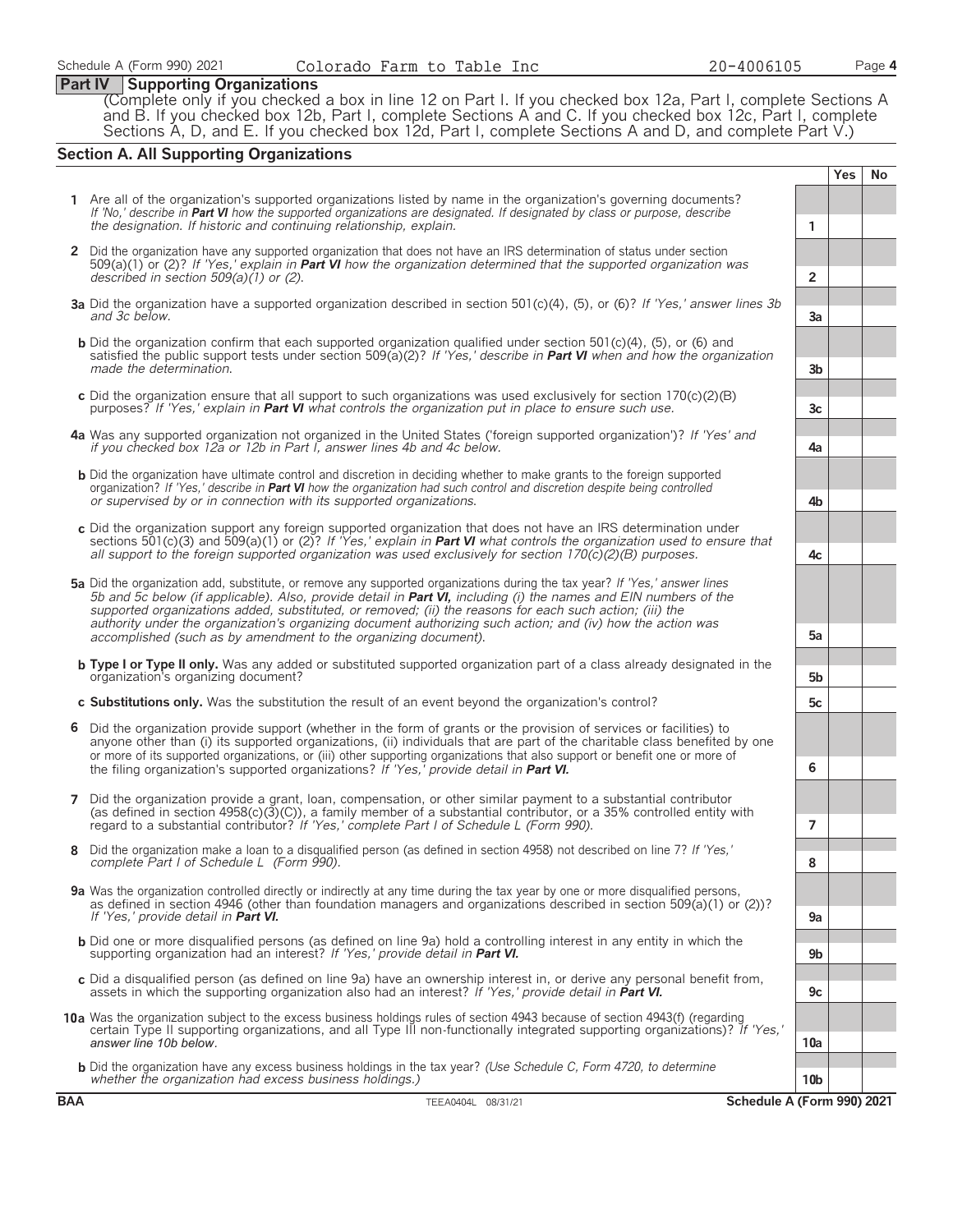Schedule A (Form 990) 2021 Page **5** Colorado Farm to Table Inc 20-4006105

**Yes No**

| .<br>$\sim$ appointing $\sim$ igain actions (committed)                                                                                               |                 |     |    |
|-------------------------------------------------------------------------------------------------------------------------------------------------------|-----------------|-----|----|
|                                                                                                                                                       |                 | Yes | No |
| 11 Has the organization accepted a gift or contribution from any of the following persons?                                                            |                 |     |    |
| a A person who directly or indirectly controls, either alone or together with persons described on lines 11b and 11c below,                           |                 |     |    |
| the governing body of a supported organization?                                                                                                       | 11a             |     |    |
| <b>b</b> A family member of a person described on line 11a above?                                                                                     | 11 <sub>b</sub> |     |    |
| <b>C</b> A 35% controlled entity of a person described on line 11a or 11b above? If 'Yes' to line 11a, 11b, or 11c, provide detail in <b>Part VI.</b> | 11c             |     |    |

#### **Section B. Type I Supporting Organizations**

- **1** Did the governing body, members of the governing body, officers acting in their official capacity, or membership of one or more supported organizations have the power to regularly appoint or elect at least a majority of the organization's officers, directors, or trustees at all times during the tax year? *If 'No,' describe in Part VI how the supported organization(s) effectively operated, supervised, or controlled the organization's activities. If the organization had more than one supported organization, describe how the powers to appoint and/or remove officers, directors, or trustees were allocated among the supported organizations and what conditions or restrictions, if any, applied to such powers* **<sup>1</sup>** *during the tax* year.
- **2** Did the organization operate for the benefit of any supported organization other than the supported organization(s) that operated, supervised, or controlled the supporting organization? *If 'Yes,' explain in Part VI how providing such benefit carried out the purposes of the supported organization(s) that operated, supervised, or controlled the supporting organization.* **2**

#### **Section C. Type II Supporting Organizations**

**Yes No 1** Were a majority of the organization's directors or trustees during the tax year also a majority of the directors or trustees of each of the organization's supported organization(s)? *If 'No,' describe in Part VI how control or management of the supporting organization was vested in the same persons that controlled or managed the supported organization(s).* **1**

#### **Section D. All Type III Supporting Organizations**

|                                                                                                                                                                                                                                                                                                                                                                   |   | res) |  |
|-------------------------------------------------------------------------------------------------------------------------------------------------------------------------------------------------------------------------------------------------------------------------------------------------------------------------------------------------------------------|---|------|--|
| Did the organization provide to each of its supported organizations, by the last day of the fifth month of the<br>organization's tax year, (i) a written notice describing the type and amount of support provided during the prior tax<br>year, (ii) a copy of the Form 990 that was most recently filed as of the date of notification, and (iii) copies of the |   |      |  |
| organization's governing documents in effect on the date of notification, to the extent not previously provided?                                                                                                                                                                                                                                                  |   |      |  |
| 2 Were any of the organization's officers, directors, or trustees either (i) appointed or elected by the supported organization(s) or (ii) serving on the governing body of a supported organization? If 'No,' explain in Part                                                                                                                                    |   |      |  |
| the organization maintained a close and continuous working relationship with the supported organization(s).                                                                                                                                                                                                                                                       | ົ |      |  |
| 3 By reason of the relationship described on line 2, above, did the organization's supported organizations have a significant<br>voice in the organization's investment policies and in directing the use of the organization's income or assets at                                                                                                               |   |      |  |
| in this regard.                                                                                                                                                                                                                                                                                                                                                   | っ |      |  |
| all times during the tax year? If 'Yes,' describe in <b>Part VI</b> the role the organization's supported organizations played                                                                                                                                                                                                                                    |   |      |  |

#### **Section E. Type III Functionally Integrated Supporting Organizations**

- **1** *Check the box next to the method that the organization used to satisfy the Integral Part Test during the year (see instructions).* 
	- **a** The organization satisfied the Activities Test. *Complete line 2 below.*
	- **b** The organization is the parent of each of its supported organizations. *Complete line 3 below.*
	- **c** The organization supported a governmental entity. *Describe in Part VI how you supported a governmental entity (see instructions).*

#### **2** Activities Test. Answer lines 2a and 2b below. **Yes No**

- **a** Did substantially all of the organization's activities during the tax year directly further the exempt purposes of the supported organization(s) to which the organization was responsive? *If 'Yes,' then in Part VI identify those supported organizations and explain how these activities directly furthered their exempt purposes, how the organization was responsive to those supported organizations, and how the organization determined that these activities constituted substantially all of its activities.* **2a**
- **b** Did the activities described on line 2a, above, constitute activities that, but for the organization's involvement, one or more of the organization's supported organization(s) would have been engaged in? *If 'Yes,' explain in Part VI the reasons for the organization's position that its supported organization(s) would have engaged in these activities but for the organization's involvement.* **2b**
- **3** Parent of Supported Organizations. *Answer lines 3a and 3b below.*
- **a** Did the organization have the power to regularly appoint or elect a majority of the officers, directors, or trustees of each of the supported organizations? *If 'Yes' or 'No,' provide details in Part VI.* **3a**
- **b** Did the organization exercise a substantial degree of direction over the policies, programs, and activities of each of its supported organizations? *If 'Yes,' describe in Part VI the role played by the organization in this regard.* **3b**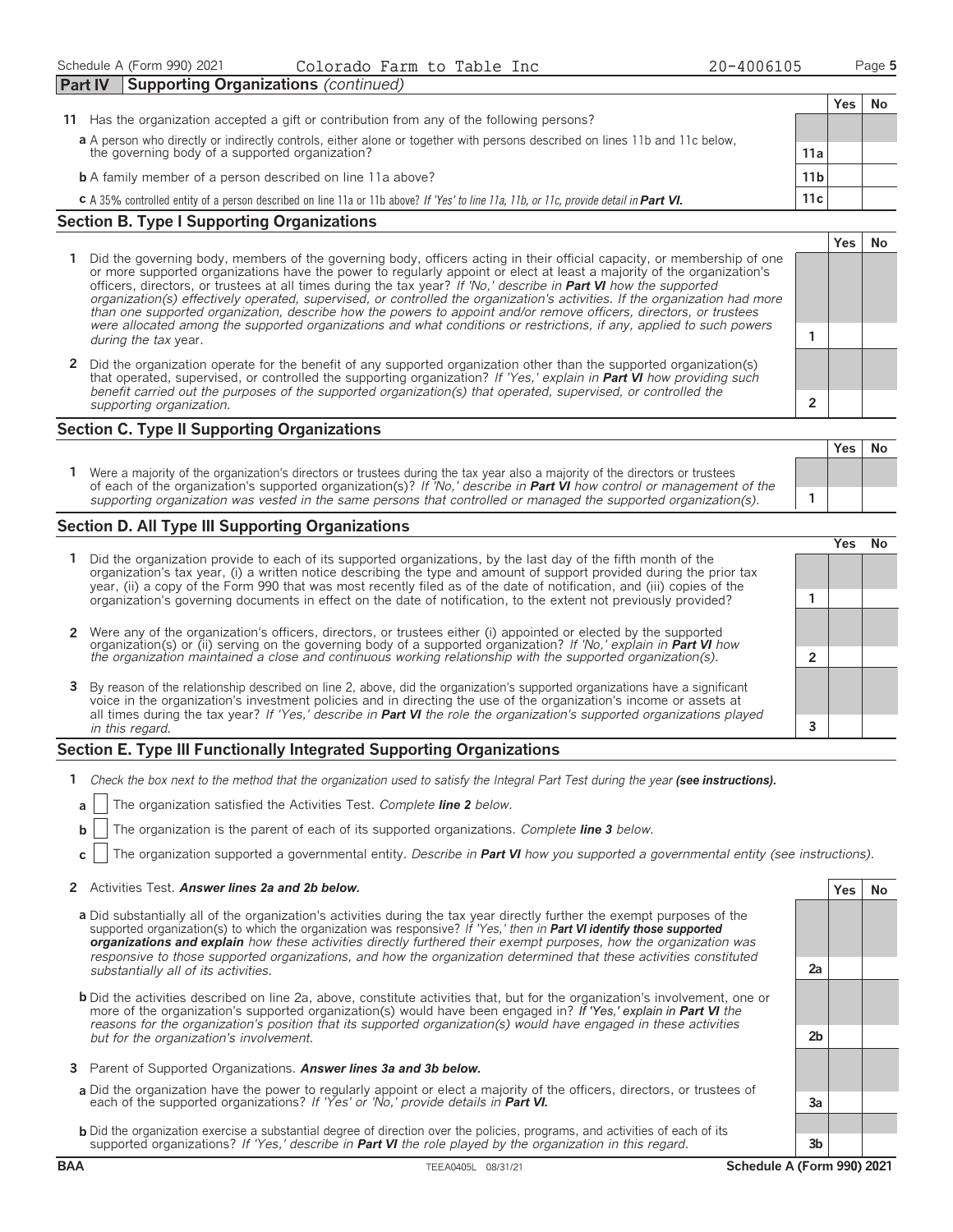**Part V Type III Non-Functionally Integrated 509(a)(3) Supporting Organizations**

| 1                     | Check here if the organization satisfied the Integral Part Test as a qualifying trust on Nov. 20, 1970 (explain in Part VI). See<br><b>instructions.</b> All other Type III non-functionally integrated supporting organizations must complete Sections A through E. |                |                                |                                |
|-----------------------|----------------------------------------------------------------------------------------------------------------------------------------------------------------------------------------------------------------------------------------------------------------------|----------------|--------------------------------|--------------------------------|
|                       | Section A - Adjusted Net Income                                                                                                                                                                                                                                      | (A) Prior Year | (B) Current Year<br>(optional) |                                |
| 1.                    | Net short-term capital gain                                                                                                                                                                                                                                          | 1              |                                |                                |
| $\mathbf{2}^{\prime}$ | Recoveries of prior-year distributions                                                                                                                                                                                                                               | $\overline{2}$ |                                |                                |
| 3                     | Other gross income (see instructions)                                                                                                                                                                                                                                | 3              |                                |                                |
| 4                     | Add lines 1 through 3.                                                                                                                                                                                                                                               | 4              |                                |                                |
| 5.                    | Depreciation and depletion                                                                                                                                                                                                                                           | 5              |                                |                                |
| 6                     | Portion of operating expenses paid or incurred for production or collection of gross<br>income or for management, conservation, or maintenance of property held for<br>production of income (see instructions)                                                       | 6              |                                |                                |
|                       | 7 Other expenses (see instructions)                                                                                                                                                                                                                                  | 7              |                                |                                |
| 8                     | Adjusted Net Income (subtract lines 5, 6, and 7 from line 4)                                                                                                                                                                                                         | 8              |                                |                                |
|                       | <b>Section B - Minimum Asset Amount</b>                                                                                                                                                                                                                              |                | (A) Prior Year                 | (B) Current Year<br>(optional) |
|                       | 1 Aggregate fair market value of all non-exempt-use assets (see instructions for short<br>tax year or assets held for part of year):                                                                                                                                 |                |                                |                                |
|                       | a Average monthly value of securities                                                                                                                                                                                                                                | 1a             |                                |                                |
|                       | <b>b</b> Average monthly cash balances                                                                                                                                                                                                                               | 1b             |                                |                                |
|                       | c Fair market value of other non-exempt-use assets                                                                                                                                                                                                                   | 1c             |                                |                                |
|                       | <b>d Total</b> (add lines 1a, 1b, and 1c)                                                                                                                                                                                                                            | 1d             |                                |                                |
|                       | <b>e Discount</b> claimed for blockage or other factors<br>(explain in detail in <b>Part VI</b> ):                                                                                                                                                                   |                |                                |                                |
|                       | <b>2</b> Acquisition indebtedness applicable to non-exempt-use assets                                                                                                                                                                                                | $\overline{2}$ |                                |                                |
| 3                     | Subtract line 2 from line 1d.                                                                                                                                                                                                                                        | 3              |                                |                                |
| 4                     | Cash deemed held for exempt use. Enter 0.015 of line 3 (for greater amount,<br>see instructions).                                                                                                                                                                    | 4              |                                |                                |
| 5.                    | Net value of non-exempt-use assets (subtract line 4 from line 3)                                                                                                                                                                                                     | 5              |                                |                                |
| 6                     | Multiply line 5 by 0.035.                                                                                                                                                                                                                                            | 6              |                                |                                |
| 7                     | Recoveries of prior-year distributions                                                                                                                                                                                                                               | 7              |                                |                                |
| 8                     | Minimum Asset Amount (add line 7 to line 6)                                                                                                                                                                                                                          | 8              |                                |                                |
|                       | Section C - Distributable Amount                                                                                                                                                                                                                                     |                |                                | <b>Current Year</b>            |
| 1                     | Adjusted net income for prior year (from Section A, line 8, column A)                                                                                                                                                                                                | $\mathbf{1}$   |                                |                                |
| $\overline{2}$        | Enter 0.85 of line 1.                                                                                                                                                                                                                                                | $\overline{2}$ |                                |                                |
| 3                     | Minimum asset amount for prior year (from Section B, line 8, column A)                                                                                                                                                                                               | 3              |                                |                                |
| 4                     | Enter greater of line 2 or line 3.                                                                                                                                                                                                                                   | 4              |                                |                                |
| 5                     | Income tax imposed in prior year                                                                                                                                                                                                                                     | 5              |                                |                                |
| 6                     | <b>Distributable Amount.</b> Subtract line 5 from line 4, unless subject to emergency<br>temporary reduction (see instructions).                                                                                                                                     | 6              |                                |                                |

**7**  $\mid$  Check here if the current year is the organization's first as a non-functionally integrated Type III supporting organization (see instructions).

**BAA Schedule A (Form 990) 2021**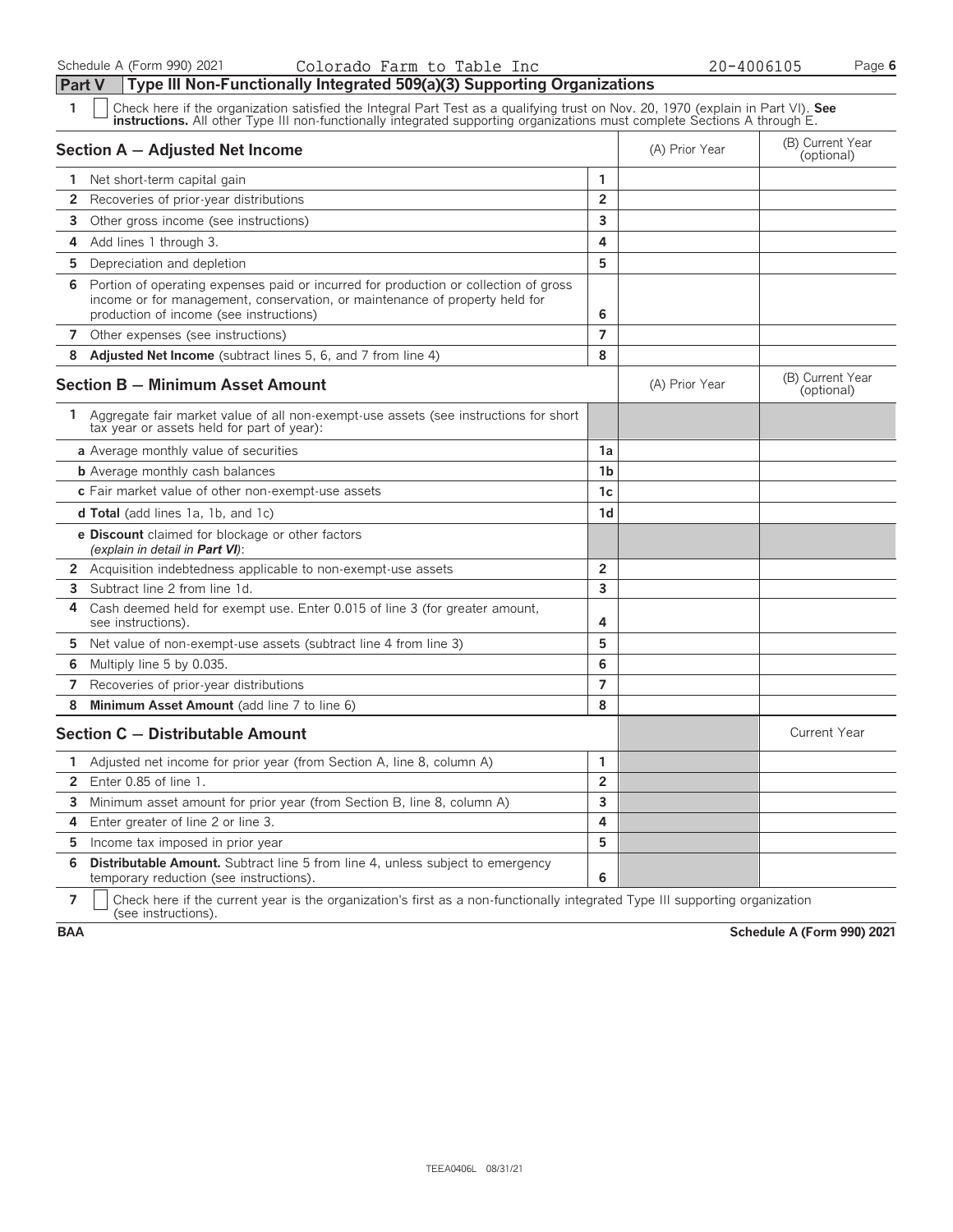|              | <b>Part V</b> Type III Non-Functionally Integrated 509(a)(3) Supporting Organizations (continued)                                                                             |                                              |                                               |    |                                                  |
|--------------|-------------------------------------------------------------------------------------------------------------------------------------------------------------------------------|----------------------------------------------|-----------------------------------------------|----|--------------------------------------------------|
|              | <b>Section D - Distributions</b>                                                                                                                                              |                                              |                                               |    | <b>Current Year</b>                              |
| 1            | Amounts paid to supported organizations to accomplish exempt purposes                                                                                                         |                                              |                                               | 1  |                                                  |
| $\mathbf{2}$ | Amounts paid to perform activity that directly furthers exempt purposes of supported organizations,                                                                           |                                              |                                               |    |                                                  |
|              | in excess of income from activity                                                                                                                                             |                                              |                                               | 2  |                                                  |
| 3            | Administrative expenses paid to accomplish exempt purposes of supported organizations                                                                                         |                                              |                                               | 3  |                                                  |
| 4            | Amounts paid to acquire exempt-use assets                                                                                                                                     |                                              |                                               | 4  |                                                  |
| 5            | Qualified set-aside amounts (prior IRS approval required $-$ provide details in Part VI)                                                                                      |                                              |                                               | 5  |                                                  |
| 6            | Other distributions (describe in Part VI). See instructions.                                                                                                                  |                                              |                                               | 6  |                                                  |
| 7            | Total annual distributions. Add lines 1 through 6.                                                                                                                            |                                              |                                               | 7  |                                                  |
| 8            | Distributions to attentive supported organizations to which the organization is responsive (provide details<br>in Part VI). See instructions.                                 |                                              |                                               | 8  |                                                  |
| 9            | Distributable amount for 2021 from Section C, line 6                                                                                                                          |                                              |                                               | 9  |                                                  |
|              | 10 Line 8 amount divided by line 9 amount                                                                                                                                     |                                              |                                               | 10 |                                                  |
|              | Section E - Distribution Allocations (see instructions)                                                                                                                       | (i)<br><b>Excess</b><br><b>Distributions</b> | (ii)<br><b>Underdistributions</b><br>Pre-2021 |    | (iii)<br><b>Distributable</b><br>Amount for 2021 |
| 1.           | Distributable amount for 2021 from Section C, line 6                                                                                                                          |                                              |                                               |    |                                                  |
|              | 2 Underdistributions, if any, for years prior to 2021 (reasonable<br>cause required - explain in Part VI). See instructions.                                                  |                                              |                                               |    |                                                  |
| 3            | Excess distributions carryover, if any, to 2021                                                                                                                               |                                              |                                               |    |                                                  |
|              | a From 2016                                                                                                                                                                   |                                              |                                               |    |                                                  |
|              | <b>b</b> From 2017.                                                                                                                                                           |                                              |                                               |    |                                                  |
|              | c From 2018                                                                                                                                                                   |                                              |                                               |    |                                                  |
|              |                                                                                                                                                                               |                                              |                                               |    |                                                  |
|              | e From 2020                                                                                                                                                                   |                                              |                                               |    |                                                  |
|              | f Total of lines 3a through 3e                                                                                                                                                |                                              |                                               |    |                                                  |
|              | <b>g</b> Applied to underdistributions of prior years                                                                                                                         |                                              |                                               |    |                                                  |
|              | h Applied to 2021 distributable amount                                                                                                                                        |                                              |                                               |    |                                                  |
|              | i Carryover from 2016 not applied (see instructions)                                                                                                                          |                                              |                                               |    |                                                  |
|              | j Remainder. Subtract lines 3g, 3h, and 3i from line 3f.                                                                                                                      |                                              |                                               |    |                                                  |
| 4            | Distributions for 2021 from Section D,<br>\$<br>line $7:$                                                                                                                     |                                              |                                               |    |                                                  |
|              | a Applied to underdistributions of prior years                                                                                                                                |                                              |                                               |    |                                                  |
|              | <b>b</b> Applied to 2021 distributable amount                                                                                                                                 |                                              |                                               |    |                                                  |
|              | c Remainder. Subtract lines 4a and 4b from line 4.                                                                                                                            |                                              |                                               |    |                                                  |
| 5.           | Remaining underdistributions for years prior to 2021, if any.<br>Subtract lines 3g and 4a from line 2. For result greater than<br>zero, explain in Part VI. See instructions. |                                              |                                               |    |                                                  |
|              | 6 Remaining underdistributions for 2021. Subtract lines 3h and 4b<br>from line 1. For result greater than zero, explain in Part VI. See<br>instructions.                      |                                              |                                               |    |                                                  |
|              | 7 Excess distributions carryover to 2022. Add lines 3j and 4c.                                                                                                                |                                              |                                               |    |                                                  |
|              | 8 Breakdown of line 7:                                                                                                                                                        |                                              |                                               |    |                                                  |
|              | <b>a</b> Excess from 2017.                                                                                                                                                    |                                              |                                               |    |                                                  |
|              | <b>b</b> Excess from $2018$ .                                                                                                                                                 |                                              |                                               |    |                                                  |
|              | <b>c</b> Excess from 2019.                                                                                                                                                    |                                              |                                               |    |                                                  |
|              | $d$ Excess from 2020                                                                                                                                                          |                                              |                                               |    |                                                  |
|              | e Excess from $2021$                                                                                                                                                          |                                              |                                               |    |                                                  |

**BAA Schedule A (Form 990) 2021**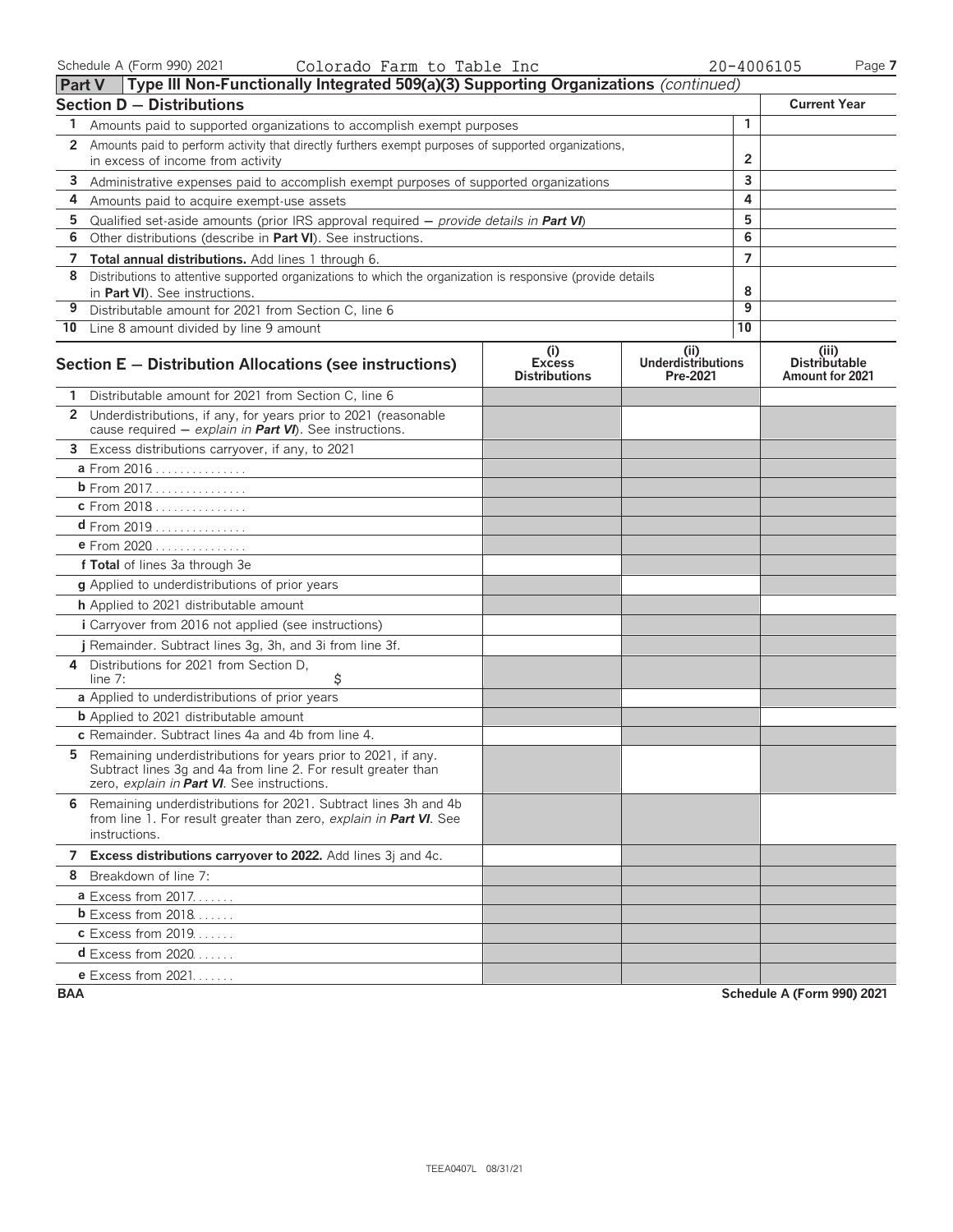| Schedule A (Form 990) 2021                                                                                                                                                                                                                                                                                                                                                                                                                                                                                                                                                                                |       | Colorado Farm to Table Inc |      |  |      | 20-4006105 |      | Page 8 |
|-----------------------------------------------------------------------------------------------------------------------------------------------------------------------------------------------------------------------------------------------------------------------------------------------------------------------------------------------------------------------------------------------------------------------------------------------------------------------------------------------------------------------------------------------------------------------------------------------------------|-------|----------------------------|------|--|------|------------|------|--------|
| <b>Part VI</b><br><b>Supplemental Information.</b> Provide the explanations required by Part II, line 10; Part II, line 17a or 17b; Part III, line 12; Part IV, Section A, lines 1, 2, 3b, 3c, 4b, 4c, 5a, 6, 9a, 9b, 9c, 11a, 11b, and 11c; Part IV,<br>B, lines 1 and 2; Part IV, Section C, line 1; Part IV, Section D, lines 2 and 3; Part IV, Section E, lines 1c, 2a, 2b,<br>3a, and 3b; Part V, line 1; Part V, Section B, line 1e; Part V, Section D, lines 5, 6, and 8; and Part V, Section E,<br>lines 2, 5, and 6. Also complete this part for any additional information. (See instructions.) |       |                            |      |  |      |            |      |        |
| Part II, Line 10 - Other Income                                                                                                                                                                                                                                                                                                                                                                                                                                                                                                                                                                           |       |                            |      |  |      |            |      |        |
| Nature and Source                                                                                                                                                                                                                                                                                                                                                                                                                                                                                                                                                                                         |       | 2021                       | 2020 |  | 2019 | 2018       | 2017 |        |
| Other Misc Income                                                                                                                                                                                                                                                                                                                                                                                                                                                                                                                                                                                         | Total | 689.<br>689.               |      |  |      |            |      |        |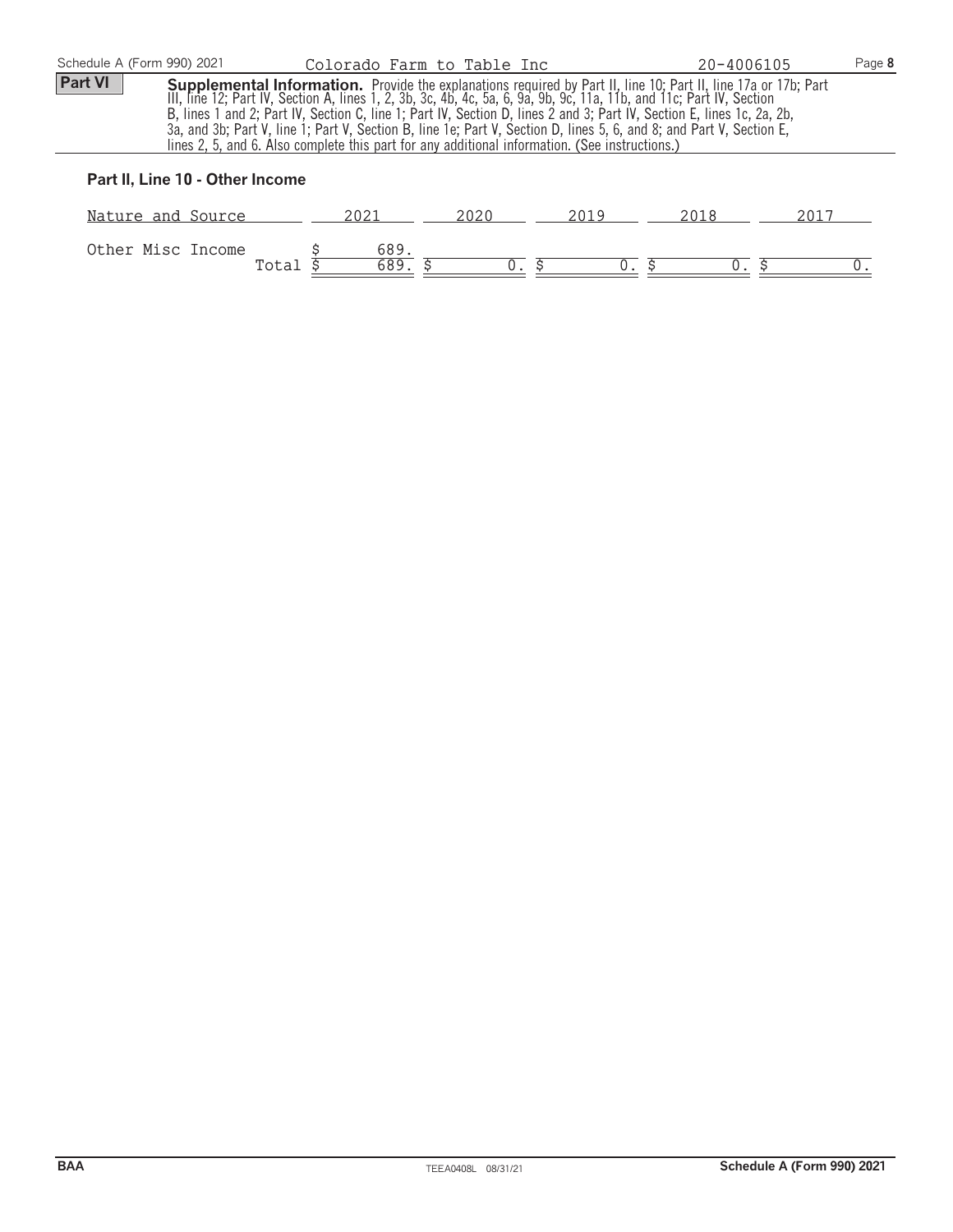**Schedule B**  $\overline{B}$  **Schedule B**  $\overline{C}$  **Schedule B**  $\overline{C}$  **Schedule B**  $\overline{D}$  **Schedule B**  $\overline{D}$  **SCHEDULE B**  $\overline{D}$  **SCHEDULE B**  $\overline{D}$  **SCHEDULE B**  $\overline{D}$  **SCHEDULE B**  $\overline{D}$  **SCHEDULE B**  $\overline{D}$  **S (Form 990) Schedule of Contributors** Attach to Form 990 or Form 990-PF.

▶ Go to *www.irs.gov/Form990* for the latest information.

| × |  |
|---|--|
|   |  |

| Department of the Treasury |  |  |
|----------------------------|--|--|
| Internal Revenue Service   |  |  |

**Name of the organization <b>EMPLOYER IDENTIFICATION Employer is a set of the organization**  $\blacksquare$ 

| Colorado Farm to Table Inc |  |  |  |
|----------------------------|--|--|--|

|  | loyer identification number |  |
|--|-----------------------------|--|
|--|-----------------------------|--|

| Colorado Farm to Table Inc            |                                                                             | 20-4006105 |
|---------------------------------------|-----------------------------------------------------------------------------|------------|
| <b>Organization type</b> (check one): |                                                                             |            |
| Filers of:                            | Section:                                                                    |            |
| Form 990 or 990-EZ                    | $ X $ 501(c)( 3)<br>(enter number) organization                             |            |
|                                       | $4947(a)(1)$ nonexempt charitable trust not treated as a private foundation |            |
|                                       | 527 political organization                                                  |            |
| Form 990-PF                           | 501(c)(3) exempt private foundation                                         |            |
|                                       | 4947(a)(1) nonexempt charitable trust treated as a private foundation       |            |
|                                       |                                                                             |            |

Check if your organization is covered by the **General Rule** or a **Special Rule.**

Note: Only a section 501(c)(7), (8), or (10) organization can check boxes for both the General Rule and a Special Rule. See instructions.

501(c)(3) taxable private foundation

#### **General Rule**

For an organization filing Form 990, 990-EZ, or 990-PF that received, during the year, contributions totaling \$5,000 or more (in money or property) from any one contributor. Complete Parts I and II. See instructions for determining a contributor's total contributions.

#### **Special Rules**

For an organization described in section 501(c)(3) filing Form 990 or 990-EZ that met the 33-1/3% support test of the regulations under sections 509(a)(1) and 170(b)(1)(A)(vi), that checked Schedule A (Form 990), Part II, line 13, 16a, or 16b, and that received from any one contributor, during the year, total contributions of the greater of (**1**) \$5,000; or (**2**) 2% of the amount on (i) Form 990, Part VIII, line 1h; or (ii) Form 990-EZ, line 1. Complete Parts I and II. X

For an organization described in section 501(c)(7), (8), or (10) filing Form 990 or 990-EZ that received from any one contributor, during the year, total contributions of more than \$1,000 *exclusively* for religious, charitable, scientific, literary, or educational purposes, or for the prevention of cruelty to children or animals. Complete Parts I (entering 'N/A' in column (b) instead of the contributor name and address), II, and III.

For an organization described in section 501(c)(7), (8), or (10) filing Form 990 or 990-EZ that received from any one contributor, during the year, contributions *exclusively* for religious, charitable, etc., purposes, but no such contributions totaled more than \$1,000. If this box is checked, enter here the total contributions that were received during the year for an *exclusively* religious, charitable, etc., purpose. Don't complete any of the parts unless the **General Rule** applies to this organization because it received *nonexclusively* religious, charitable, etc., contributions totaling \$5,000 or more during the year. . . . . . . . . . . . . . . . . . . . . . . . . . . . . . . . . . . . . . . . . . . . . . . . . . . . . . . . . . . . . . . . G \$

**Caution:** An organization that isn't covered by the General Rule and/or the Special Rules doesn't file Schedule B (Form 990), but it **must** answer 'No' on Part IV, line 2, of its Form 990; or check the box on line H of its Form 990-EZ or on its Form 990-PF, Part I, line 2, to certify that it doesn't meet the filing requirements of Schedule B (Form 990).

**BAA For Paperwork Reduction Act Notice, see the instructions for Form 990, 990-EZ, or 990-PF. Schedule B (Form 990) (2021)**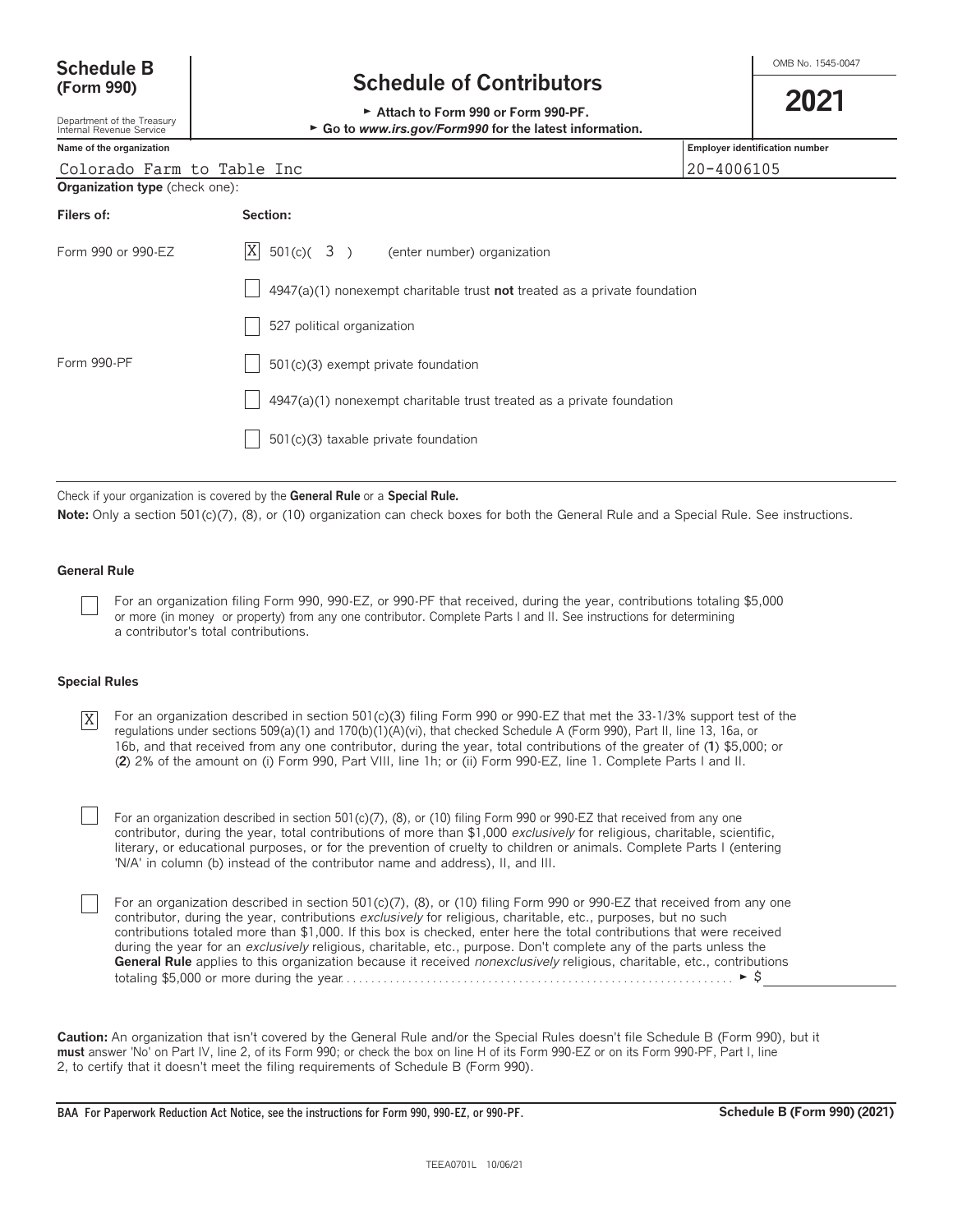| Schedule B (Form 990) (2021) |                                       | $P$ aqe $\geq$ |
|------------------------------|---------------------------------------|----------------|
| Name of organization         | <b>Employer identification number</b> |                |
| Colorado Farm to Table Inc   | 120-4006105                           |                |

| Part I                      | <b>Contributors</b> (see instructions). Use duplicate copies of Part I if additional space is needed.                                                 |                                   |                                                                                                                  |
|-----------------------------|-------------------------------------------------------------------------------------------------------------------------------------------------------|-----------------------------------|------------------------------------------------------------------------------------------------------------------|
| (a)<br>No.                  | (b)<br>Name, address, and ZIP + 4                                                                                                                     | (c)<br>Total contributions        | (d)<br>Type of contribution                                                                                      |
| $1 \quad$                   | American AgCredit<br>-----------------------<br>PO Box 1120<br>________________________________                                                       | 15,000.                           | <b>Person</b><br>Χ<br>Payroll<br>Noncash<br>(Complete Part II for<br>noncash contributions.)                     |
| (a)<br>No.                  | (b)<br>Name, address, and ZIP + 4                                                                                                                     | (c)<br>Total contributions        | (d)<br>Type of contribution                                                                                      |
| $2 \nightharpoonup$         | Anschutz Family Foundation<br>-----------------<br>555 17th Street Ste 2400 _____________________<br>Denver, CO 80202<br>____________________________ | 8,500.                            | <b>Person</b><br>Χ<br>Payroll<br>Noncash<br>(Complete Part II for<br>noncash contributions.)                     |
| (a)<br>Ño.                  | (b)<br>Name, address, and ZIP + 4                                                                                                                     | (c)<br><b>Total contributions</b> | (d)<br>Type of contribution                                                                                      |
| $\frac{3}{2}$               | Capital Group Charitable Foundation<br>400 South Hope St<br>_______________________                                                                   | 5,000.                            | <b>Person</b><br>Χ<br>Payroll<br>Noncash<br>(Complete Part II for<br>noncash contributions.)                     |
| (a)<br>No.                  | (b)<br>Name, address, and ZIP + 4                                                                                                                     | (c)<br>Total contributions        | (d)<br>Type of contribution                                                                                      |
| $\overline{4}$              | CO Blueprint to End Hunger/Trailhea<br>Denver, CO 80222<br>__________________________                                                                 | ¦\$<br>23,450.                    | Χ<br>Person<br>Payroll<br>Noncash<br>(Complete Part II for<br>noncash contributions.)                            |
| (a)<br>Ño.                  | (b)<br>Name, address, and ZIP + 4                                                                                                                     | (c)<br>Total contributions        | (d)<br>Type of contribution                                                                                      |
| $\overline{5}$ –            | Conagra Brands Foundation<br>222 W Merchandise Mart Plaza<br>Chicago, IL 60654                                                                        | 20,000.                           | Person<br>Payroll<br>Noncash<br>(Complete Part II for<br>noncash contributions.)                                 |
| (a)<br>No.                  | (b)<br>Name, address, and ZIP + 4                                                                                                                     | (c)<br>Total contributions        | (d)<br>Type of contribution                                                                                      |
| $\frac{6}{9}$<br><b>BAA</b> | El Pomar Foundation<br>10 Lake Cir<br>___________________<br>Colorado Springs, CO 80906<br>TEEA0702L 10/06/21                                         | 7,500.                            | Person<br>Payroll<br>Noncash<br>(Complete Part II for<br>noncash contributions.)<br>Schedule B (Form 990) (2021) |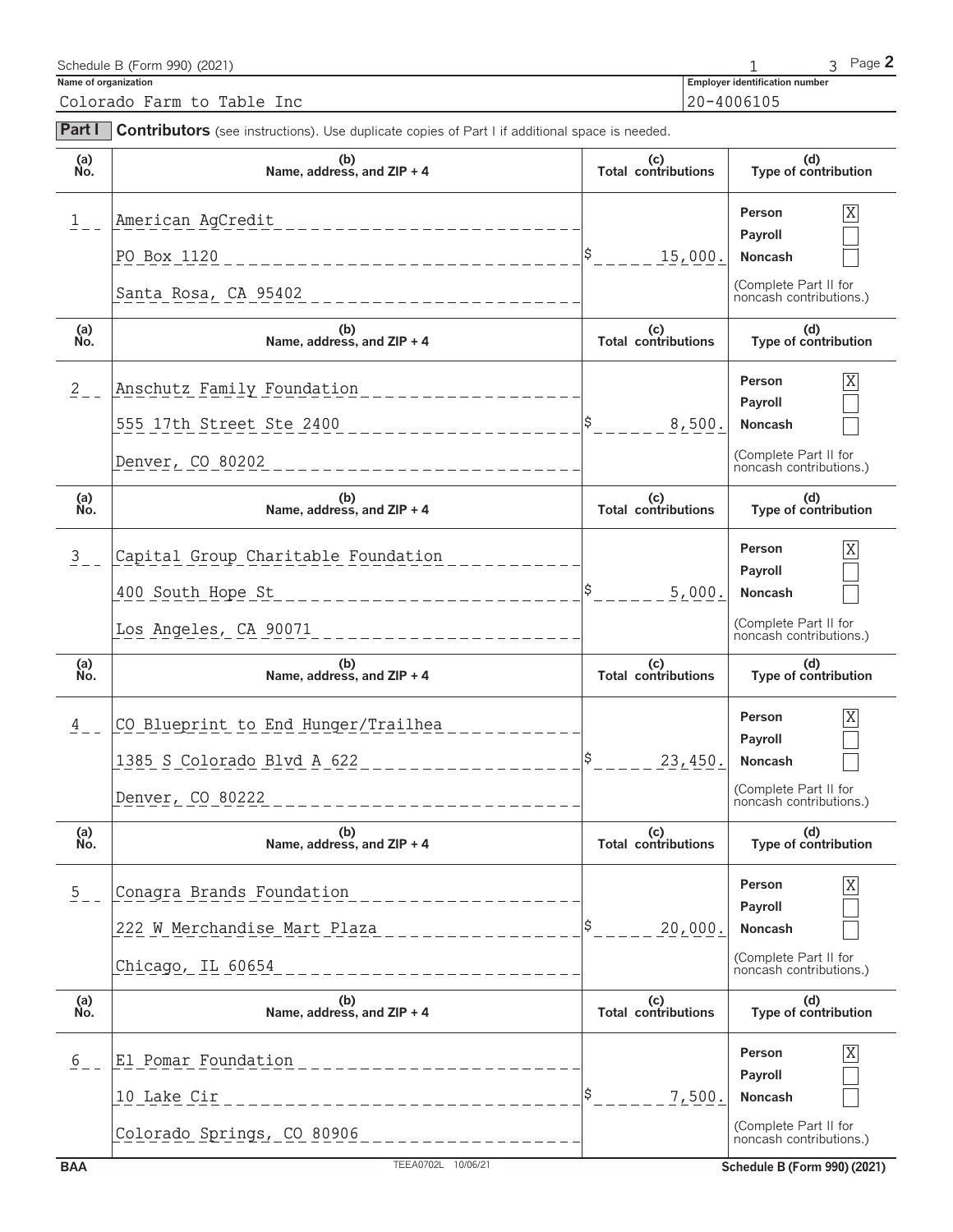| Schedule B (Form 990) (2021) |                                       | $P$ aqe $\blacktriangle$ |
|------------------------------|---------------------------------------|--------------------------|
| Name of organization         | <b>Employer identification number</b> |                          |
| Colorado Farm to Table Inc   | $20 - 4006105$                        |                          |

| Part I           | <b>Contributors</b> (see instructions). Use duplicate copies of Part I if additional space is needed.                            |                                   |                                                                                              |
|------------------|----------------------------------------------------------------------------------------------------------------------------------|-----------------------------------|----------------------------------------------------------------------------------------------|
| (a)<br>No.       | (b)<br>Name, address, and ZIP + 4                                                                                                | (c)<br>Total contributions        | (d)<br>Type of contribution                                                                  |
| 7                | John G Duncan Charitable Trust<br>100 N Main St, 6th Floor ____________________                                                  | 5,000.                            | Χ<br>Person<br>Payroll<br><b>Noncash</b><br>(Complete Part II for<br>noncash contributions.) |
| (a)<br>No.       | (b)<br>Name, address, and ZIP + 4                                                                                                | (c)<br>Total contributions        | (d)<br>Type of contribution                                                                  |
| $\frac{8}{1}$    | Kettering Family Foundation<br>40 N Main St Ste 1480 __________________________                                                  | 15,000.                           | Χ<br>Person<br>Payroll<br>Noncash<br>(Complete Part II for<br>noncash contributions.)        |
| (a)<br>Ňó.       | (b)<br>Name, address, and ZIP + 4                                                                                                | (c)<br>Total contributions        | (d)<br>Type of contribution                                                                  |
| $9 \overline{)}$ | Mabel Hughes Chartiable Trust<br>100 N Main St<br>_________________________<br>Winston-Salem, NC 27101 _________________________ | 10,000.                           | Χ<br>Person<br>Payroll<br>Noncash<br>(Complete Part II for<br>noncash contributions.)        |
| (a)<br>No.       | (b)<br>Name, address, and ZIP + 4                                                                                                | (c)<br>Total contributions        | (d)<br>Type of contribution                                                                  |
| 10               | The Anschutz Foundation<br>Denver, CO 80202<br>_______________________                                                           | I\$<br>10,000.                    | Person<br>X<br>Payroll<br>Noncash<br>(Complete Part II for<br>noncash contributions.)        |
| (a)<br>Ńo.       | (b)<br>Name, address, and ZIP + 4                                                                                                | (c)<br><b>Total contributions</b> | (d)<br>Type of contribution                                                                  |
| 11               | The Benevity Community Impact Fund<br>40 E Main St Ste 887 ___________________<br>Newark, DE 19711                               | 5,024.                            | Person<br>Payroll<br>Noncash<br>(Complete Part II for<br>noncash contributions.)             |
| (a)<br>No.       | (b)<br>Name, address, and $ZIP + 4$                                                                                              | (c)<br>Total contributions        | (d)<br>Type of contribution                                                                  |
| $12 -$           | The Colorado Trust<br>1600 Sherman St<br>___________________<br>Denver, CO 80203                                                 | 5,000.                            | Person<br>Payroll<br>Noncash<br>(Complete Part II for<br>noncash contributions.)             |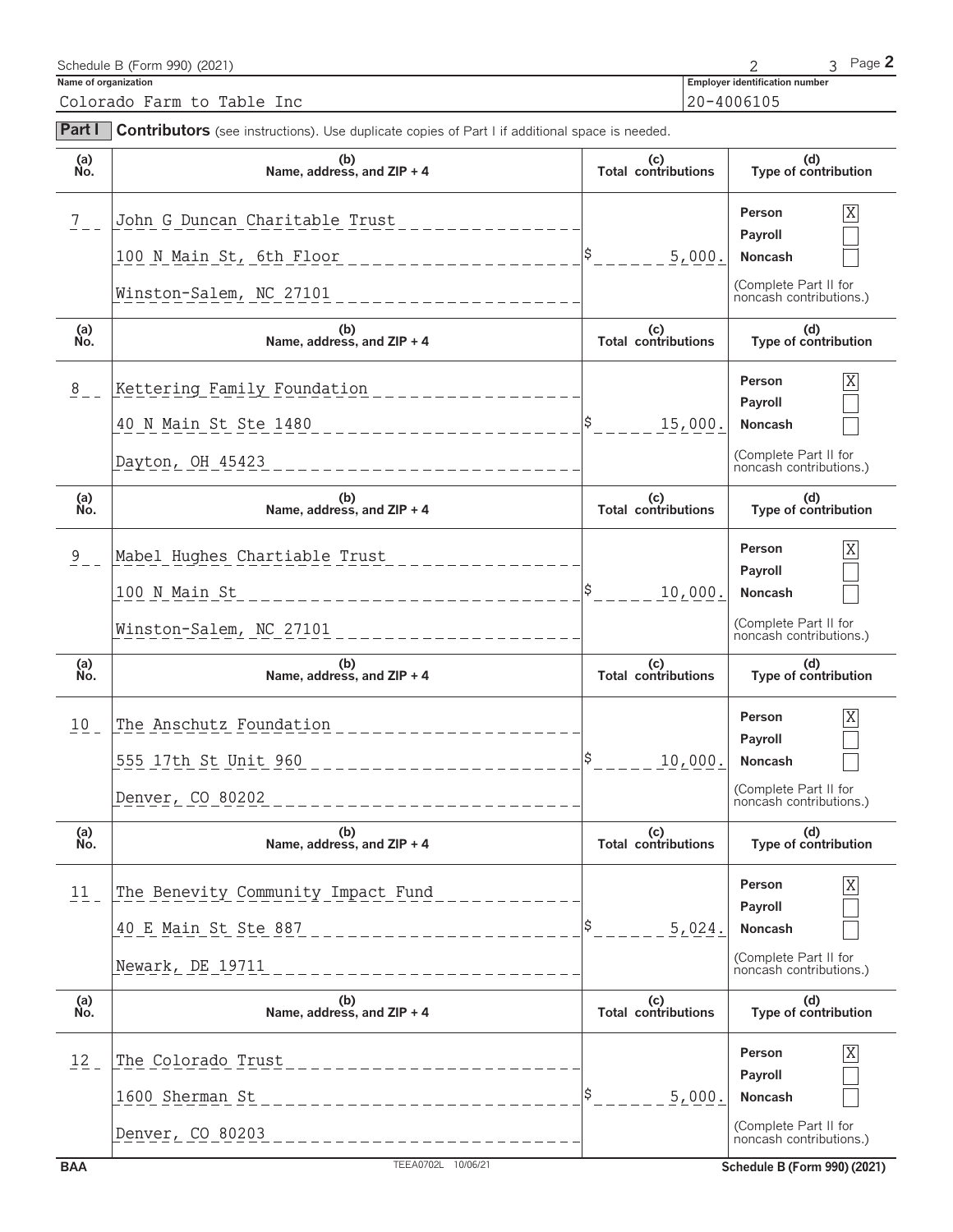| Schedule B (Form 990) (2021) |                                       | $P$ aqe $\blacktriangle$ |  |
|------------------------------|---------------------------------------|--------------------------|--|
| Name of organization         | <b>Employer identification number</b> |                          |  |
| Colorado Farm to Table Inc   | 20-4006105                            |                          |  |

| Part I     | Contributors (see instructions). Use duplicate copies of Part I if additional space is needed. |                            |                                                                                                                         |
|------------|------------------------------------------------------------------------------------------------|----------------------------|-------------------------------------------------------------------------------------------------------------------------|
| (a)<br>No. | (b)<br>Name, address, and $ZIP + 4$                                                            | (c)<br>Total contributions | (d)<br>Type of contribution                                                                                             |
| $13 -$     | The Quick Foundation<br>8547 E Arapahoe Rd J-420<br>Greenwood Village, CO 80111                | 5,000.                     | Person<br>Payroll<br>Noncash<br>(Complete Part II for<br>noncash contributions.)                                        |
| (a)<br>No. | (b)<br>Name, address, and $ZIP + 4$                                                            | (c)<br>Total contributions | (d)<br>Type of contribution                                                                                             |
| 14         | The Summit Foundation<br>103 S Harris St<br>Breckenridge, CO 80424                             | 5,000.                     | Person<br>Χ<br>Payroll<br>Noncash<br>(Complete Part II for<br>noncash contributions.)                                   |
| (a)<br>No. | (b)<br>Name, address, and ZIP + 4                                                              | (c)<br>Total contributions | (d)<br>Type of contribution                                                                                             |
|            |                                                                                                |                            | Person<br>Payroll<br>Noncash<br>(Complete Part II for<br>noncash contributions.)                                        |
| (a)<br>No. | (b)<br>Name, address, and ZIP + 4                                                              | (c)<br>Total contributions | (d)<br>Type of contribution                                                                                             |
|            |                                                                                                |                            | Person<br>Payroll<br>Noncash<br>(Complete Part II for<br>noncash contributions.)                                        |
| (a)<br>No. | (b)<br>Name, address, and ZIP + 4                                                              | (c)<br>Total contributions | (d)<br>Type of contribution                                                                                             |
|            |                                                                                                |                            | Person<br>Payroll<br>Noncash<br>(Complete Part II for<br>noncash contributions.)                                        |
| (a)<br>No. | (b)<br>Name, address, and ZIP + 4                                                              | (c)<br>Total contributions | (d)<br>Type of contribution                                                                                             |
| <b>BAA</b> | TEEA0702L 10/06/21                                                                             |                            | Person<br>Payroll<br>Noncash<br>(Complete Part II for<br>noncash contributions.)<br><b>Schedule B (Form 990) (2021)</b> |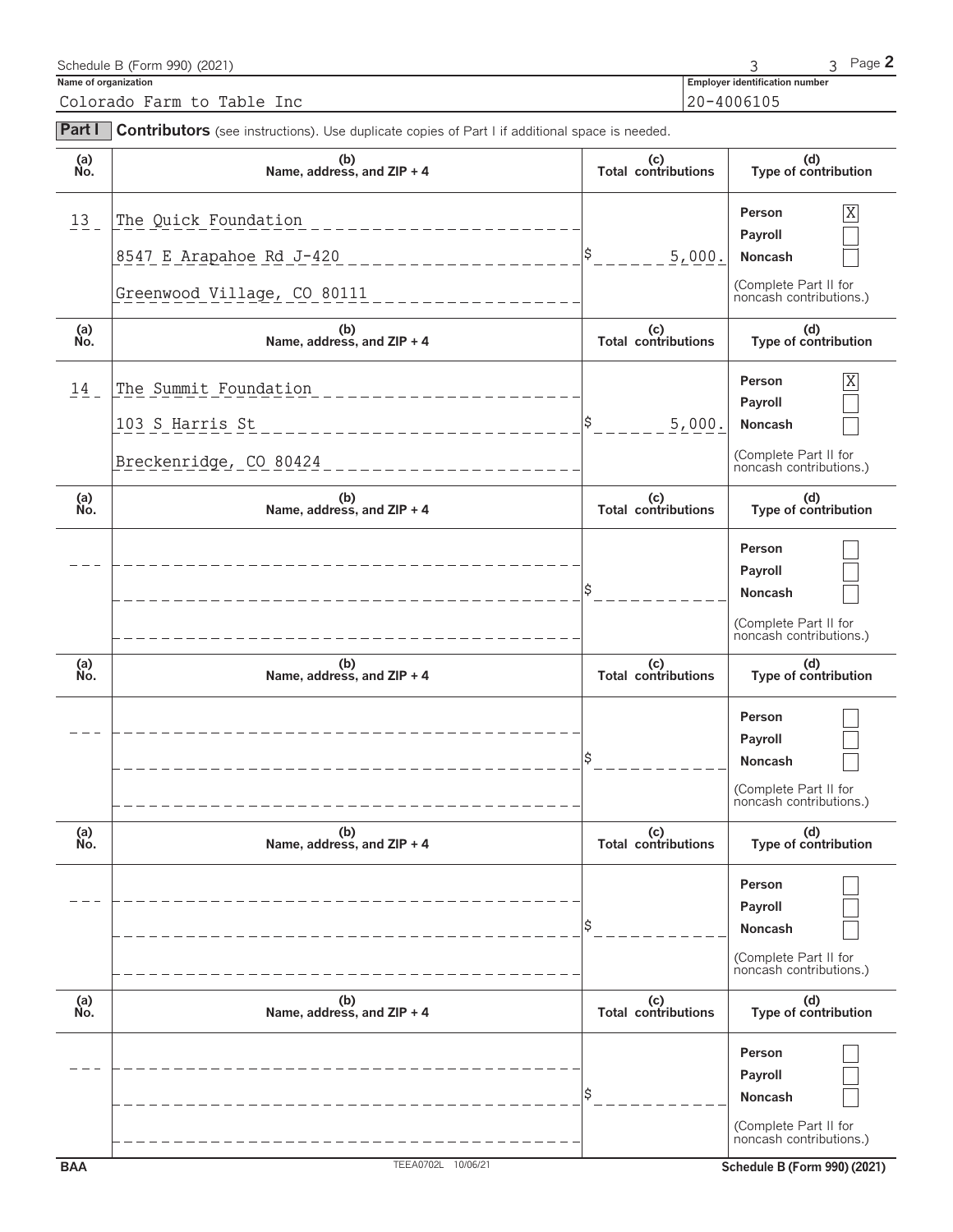| Schedule B (Form 990) (2021) |                                       |  | Page $\mathbf 3$ |
|------------------------------|---------------------------------------|--|------------------|
| Name of organization         | <b>Employer identification number</b> |  |                  |
| Colorado Farm to Table Inc   | 120-4006105                           |  |                  |

**Part II** Noncash Property (see instructions). Use duplicate copies of Part II if additional space is needed.

| <b>BAA</b>                | TEEA0703L 10/06/21                           |                                                 | <b>Schedule B (Form 990) (2021)</b> |
|---------------------------|----------------------------------------------|-------------------------------------------------|-------------------------------------|
|                           |                                              | Ś                                               |                                     |
| (a) No.<br>from<br>Part I | (b)<br>Description of noncash property given | (c)<br>FMV (or estimate)<br>(See instructions.) | (d)<br>Date received                |
|                           |                                              |                                                 |                                     |
| (a) $No.$ from<br>Part I  | (b)<br>Description of noncash property given | (c)<br>FMV (or estimate)<br>(See instructions.) | (d)<br>Date received                |
|                           |                                              |                                                 |                                     |
| (a) No.<br>from<br>Part I | (b)<br>Description of noncash property given | (c)<br>FMV (or estimate)<br>(See instructions.) | (d)<br>Date received                |
|                           |                                              |                                                 |                                     |
| (a) No.<br>from<br>Part I | (b)<br>Description of noncash property given | (c)<br>FMV (or estimate)<br>(See instructions.) | (d)<br>Date received                |
|                           |                                              |                                                 |                                     |
| (a) No.<br>from<br>Part I | (b)<br>Description of noncash property given | (c)<br>FMV (or estimate)<br>(See instructions.) | (d)<br>Date received                |
|                           |                                              |                                                 |                                     |
|                           | N/A                                          |                                                 |                                     |
| (a) No.<br>from<br>Part I | (b)<br>Description of noncash property given | (c)<br>FMV (or estimate)<br>(See instructions.) | (d)<br>Date received                |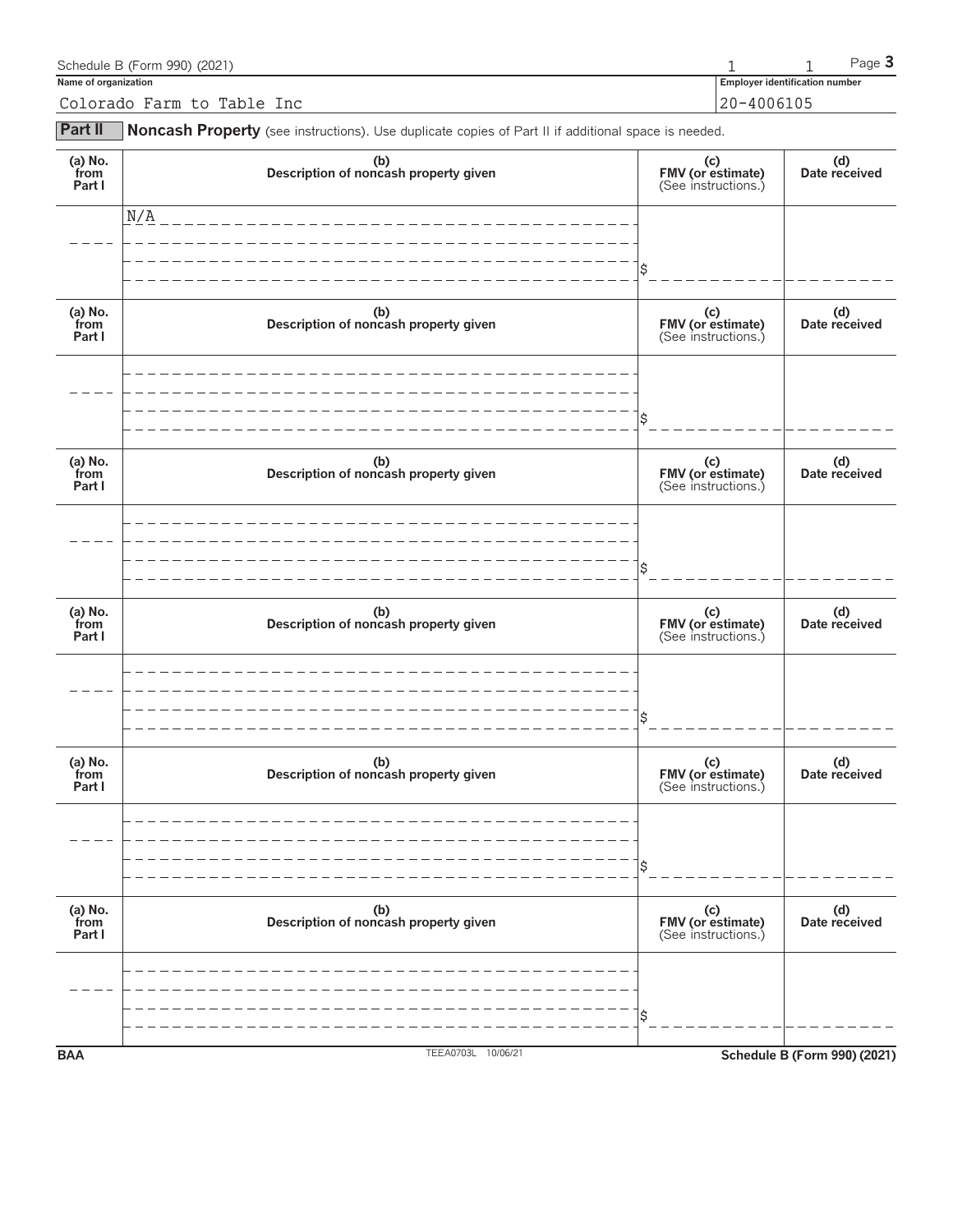|                      | Schedule B (Form 990) (2021)                                                                                                 |                               | Page 4<br>1                                                                                                  |  |  |  |  |
|----------------------|------------------------------------------------------------------------------------------------------------------------------|-------------------------------|--------------------------------------------------------------------------------------------------------------|--|--|--|--|
| Name of organization |                                                                                                                              |                               | Employer identification number                                                                               |  |  |  |  |
|                      | Colorado Farm to Table Inc                                                                                                   |                               | 20-4006105                                                                                                   |  |  |  |  |
| Part III             |                                                                                                                              |                               | Exclusively religious, charitable, etc., contributions to organizations described in section 501(c)(7), (8), |  |  |  |  |
|                      | or (10) that total more than \$1,000 for the year from any one contributor. Complete columns (a) through (e) and             |                               |                                                                                                              |  |  |  |  |
|                      | the following line entry. For organizations completing Part III, enter the total of exclusively religious, charitable, etc., |                               |                                                                                                              |  |  |  |  |
|                      | contributions of \$1,000 or less for the year. (Enter this information once. See instructions.)                              |                               | $\triangleright$ \$ ______N/A                                                                                |  |  |  |  |
|                      | Use duplicate copies of Part III if additional space is needed.                                                              |                               |                                                                                                              |  |  |  |  |
| (a) No.<br>from      | (b) Purpose of gift<br>(c) Use of gift                                                                                       |                               | (d) Description of how gift is held                                                                          |  |  |  |  |
| Part I               |                                                                                                                              |                               |                                                                                                              |  |  |  |  |
|                      |                                                                                                                              |                               |                                                                                                              |  |  |  |  |
|                      | N/A<br>__________________________                                                                                            |                               | _______                                                                                                      |  |  |  |  |
|                      |                                                                                                                              |                               | ______                                                                                                       |  |  |  |  |
|                      |                                                                                                                              |                               |                                                                                                              |  |  |  |  |
|                      |                                                                                                                              |                               |                                                                                                              |  |  |  |  |
|                      |                                                                                                                              | (e) Transfer of gift          |                                                                                                              |  |  |  |  |
|                      | Transferee's name, address, and ZIP + 4                                                                                      |                               | Relationship of transferor to transferee                                                                     |  |  |  |  |
|                      |                                                                                                                              |                               |                                                                                                              |  |  |  |  |
|                      |                                                                                                                              |                               |                                                                                                              |  |  |  |  |
|                      |                                                                                                                              |                               |                                                                                                              |  |  |  |  |
|                      |                                                                                                                              |                               |                                                                                                              |  |  |  |  |
|                      |                                                                                                                              |                               |                                                                                                              |  |  |  |  |
| (a) No.<br>from      | (b) Purpose of gift                                                                                                          | (c) Use of gift               | (d) Description of how gift is held                                                                          |  |  |  |  |
| Part I               |                                                                                                                              |                               |                                                                                                              |  |  |  |  |
|                      |                                                                                                                              |                               |                                                                                                              |  |  |  |  |
|                      |                                                                                                                              | _____________________         |                                                                                                              |  |  |  |  |
|                      |                                                                                                                              |                               |                                                                                                              |  |  |  |  |
|                      |                                                                                                                              |                               |                                                                                                              |  |  |  |  |
|                      |                                                                                                                              |                               |                                                                                                              |  |  |  |  |
|                      | (e) Transfer of gift                                                                                                         |                               |                                                                                                              |  |  |  |  |
|                      |                                                                                                                              |                               |                                                                                                              |  |  |  |  |
|                      | Transferee's name, address, and ZIP + 4                                                                                      |                               | Relationship of transferor to transferee                                                                     |  |  |  |  |
|                      |                                                                                                                              |                               |                                                                                                              |  |  |  |  |
|                      |                                                                                                                              |                               |                                                                                                              |  |  |  |  |
|                      |                                                                                                                              |                               |                                                                                                              |  |  |  |  |
|                      |                                                                                                                              |                               |                                                                                                              |  |  |  |  |
| (a) No.<br>from      | (b) Purpose of gift                                                                                                          | (c) Use of gift               | (d) Description of how gift is held                                                                          |  |  |  |  |
|                      |                                                                                                                              |                               |                                                                                                              |  |  |  |  |
| Part I               |                                                                                                                              |                               |                                                                                                              |  |  |  |  |
|                      |                                                                                                                              |                               |                                                                                                              |  |  |  |  |
|                      | ----------                                                                                                                   | ---------------------+------- |                                                                                                              |  |  |  |  |
|                      |                                                                                                                              |                               |                                                                                                              |  |  |  |  |
|                      |                                                                                                                              |                               |                                                                                                              |  |  |  |  |
|                      |                                                                                                                              | (e) Transfer of gift          |                                                                                                              |  |  |  |  |
|                      |                                                                                                                              |                               |                                                                                                              |  |  |  |  |
|                      | Transferee's name, address, and ZIP + 4                                                                                      |                               | Relationship of transferor to transferee                                                                     |  |  |  |  |
|                      |                                                                                                                              |                               |                                                                                                              |  |  |  |  |
|                      |                                                                                                                              |                               |                                                                                                              |  |  |  |  |
|                      |                                                                                                                              |                               |                                                                                                              |  |  |  |  |
|                      |                                                                                                                              |                               |                                                                                                              |  |  |  |  |
|                      |                                                                                                                              |                               |                                                                                                              |  |  |  |  |
| (a) No.<br>from      | (b) Purpose of gift                                                                                                          | (c) Use of gift               | (d) Description of how gift is held                                                                          |  |  |  |  |
| Part I               |                                                                                                                              |                               |                                                                                                              |  |  |  |  |
|                      |                                                                                                                              |                               |                                                                                                              |  |  |  |  |
|                      |                                                                                                                              |                               |                                                                                                              |  |  |  |  |
|                      |                                                                                                                              |                               |                                                                                                              |  |  |  |  |
|                      |                                                                                                                              |                               |                                                                                                              |  |  |  |  |
|                      |                                                                                                                              | (e) Transfer of gift          |                                                                                                              |  |  |  |  |
|                      |                                                                                                                              |                               |                                                                                                              |  |  |  |  |
|                      | Transferee's name, address, and ZIP + 4                                                                                      |                               | Relationship of transferor to transferee                                                                     |  |  |  |  |
|                      |                                                                                                                              |                               |                                                                                                              |  |  |  |  |
|                      |                                                                                                                              |                               |                                                                                                              |  |  |  |  |
|                      |                                                                                                                              |                               |                                                                                                              |  |  |  |  |
|                      |                                                                                                                              |                               |                                                                                                              |  |  |  |  |
| <b>BAA</b>           |                                                                                                                              | TEEA0704L 10/06/21            | Schedule B (Form 990) (2021)                                                                                 |  |  |  |  |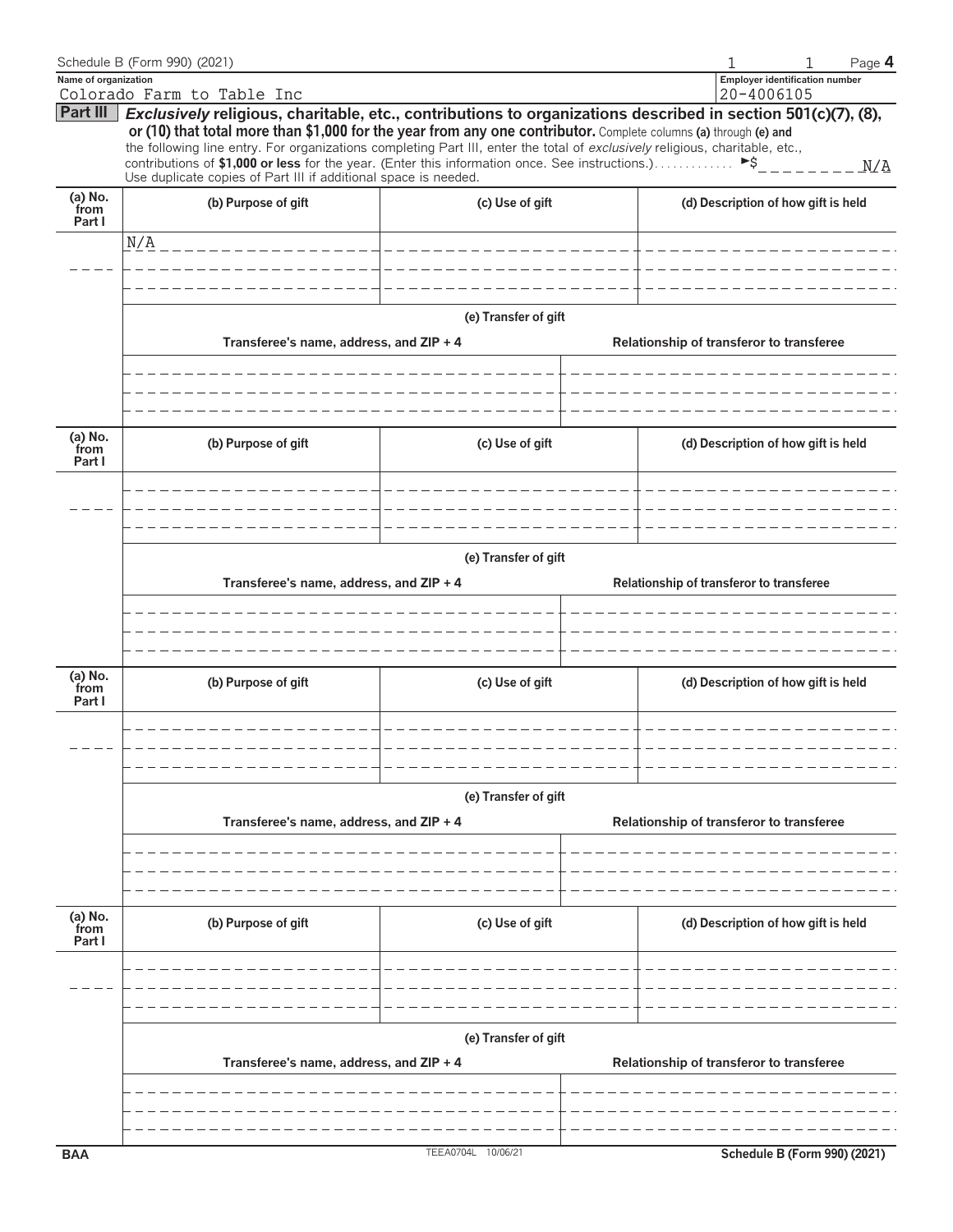|                | <b>SCHEDULE D</b>                                                                                                                                  |                                                                                  | <b>Supplemental Financial Statements</b>                                                                                                                                                                                                                                                                                                                                               |                                                    |                              | OMB No. 1545-0047                     |                                 |  |
|----------------|----------------------------------------------------------------------------------------------------------------------------------------------------|----------------------------------------------------------------------------------|----------------------------------------------------------------------------------------------------------------------------------------------------------------------------------------------------------------------------------------------------------------------------------------------------------------------------------------------------------------------------------------|----------------------------------------------------|------------------------------|---------------------------------------|---------------------------------|--|
|                | (Form 990)<br>Complete if the organization answered 'Yes' on Form 990,<br>Part IV, line 6, 7, 8, 9, 10, 11a, 11b, 11c, 11d, 11e, 11f, 12a, or 12b. |                                                                                  |                                                                                                                                                                                                                                                                                                                                                                                        |                                                    | 2021                         |                                       |                                 |  |
|                | Department of the Treasury<br>Internal Revenue Service                                                                                             |                                                                                  | Attach to Form 990.<br>► Go to www.irs.gov/Form990 for instructions and the latest information.                                                                                                                                                                                                                                                                                        |                                                    |                              | <b>Inspection</b>                     | <b>Open to Public</b>           |  |
|                | Name of the organization                                                                                                                           |                                                                                  |                                                                                                                                                                                                                                                                                                                                                                                        |                                                    |                              | <b>Employer identification number</b> |                                 |  |
|                |                                                                                                                                                    | Colorado Farm to Table Inc                                                       |                                                                                                                                                                                                                                                                                                                                                                                        |                                                    | 20-4006105                   |                                       |                                 |  |
| Part I         |                                                                                                                                                    |                                                                                  | Organizations Maintaining Donor Advised Funds or Other Similar Funds or Accounts.<br>Complete if the organization answered 'Yes' on Form 990, Part IV, line 6.                                                                                                                                                                                                                         |                                                    |                              |                                       |                                 |  |
|                |                                                                                                                                                    |                                                                                  | (a) Donor advised funds                                                                                                                                                                                                                                                                                                                                                                |                                                    | (b) Funds and other accounts |                                       |                                 |  |
| 1              |                                                                                                                                                    | Total number at end of year<br>Aggregate value of contributions to (during year) |                                                                                                                                                                                                                                                                                                                                                                                        |                                                    |                              |                                       |                                 |  |
| 2<br>3         |                                                                                                                                                    | Aggregate value of grants from (during year)                                     |                                                                                                                                                                                                                                                                                                                                                                                        |                                                    |                              |                                       |                                 |  |
| 4              |                                                                                                                                                    | Aggregate value at end of year                                                   |                                                                                                                                                                                                                                                                                                                                                                                        |                                                    |                              |                                       |                                 |  |
| 5              |                                                                                                                                                    |                                                                                  | Did the organization inform all donors and donor advisors in writing that the assets held in donor advised funds<br>are the organization's property, subject to the organization's exclusive legal control?                                                                                                                                                                            |                                                    |                              | Yes                                   | No                              |  |
| 6              |                                                                                                                                                    |                                                                                  | Did the organization inform all grantees, donors, and donor advisors in writing that grant funds can be used only for charitable purposes and not for the benefit of the donor or donor advisor, or for any other purpose conf                                                                                                                                                         |                                                    |                              | <b>Yes</b>                            | No                              |  |
| Part II        |                                                                                                                                                    | <b>Conservation Easements.</b>                                                   |                                                                                                                                                                                                                                                                                                                                                                                        |                                                    |                              |                                       |                                 |  |
|                |                                                                                                                                                    |                                                                                  | Complete if the organization answered 'Yes' on Form 990, Part IV, line 7.                                                                                                                                                                                                                                                                                                              |                                                    |                              |                                       |                                 |  |
| $\mathbf{1}$   |                                                                                                                                                    |                                                                                  | Purpose(s) of conservation easements held by the organization (check all that apply).                                                                                                                                                                                                                                                                                                  |                                                    |                              |                                       |                                 |  |
|                |                                                                                                                                                    | Preservation of land for public use (for example, recreation or education)       |                                                                                                                                                                                                                                                                                                                                                                                        | Preservation of a historically important land area |                              |                                       |                                 |  |
|                |                                                                                                                                                    | Protection of natural habitat                                                    |                                                                                                                                                                                                                                                                                                                                                                                        | Preservation of a certified historic structure     |                              |                                       |                                 |  |
|                |                                                                                                                                                    | Preservation of open space                                                       |                                                                                                                                                                                                                                                                                                                                                                                        |                                                    |                              |                                       |                                 |  |
| 2              | last day of the tax year.                                                                                                                          |                                                                                  | Complete lines 2a through 2d if the organization held a qualified conservation contribution in the form of a conservation easement on the                                                                                                                                                                                                                                              |                                                    |                              |                                       |                                 |  |
|                |                                                                                                                                                    |                                                                                  |                                                                                                                                                                                                                                                                                                                                                                                        |                                                    |                              |                                       | Held at the End of the Tax Year |  |
|                |                                                                                                                                                    |                                                                                  |                                                                                                                                                                                                                                                                                                                                                                                        | 2a                                                 |                              |                                       |                                 |  |
|                |                                                                                                                                                    |                                                                                  |                                                                                                                                                                                                                                                                                                                                                                                        | 2 <sub>b</sub>                                     |                              |                                       |                                 |  |
|                |                                                                                                                                                    |                                                                                  | <b>c</b> Number of conservation easements on a certified historic structure included in (a)                                                                                                                                                                                                                                                                                            | 2c                                                 |                              |                                       |                                 |  |
|                |                                                                                                                                                    |                                                                                  | d Number of conservation easements included in (c) acquired after 7/25/06, and not on a historic                                                                                                                                                                                                                                                                                       | 2d                                                 |                              |                                       |                                 |  |
| 3              | tax year $\blacktriangleright$                                                                                                                     |                                                                                  | Number of conservation easements modified, transferred, released, extinguished, or terminated by the organization during the                                                                                                                                                                                                                                                           |                                                    |                              |                                       |                                 |  |
|                |                                                                                                                                                    | Number of states where property subject to conservation easement is located ►    |                                                                                                                                                                                                                                                                                                                                                                                        |                                                    |                              |                                       |                                 |  |
| 5              |                                                                                                                                                    |                                                                                  | Does the organization have a written policy regarding the periodic monitoring, inspection, handling of violations,                                                                                                                                                                                                                                                                     |                                                    |                              | Yes                                   | No                              |  |
|                |                                                                                                                                                    |                                                                                  | 6 Staff and volunteer hours devoted to monitoring, inspecting, handling of violations, and enforcing conservation easements during the year                                                                                                                                                                                                                                            |                                                    |                              |                                       |                                 |  |
| $\overline{7}$ | ►\$                                                                                                                                                |                                                                                  | Amount of expenses incurred in monitoring, inspecting, handling of violations, and enforcing conservation easements during the year                                                                                                                                                                                                                                                    |                                                    |                              |                                       |                                 |  |
| 8              |                                                                                                                                                    |                                                                                  | Does each conservation easement reported on line $2(d)$ above satisfy the requirements of section 170(h)(4)(B)(i) r                                                                                                                                                                                                                                                                    |                                                    |                              | $\mathsf{Yes}$                        | No                              |  |
| 9              | conservation easements.                                                                                                                            |                                                                                  | In Part XIII, describe how the organization reports conservation easements in its revenue and expense statement and balance sheet, and<br>include, if applicable, the text of the footnote to the organization's financial statements that describes the organization's accounting for                                                                                                 |                                                    |                              |                                       |                                 |  |
|                |                                                                                                                                                    |                                                                                  | Part III Organizations Maintaining Collections of Art, Historical Treasures, or Other Similar Assets.<br>Complete if the organization answered 'Yes' on Form 990, Part IV, line 8.                                                                                                                                                                                                     |                                                    |                              |                                       |                                 |  |
|                |                                                                                                                                                    |                                                                                  | 1a If the organization elected, as permitted under FASB ASC 958, not to report in its revenue statement and balance sheet works of art,<br>historical treasures, or other similar assets held for public exhibition, education, or research in furtherance of public service, provide in<br>Part XIII the text of the footnote to its financial statements that describes these items. |                                                    |                              |                                       |                                 |  |
|                |                                                                                                                                                    | following amounts relating to these items:                                       | b If the organization elected, as permitted under FASB ASC 958, to report in its revenue statement and balance sheet works of art,<br>historical treasures, or other similar assets held for public exhibition, education, or research in furtherance of public service, provide the                                                                                                   |                                                    |                              |                                       |                                 |  |
|                |                                                                                                                                                    |                                                                                  |                                                                                                                                                                                                                                                                                                                                                                                        |                                                    |                              |                                       |                                 |  |
|                |                                                                                                                                                    |                                                                                  |                                                                                                                                                                                                                                                                                                                                                                                        |                                                    | $\triangleright$ \$          |                                       |                                 |  |
| $\mathbf{z}$   |                                                                                                                                                    |                                                                                  | If the organization received or held works of art, historical treasures, or other similar assets for financial gain, provide the following<br>amounts required to be reported under FASB ASC 958 relating to these items:                                                                                                                                                              |                                                    |                              |                                       |                                 |  |
|                |                                                                                                                                                    |                                                                                  |                                                                                                                                                                                                                                                                                                                                                                                        |                                                    | $\triangleright$ \$          |                                       |                                 |  |

| BAA For Paperwork Reduction Act Notice, see the Instructions for Form 990. | TEEA3301L 08/30/21 | Schedule D (Form 990) 2021 |
|----------------------------------------------------------------------------|--------------------|----------------------------|
|                                                                            |                    |                            |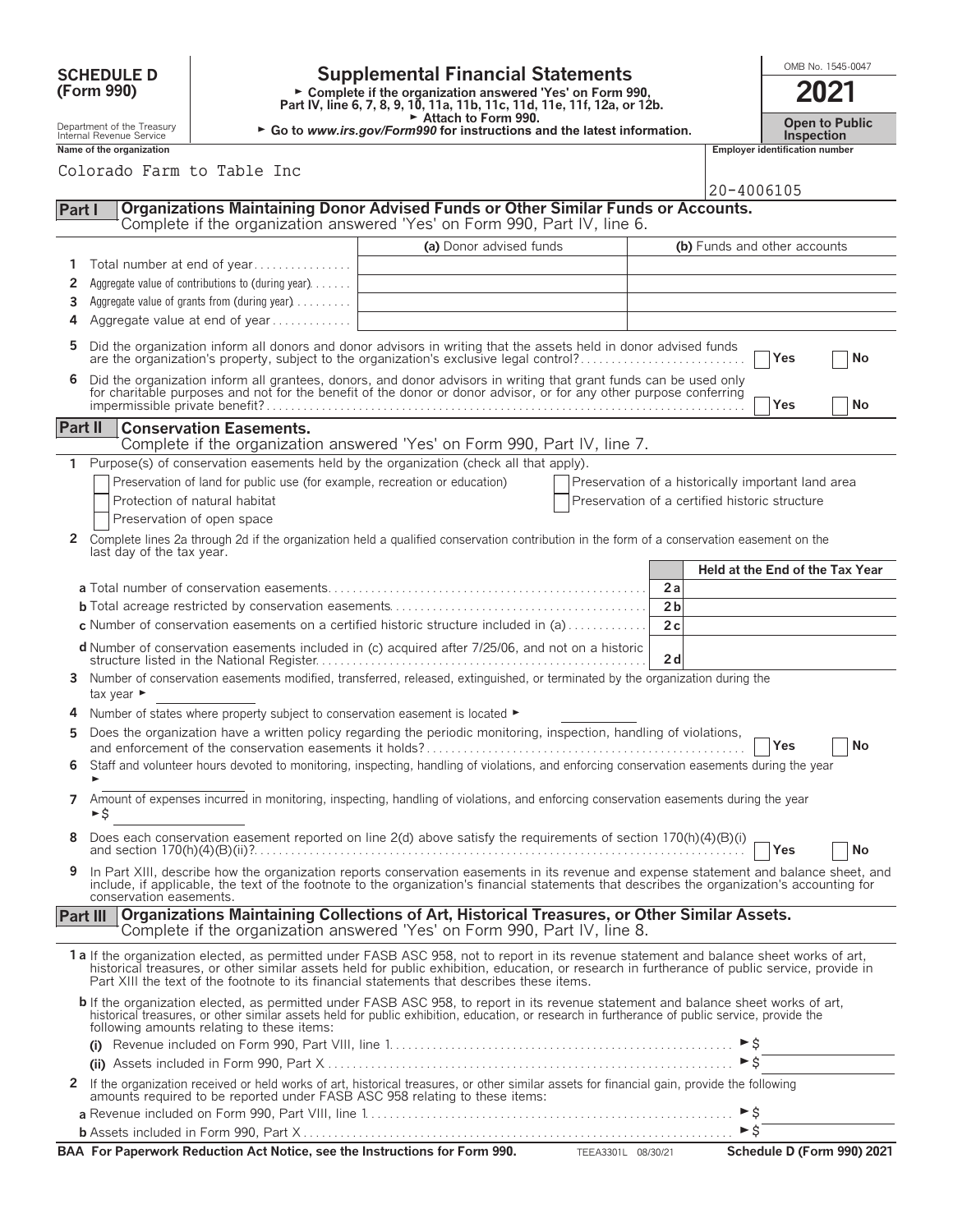|                | Schedule D (Form 990) 2021 Colorado Farm to Table Inc                                                                                                                                                                     |                  |                                         |                                    | 20-4006105                      |                            | Page 2    |
|----------------|---------------------------------------------------------------------------------------------------------------------------------------------------------------------------------------------------------------------------|------------------|-----------------------------------------|------------------------------------|---------------------------------|----------------------------|-----------|
| Part III       | Organizations Maintaining Collections of Art, Historical Treasures, or Other Similar Assets (continued)                                                                                                                   |                  |                                         |                                    |                                 |                            |           |
| 3              | Using the organization's acquisition, accession, and other records, check any of the following that make significant use of its collection<br>items (check all that apply):                                               |                  |                                         |                                    |                                 |                            |           |
| a              | Public exhibition                                                                                                                                                                                                         |                  |                                         | Loan or exchange program           |                                 |                            |           |
| b              | Scholarly research                                                                                                                                                                                                        |                  | Other<br>е                              |                                    |                                 |                            |           |
| С              | Preservation for future generations                                                                                                                                                                                       |                  |                                         |                                    |                                 |                            |           |
| 4              | Provide a description of the organization's collections and explain how they further the organization's exempt purpose in<br>Part XIII.                                                                                   |                  |                                         |                                    |                                 |                            |           |
| 5              | During the year, did the organization solicit or receive donations of art, historical treasures, or other similar assets to be sold to raise funds rather than to be maintained as part of the organization's collection? |                  |                                         |                                    |                                 |                            |           |
|                |                                                                                                                                                                                                                           |                  |                                         |                                    |                                 | Yes                        | <b>No</b> |
| <b>Part IV</b> | <b>Escrow and Custodial Arrangements.</b> Complete if the organization answered 'Yes' on Form 990, Part IV,<br>line 9, or reported an amount on Form 990, Part X, line 21.                                                |                  |                                         |                                    |                                 |                            |           |
|                | 1 a Is the organization an agent, trustee, custodian or other intermediary for contributions or other assets not included                                                                                                 |                  |                                         |                                    |                                 | Yes                        | <b>No</b> |
|                | <b>b</b> If 'Yes,' explain the arrangement in Part XIII and complete the following table:                                                                                                                                 |                  |                                         |                                    |                                 |                            |           |
|                |                                                                                                                                                                                                                           |                  |                                         |                                    |                                 | Amount                     |           |
|                |                                                                                                                                                                                                                           |                  |                                         |                                    | $\overline{1}$ c                |                            |           |
|                |                                                                                                                                                                                                                           |                  |                                         |                                    |                                 |                            |           |
|                |                                                                                                                                                                                                                           |                  |                                         |                                    | 1 e                             |                            |           |
|                | 2a Did the organization include an amount on Form 990, Part X, line 21, for escrow or custodial account liability?   Yes                                                                                                  |                  |                                         |                                    | 1 f                             |                            |           |
|                |                                                                                                                                                                                                                           |                  |                                         |                                    |                                 |                            | No        |
|                |                                                                                                                                                                                                                           |                  |                                         |                                    |                                 |                            |           |
| <b>Part V</b>  | <b>Endowment Funds.</b> Complete if the organization answered 'Yes' on Form 990, Part IV, line 10.                                                                                                                        |                  |                                         |                                    |                                 |                            |           |
|                |                                                                                                                                                                                                                           | (a) Current year | (b) Prior year                          | (c) Two years back                 | (d) Three years back            | (e) Four years back        |           |
|                | <b>1a</b> Beginning of year balance                                                                                                                                                                                       |                  |                                         |                                    |                                 |                            |           |
|                | <b>b</b> Contributions                                                                                                                                                                                                    |                  |                                         |                                    |                                 |                            |           |
|                | c Net investment earnings, gains,                                                                                                                                                                                         |                  |                                         |                                    |                                 |                            |           |
|                | <b>d</b> Grants or scholarships                                                                                                                                                                                           |                  |                                         |                                    |                                 |                            |           |
|                | <b>e</b> Other expenditures for facilities<br>and programs                                                                                                                                                                |                  |                                         |                                    |                                 |                            |           |
|                | f Administrative expenses                                                                                                                                                                                                 |                  |                                         |                                    |                                 |                            |           |
|                | <b>g</b> End of year balance $\dots\dots\dots\dots$                                                                                                                                                                       |                  |                                         |                                    |                                 |                            |           |
|                | 2 Provide the estimated percentage of the current year end balance (line 1g, column (a)) held as:                                                                                                                         |                  |                                         |                                    |                                 |                            |           |
|                | a Board designated or quasi-endowment $\blacktriangleright$<br><b>b</b> Permanent endowment $\blacktriangleright$                                                                                                         | ిం               |                                         |                                    |                                 |                            |           |
|                | $c$ Term endowment $\blacktriangleright$                                                                                                                                                                                  | နွ               |                                         |                                    |                                 |                            |           |
|                | The percentages on lines 2a, 2b, and 2c should equal 100%.                                                                                                                                                                |                  |                                         |                                    |                                 |                            |           |
|                |                                                                                                                                                                                                                           |                  |                                         |                                    |                                 |                            |           |
|                | 3a Are there endowment funds not in the possession of the organization that are held and administered for the<br>organization by:                                                                                         |                  |                                         |                                    |                                 | Yes                        | No        |
|                |                                                                                                                                                                                                                           |                  |                                         |                                    |                                 | 3a(i)                      |           |
|                |                                                                                                                                                                                                                           |                  |                                         |                                    |                                 | 3a(ii)                     |           |
|                |                                                                                                                                                                                                                           |                  |                                         |                                    |                                 | 3 <sub>b</sub>             |           |
|                | 4 Describe in Part XIII the intended uses of the organization's endowment funds.                                                                                                                                          |                  |                                         |                                    |                                 |                            |           |
|                | Part VI   Land, Buildings, and Equipment.                                                                                                                                                                                 |                  |                                         |                                    |                                 |                            |           |
|                | Complete if the organization answered 'Yes' on Form 990, Part IV, line 11a. See Form 990, Part X, line 10.                                                                                                                |                  |                                         |                                    |                                 |                            |           |
|                | Description of property                                                                                                                                                                                                   |                  | (a) Cost or other basis<br>(investment) | (b) Cost or other<br>basis (other) | (c) Accumulated<br>depreciation | (d) Book value             |           |
|                |                                                                                                                                                                                                                           |                  |                                         | 155,013.                           |                                 |                            | 155,013.  |
|                |                                                                                                                                                                                                                           |                  |                                         | 137,571.                           | 83,029.                         |                            | 54,542.   |
|                | c Leasehold improvements                                                                                                                                                                                                  |                  |                                         | 46,003.                            | 36,022.                         |                            | 9,981.    |
|                |                                                                                                                                                                                                                           |                  |                                         | 190,655.                           | 145,494.                        |                            | 45,161.   |
|                | Total. Add lines 1a through 1e. (Column (d) must equal Form 990, Part X, column (B), line 10c.)                                                                                                                           |                  |                                         | 3,866.                             | 2,915.<br>▶                     |                            | 951.      |
| <b>BAA</b>     |                                                                                                                                                                                                                           |                  |                                         |                                    |                                 | Schedule D (Form 990) 2021 | 265,648.  |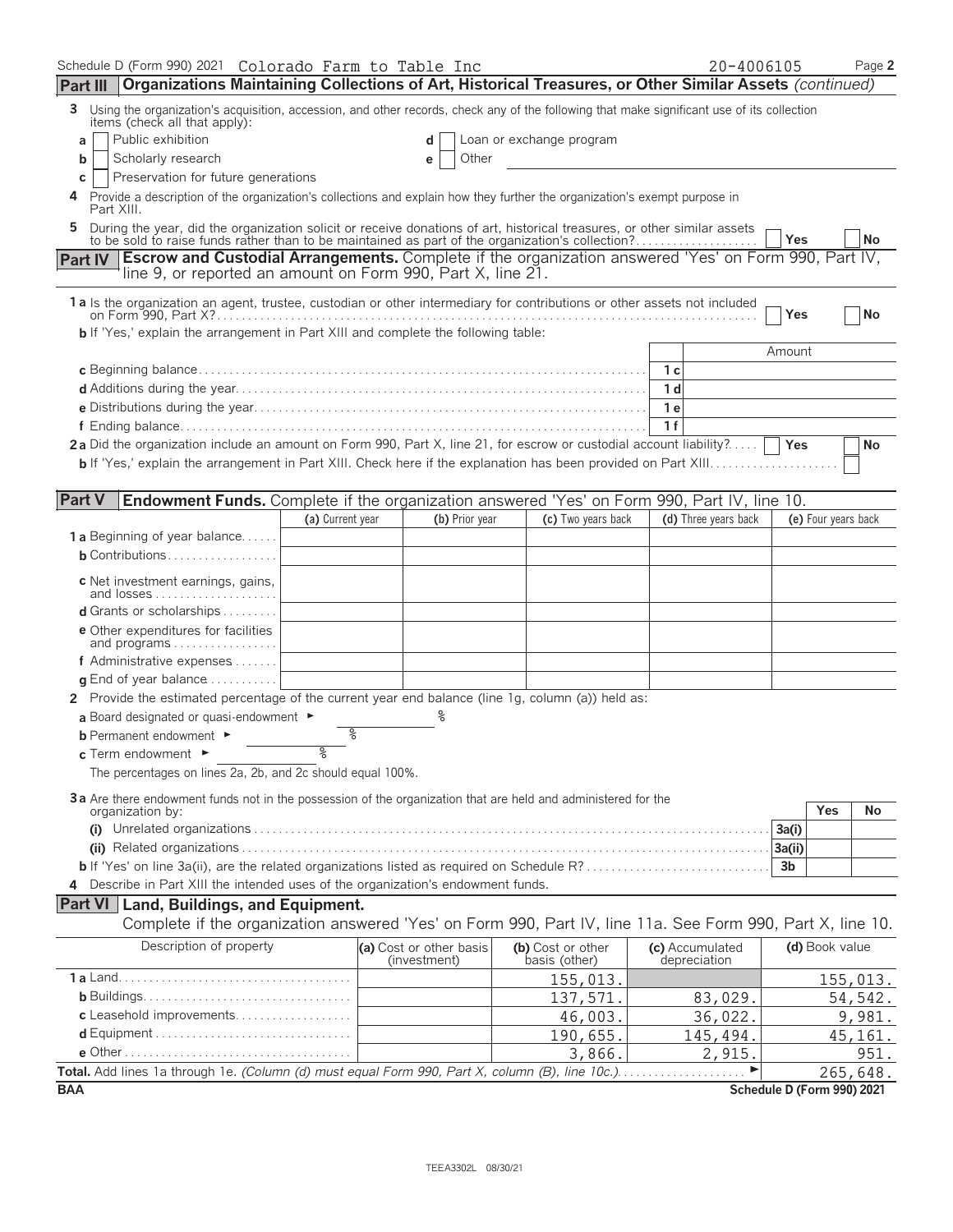|                                                | Part VII   Investments - Other Securities.<br>Complete if the organization answered 'Yes' on Form 990, Part IV, line 11b. See Form 990, Part X, line 12. |                              | N/A                                                       |                |
|------------------------------------------------|----------------------------------------------------------------------------------------------------------------------------------------------------------|------------------------------|-----------------------------------------------------------|----------------|
|                                                | (a) Description of security or category (including name of security)                                                                                     | (b) Book value               | (c) Method of valuation: Cost or end-of-year market value |                |
|                                                |                                                                                                                                                          |                              |                                                           |                |
|                                                | (2) Closely held equity interests                                                                                                                        |                              |                                                           |                |
| (3) Other                                      | _____________________                                                                                                                                    |                              |                                                           |                |
| (A)                                            |                                                                                                                                                          |                              |                                                           |                |
| $\overline{(\mathsf{B})}$                      |                                                                                                                                                          |                              |                                                           |                |
|                                                |                                                                                                                                                          |                              |                                                           |                |
| $\underbrace{\overline{(C)}}_{\overline{(F)}}$ |                                                                                                                                                          |                              |                                                           |                |
|                                                |                                                                                                                                                          |                              |                                                           |                |
|                                                |                                                                                                                                                          |                              |                                                           |                |
| (G)                                            |                                                                                                                                                          |                              |                                                           |                |
| $\overline{(\overline{H})}$                    |                                                                                                                                                          |                              |                                                           |                |
| $($ l $)$                                      |                                                                                                                                                          |                              |                                                           |                |
|                                                | Total. (Column (b) must equal Form 990, Part X, column (B) line 12.). $\blacktriangleright$                                                              |                              |                                                           |                |
| <b>Part VIII</b>                               | Investments - Program Related.<br>Complete if the organization answered 'Yes' on Form 990, Part IV, line 11c. See Form 990, Part X, line 13.             |                              |                                                           |                |
|                                                | (a) Description of investment                                                                                                                            | (b) Book value               | (c) Method of valuation: Cost or end-of-year market value |                |
|                                                |                                                                                                                                                          |                              |                                                           |                |
| (1)<br>(2)                                     |                                                                                                                                                          |                              |                                                           |                |
| (3)                                            |                                                                                                                                                          |                              |                                                           |                |
| (4)                                            |                                                                                                                                                          |                              |                                                           |                |
| (5)                                            |                                                                                                                                                          |                              |                                                           |                |
| (6)                                            |                                                                                                                                                          |                              |                                                           |                |
| (7)                                            |                                                                                                                                                          |                              |                                                           |                |
| (8)                                            |                                                                                                                                                          |                              |                                                           |                |
| (9)                                            |                                                                                                                                                          |                              |                                                           |                |
| (10)                                           |                                                                                                                                                          |                              |                                                           |                |
|                                                | Total. (Column (b) must equal Form 990, Part X, column (B) line 13.)<br>P                                                                                |                              |                                                           |                |
| Part IX                                        | <b>Other Assets.</b>                                                                                                                                     | N/A                          |                                                           |                |
|                                                | Complete if the organization answered 'Yes' on Form 990, Part IV, line 11d. See Form 990, Part X, line 15.                                               | (a) Description              |                                                           | (b) Book value |
| (1)                                            |                                                                                                                                                          |                              |                                                           |                |
| (2)                                            |                                                                                                                                                          |                              |                                                           |                |
| (3)                                            |                                                                                                                                                          |                              |                                                           |                |
| (4)                                            |                                                                                                                                                          |                              |                                                           |                |
| $\overline{(5)}$                               |                                                                                                                                                          |                              |                                                           |                |
| (6)                                            |                                                                                                                                                          |                              |                                                           |                |
| (7)<br>(8)                                     |                                                                                                                                                          |                              |                                                           |                |
| (9)                                            |                                                                                                                                                          |                              |                                                           |                |
| (10)                                           |                                                                                                                                                          |                              |                                                           |                |
|                                                |                                                                                                                                                          |                              | ▶                                                         |                |
| Part X                                         | <b>Other Liabilities.</b>                                                                                                                                |                              |                                                           |                |
|                                                | Complete if the organization answered 'Yes' on Form 990, Part IV, line 11e or 11f. See Form 990, Part X, line 25.                                        |                              |                                                           |                |
| ī.                                             |                                                                                                                                                          | (a) Description of liability |                                                           | (b) Book value |
| (2) Rounding                                   | (1) Federal income taxes                                                                                                                                 |                              |                                                           |                |
| (3)                                            |                                                                                                                                                          |                              |                                                           | 1.             |
| (4)                                            |                                                                                                                                                          |                              |                                                           |                |
| (5)                                            |                                                                                                                                                          |                              |                                                           |                |
| (6)                                            |                                                                                                                                                          |                              |                                                           |                |
| (7)                                            |                                                                                                                                                          |                              |                                                           |                |
| (8)                                            |                                                                                                                                                          |                              |                                                           |                |
| (9)                                            |                                                                                                                                                          |                              |                                                           |                |
| (10)                                           |                                                                                                                                                          |                              |                                                           |                |
| (11)                                           |                                                                                                                                                          |                              |                                                           |                |

**Total.** *(Column (b) must equal Form 990, Part X, column (B) line 25.)*. . . . . . . . . . . . . . . . . . . . . . . . . . . . . . . . . . . . . . . . . . . . . . . . . . . . . . . . . . . . . G **2.** Liability for uncertain tax positions. In Part XIII, provide the text of the footnote to the organization's financial statements that reports the organization's liability for uncertain tax positions under FASB ASC 740. Check here if the text of the footnote has been provided in Part XIII. . . . . . . . . . . . . . . . . . . . . . . . . . . . . . . . . . . . . . . . . . . . . . . . . . . . . . . .

1.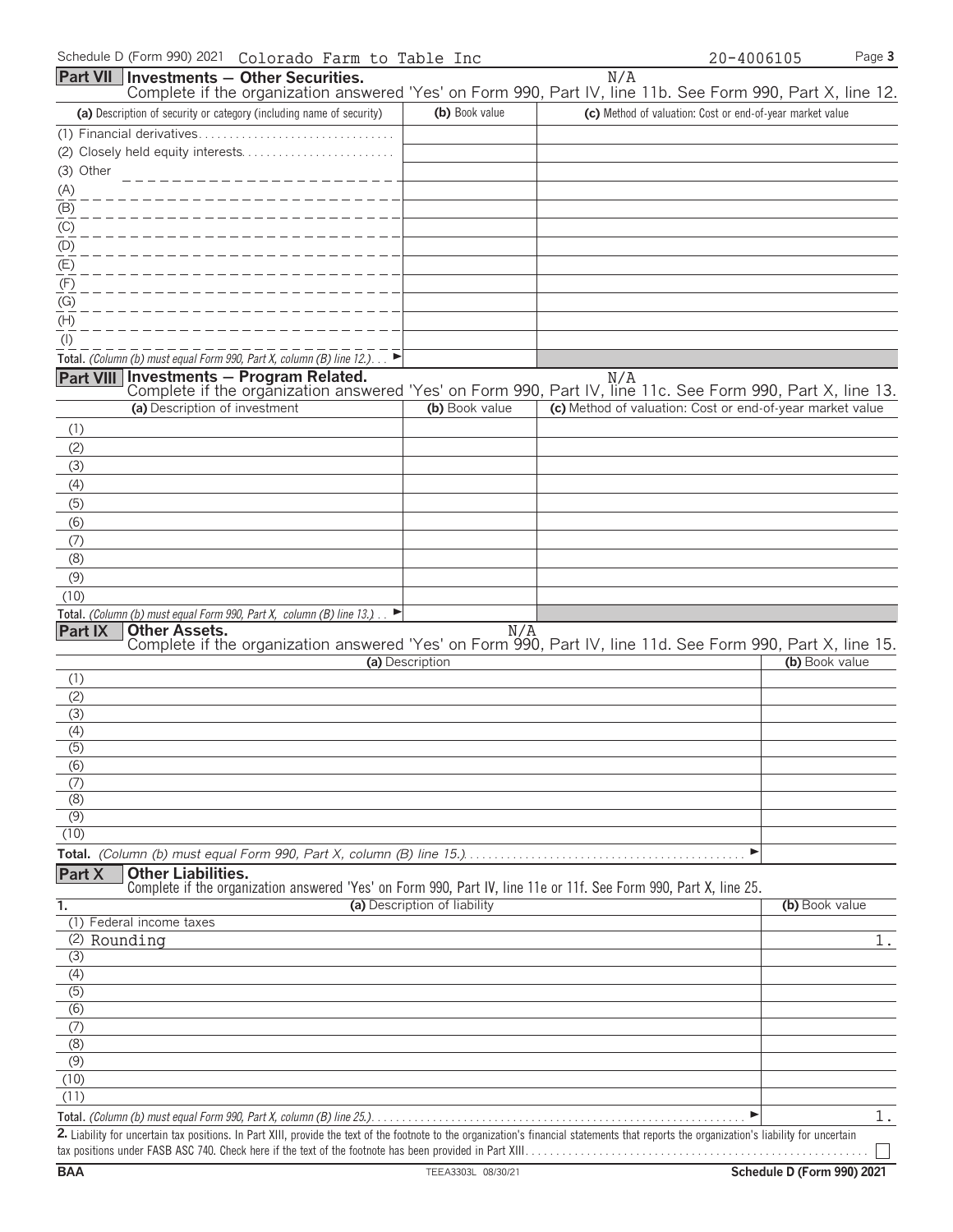| Schedule D (Form 990) 2021 Colorado Farm to Table Inc                                                    | 20-4006105<br>Page 4 |
|----------------------------------------------------------------------------------------------------------|----------------------|
| <b>Part XI</b> Reconciliation of Revenue per Audited Financial Statements With Revenue per Return. $N/A$ |                      |
| Complete if the organization answered 'Yes' on Form 990, Part IV, line 12a.                              |                      |
| 1 Total revenue, gains, and other support per audited financial statements                               | $\mathbf{1}$         |
| Amounts included on line 1 but not on Form 990, Part VIII, line 12:<br>2                                 |                      |
|                                                                                                          |                      |
| 2 <sub>b</sub>                                                                                           |                      |
|                                                                                                          |                      |
|                                                                                                          |                      |
|                                                                                                          | 2e                   |
| 3                                                                                                        | 3                    |
| Amounts included on Form 990, Part VIII, line 12, but not on line 1:<br>4                                |                      |
|                                                                                                          |                      |
|                                                                                                          |                      |
|                                                                                                          | 4 c                  |
| 5 Total revenue. Add lines 3 and 4c. (This must equal Form 990, Part I, line 12.)                        | 5                    |
| Part XII Reconciliation of Expenses per Audited Financial Statements With Expenses per Return. N/A       |                      |
| Complete if the organization answered 'Yes' on Form 990, Part IV, line 12a.                              |                      |
|                                                                                                          | -1                   |
| 2 Amounts included on line 1 but not on Form 990, Part IX, line 25:                                      |                      |
|                                                                                                          |                      |
|                                                                                                          |                      |
|                                                                                                          |                      |
|                                                                                                          |                      |
|                                                                                                          | 2e                   |
| 3                                                                                                        | 3                    |
| Amounts included on Form 990, Part IX, line 25, but not on line 1:<br>4                                  |                      |
| <b>a</b> Investment expenses not included on Form 990, Part VIII, line 7b. 4a                            |                      |
|                                                                                                          |                      |
|                                                                                                          | 4 c                  |
| 5 Total expenses. Add lines 3 and 4c. (This must equal Form 990, Part I, line 18.)                       | 5                    |
| Part XIII Supplemental Information.                                                                      |                      |

Provide the descriptions required for Part II, lines 3, 5, and 9; Part III, lines 1a and 4; Part IV, lines 1b and 2b; Part V,

line 4; Part X, line 2; Part XI, lines 2d and 4b; and Part XII, lines 2d and 4b. Also complete this part to provide any additional information.